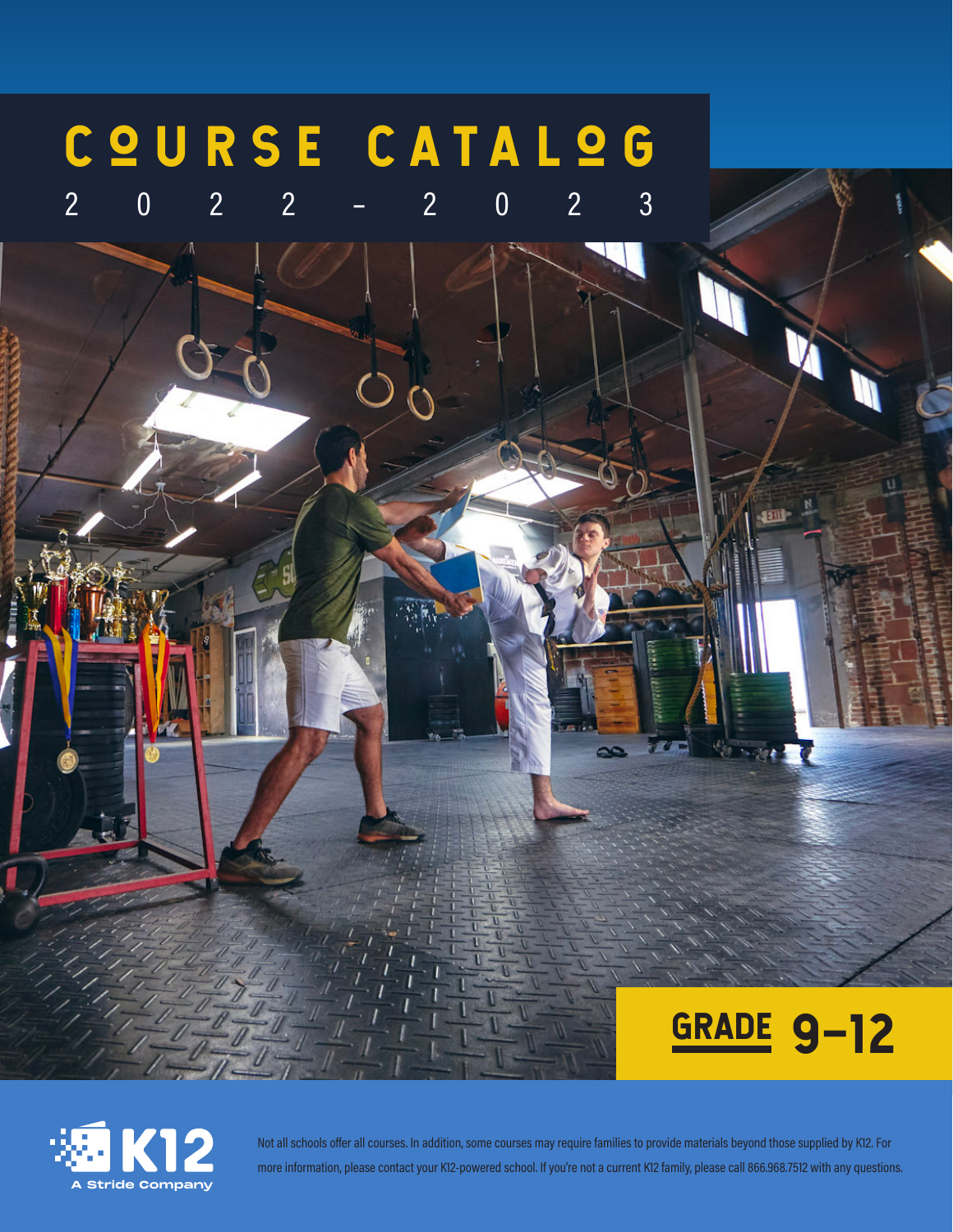| Course Name $1\frac{1}{2}$                           | <b>Subject</b>                  | <b>Course Description</b>                                                                                                                                                                                                                                                                                                                                                                                                                                                                                                                                                                                                                                                                                          |
|------------------------------------------------------|---------------------------------|--------------------------------------------------------------------------------------------------------------------------------------------------------------------------------------------------------------------------------------------------------------------------------------------------------------------------------------------------------------------------------------------------------------------------------------------------------------------------------------------------------------------------------------------------------------------------------------------------------------------------------------------------------------------------------------------------------------------|
| ART010 SUMMIT<br><b>FINE ART</b>                     | Additional<br>Electives,<br>Art | This course combines art history, appreciation, and analysis, while<br>engaging students in hands-on creative projects. Lessons introduce major<br>periods and movements in art history while focusing on masterworks and<br>the intellectual, technical, and creative processes behind those works.<br>Studio lessons provide opportunities for drawing, painting, sculpting, and<br>other creative endeavors.                                                                                                                                                                                                                                                                                                    |
| ART016D Fine Art<br><b>CR</b>                        | Additional<br>Electives,<br>Art | This course combines art history, appreciation, and analysis while<br>engaging students in hands-on, creative projects. Lessons introduce<br>major periods and movements in art history while focusing on<br>masterworks and the intellectual, technical, and creative processes behind<br>those works. Studio lessons provide opportunities for drawing, painting,<br>sculpting, and other creative endeavors.                                                                                                                                                                                                                                                                                                    |
| ART020 SUMMIT<br><b>MUSIC</b><br><b>APPRECIATION</b> | Additional<br>Electives,<br>Art | This course introduces students to the history, theory, and genres of<br>music. The first semester covers basic music theory concepts as well as<br>early musical forms, classical music, patriotic and nationalistic music, and<br>twentieth-century music. The second semester presents modern<br>traditions, including American jazz, gospel, folk, soul, blues, Latin rhythms,<br>rock and roll, and hip hop. The course explores the history of music, from<br>the surviving examples of rudimentary musical forms through to<br>contemporary pieces from around the world.                                                                                                                                   |
|                                                      |                                 | To comply with certain state standards for the arts, a student<br>"performance practicum" is required for full credit each semester. The<br>performance practicum requirement can be met through participation in<br>supervised instrumental or vocal lessons, church or community choirs,<br>community musical performances, or any other structured program that<br>meets at regular intervals and provides opportunities for students to<br>build vocal and/or instrumental skills. Parents or guardians will be<br>required to present their student's proposed practicum to the student's<br>teacher for approval, and validate their student's regular participation in<br>the chosen performance practicum. |
| ART030 ART IN<br><b>WORLD CULTURES</b>               | Art                             | Students learn about some of the greatest artists while also creating art<br>of their own, including digital art. The course explores the basic principles<br>and elements of art, how to critique art, and how to examine some of the<br>traditional art of the Americas, Africa, and Oceania in addition to the<br>development of Western art.                                                                                                                                                                                                                                                                                                                                                                   |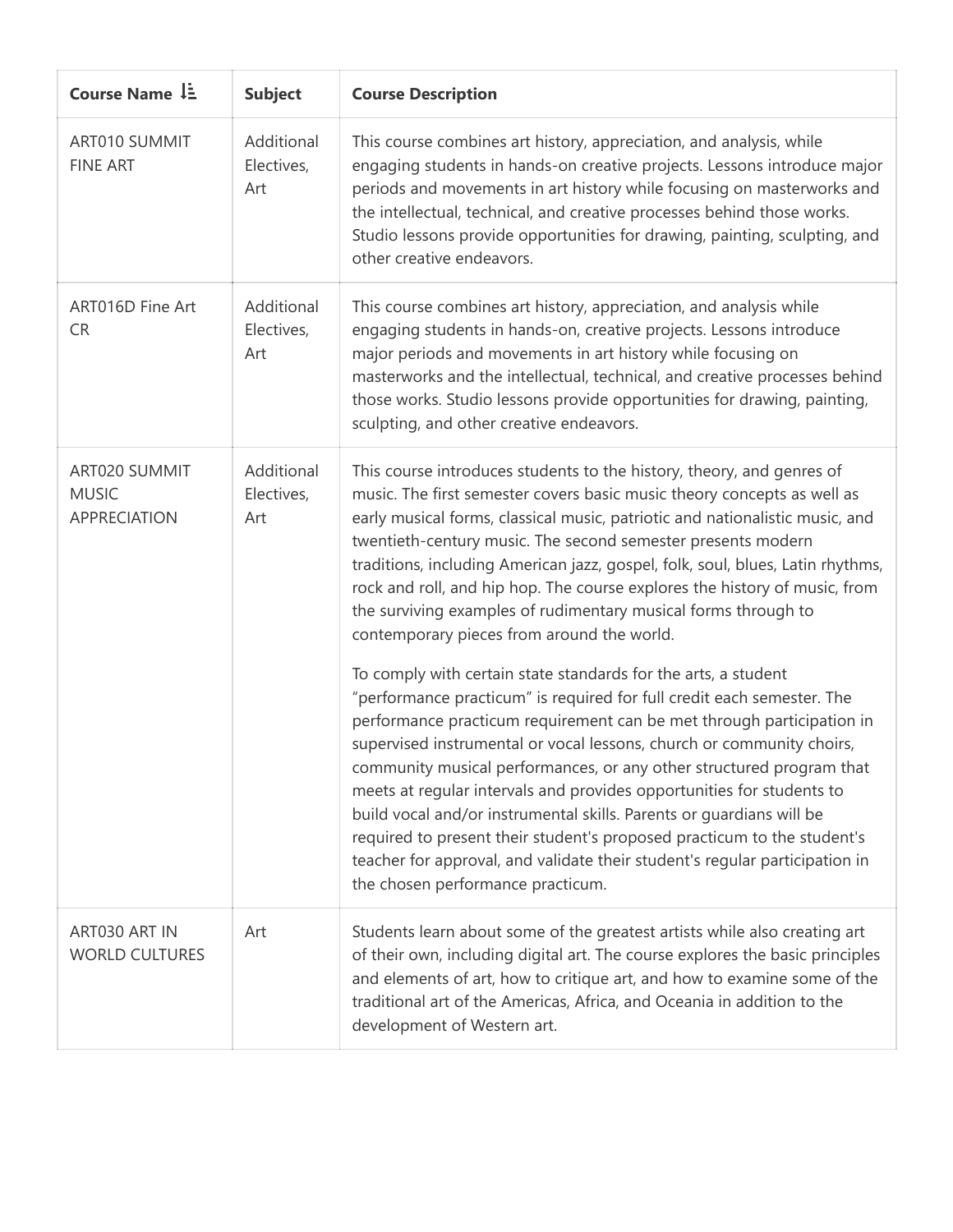|  | Course Name $\downarrow \equiv$       | <b>Subject</b> | <b>Course Description</b>                                                                                                                                                                                                                                                                                                                                                                                                                                                                                                                                                                                                                                                                                                                                                                                                                                                                                                                                                                                                                                                                                                                                                                                                                                                                                                                                                                                         |
|--|---------------------------------------|----------------|-------------------------------------------------------------------------------------------------------------------------------------------------------------------------------------------------------------------------------------------------------------------------------------------------------------------------------------------------------------------------------------------------------------------------------------------------------------------------------------------------------------------------------------------------------------------------------------------------------------------------------------------------------------------------------------------------------------------------------------------------------------------------------------------------------------------------------------------------------------------------------------------------------------------------------------------------------------------------------------------------------------------------------------------------------------------------------------------------------------------------------------------------------------------------------------------------------------------------------------------------------------------------------------------------------------------------------------------------------------------------------------------------------------------|
|  | ART040 Summit Art<br>Appreciation     | Art            | This one-semester course will introduce learners to the various forms of<br>the visual arts, such as painting, sculpture, film, and more. Students will<br>learn how to look at a work of art, identify and compare key<br>characteristics in artworks, and understand the role art has played<br>throughout history. Through hands-on activities, virtual museum tours,<br>discussion, and research, learners will develop an overall appreciation for<br>the art they encounter in their daily lives.                                                                                                                                                                                                                                                                                                                                                                                                                                                                                                                                                                                                                                                                                                                                                                                                                                                                                                           |
|  | ART046D Art<br><b>Appreciation CR</b> | Art            | This one-semester course will introduce learners to the various forms of<br>the visual arts, such as painting, sculpture, film, and more. Students will<br>learn how to look at a work of art, identify and compare key<br>characteristics in artworks, and understand the role art has played<br>throughout history. Through hands-on activities, virtual museum tours,<br>discussion, and research, learners will develop an overall appreciation for<br>the art they encounter in their daily lives.                                                                                                                                                                                                                                                                                                                                                                                                                                                                                                                                                                                                                                                                                                                                                                                                                                                                                                           |
|  | ART500E3 AP® ART<br><b>HISTORY</b>    | Art            | AP® Art History is two semesters long with 180 days of instruction. Each<br>lesson is designed as a 45-minute block of learning time. Every unit is<br>planned to represent at least one of the 10 content areas required by the<br>College Board. A pacing guide is provided to instructors to explain which<br>works of art should be included in each unit, with some flexibility allowed.<br>Students explore a wide range of art, from the earliest works made by<br>prehistoric ancestors in caves to the soaring cathedrals of the Gothic era<br>and beyond. As they study painting, sculpture, architecture, and other<br>artwork across cultures, students acquire tools for careful observation and<br>analysis of visual expression. This course provides opportunities for<br>students to practice new visual vocabulary and concepts through<br>engaging discussions, relevant research, and reports about museum<br>experiences. Course learning objectives and enduring understanding<br>statements that support the three big ideas for AP Art History are<br>integrated into each unit. Instructional activities build student skills to<br>ensure that they master the essential knowledge statements. Students will<br>build on these foundations as they explore works of art, scholarly<br>resources, primary and secondary source documents, videos, museums,<br>and virtual museum visits. |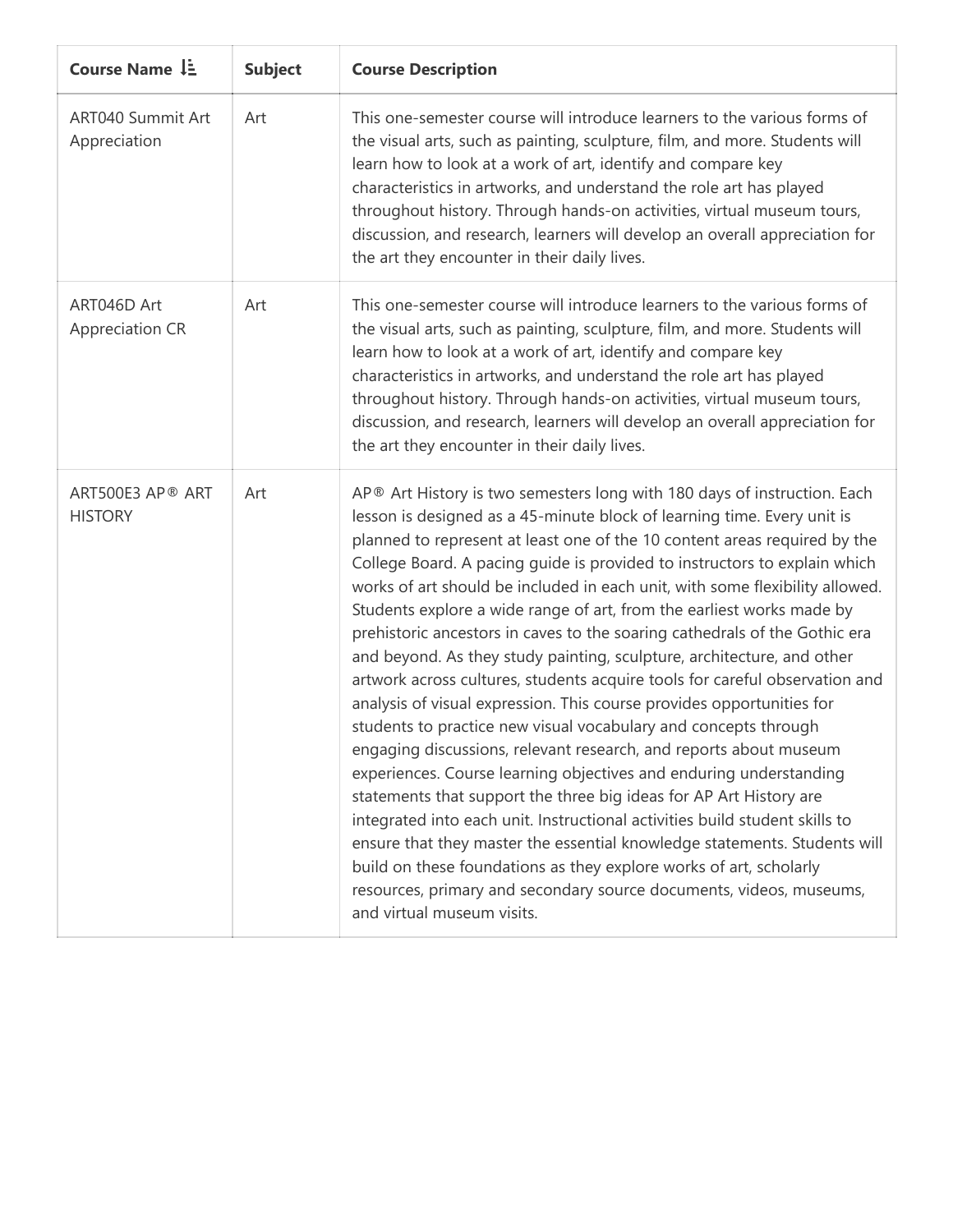| Course Name $\downarrow \exists$        | <b>Subject</b>                      | <b>Course Description</b>                                                                                                                                                                                                                                                                                                                                                                                                                                                                                                                                                                                                                                                                                                                                                                                                                                                                                    |
|-----------------------------------------|-------------------------------------|--------------------------------------------------------------------------------------------------------------------------------------------------------------------------------------------------------------------------------------------------------------------------------------------------------------------------------------------------------------------------------------------------------------------------------------------------------------------------------------------------------------------------------------------------------------------------------------------------------------------------------------------------------------------------------------------------------------------------------------------------------------------------------------------------------------------------------------------------------------------------------------------------------------|
| CAR106D Career<br>Planning CR           | Additional<br>Electives             | The Career Planning Credit Recovery course is a flexible online course.<br>Students use an informative, interactive process to explore career and life<br>options in this one-semester elective. They begin with a thorough<br>examination of their own interests, aptitudes, achievements, and<br>personality styles. Instructional material then helps them match job<br>market information, interview techniques, training requirements, and<br>educational paths to potential careers that suit their strengths and<br>personal priorities. Successfully completing this course gives students the<br>ability to identify and describe their personal interests, aptitudes, and<br>lifestyle goals; locate and evaluate information about different careers;<br>identify the skills and knowledge needed for careers of interest and how<br>to obtain them; and create an entrepreneurial business plan. |
| ENG001D English<br>Foundations I        | English                             | Students build and reinforce foundational reading, writing, and basic<br>academic skills typically found in third through fifth grade for which they<br>have not achieved mastery. Through carefully paced, guided instruction<br>and graduated reading levels, students improve reading comprehension<br>and strategies, focusing on literacy development at the critical stage<br>between decoding and making meaning from text. Instruction and<br>practice in writing skills help students develop their composition skills in a<br>variety of formats. If needed, students can continue their remediation of<br>reading and writing skills with English Foundations II.                                                                                                                                                                                                                                 |
| <b>ENG010</b><br><b>JOURNALISM</b>      | English,<br>Additional<br>Electives | Students are introduced to the historical importance of journalism in<br>America. They study the basic principles of print and online journalism as<br>they examine the role of printed news media in our society. They learn<br>investigative skills, responsible reporting, and journalistic writing<br>techniques as they read, respond to, and write their own news and<br>feature articles. Students conduct interviews, research, write, and design<br>their own publications.                                                                                                                                                                                                                                                                                                                                                                                                                         |
| ENG011 English<br><b>Foundations II</b> | English                             | Students build and reinforce foundational reading, writing, and basic<br>academic skills needed for success in high school. Struggling readers<br>develop mastery in reading comprehension, vocabulary building, study<br>skills, and media literacy. Students build confidence in writing<br>fundamentals by focusing on composition in a variety of formats,<br>grammar, style, and media literacy                                                                                                                                                                                                                                                                                                                                                                                                                                                                                                         |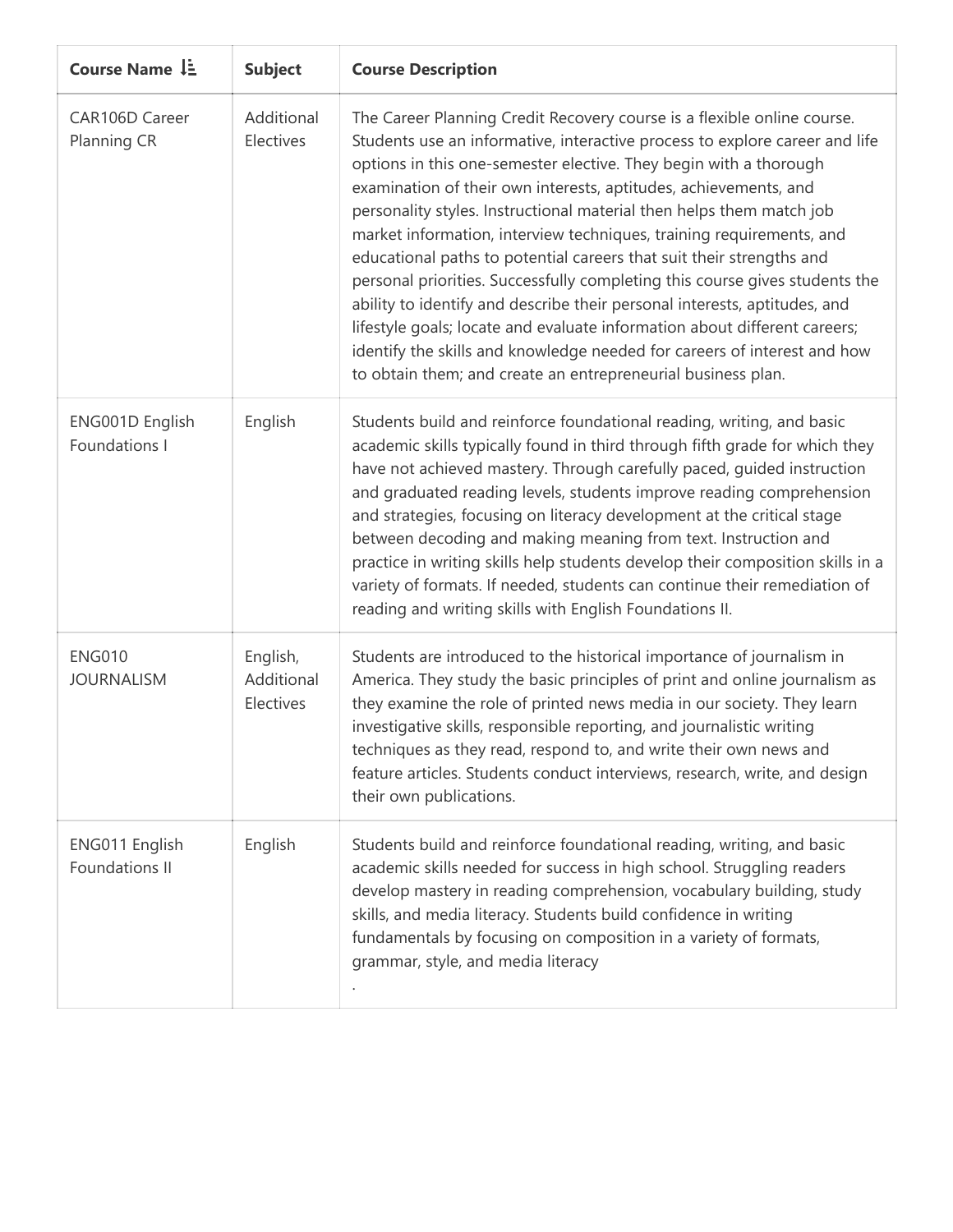| Course Name $\downarrow \exists$                          | <b>Subject</b> | <b>Course Description</b>                                                                                                                                                                                                                                                                                                                                                                                                                                                                                                                                                                                                                                                                                                                                                                                                                                                                                                               |
|-----------------------------------------------------------|----------------|-----------------------------------------------------------------------------------------------------------------------------------------------------------------------------------------------------------------------------------------------------------------------------------------------------------------------------------------------------------------------------------------------------------------------------------------------------------------------------------------------------------------------------------------------------------------------------------------------------------------------------------------------------------------------------------------------------------------------------------------------------------------------------------------------------------------------------------------------------------------------------------------------------------------------------------------|
| ENG020 SUMMIT<br>PUBLIC SPEARKING                         | English        | Students are introduced to public speaking as an important component<br>of their academic, work, and social lives. They study public speaking<br>occasions and develop skills as fair and critical listeners, or consumers, of<br>spoken information and persuasion. Students study types of speeches<br>(informative, persuasive, dramatic, and special occasion), read and listen<br>to models of speeches, and prepare and present their own speeches to<br>diverse audiences. Students learn to choose speaking topics and adapt<br>them for specific audiences, to research and support their ideas, and to<br>benefit from listener feedback. They study how to incorporate well-<br>designed visual and multimedia aids in presentations and how to<br>maintain a credible presence in the digital world. Students also learn<br>about the ethics of public speaking and about techniques for managing<br>communication anxiety. |
| <b>ENG030D SUMMIT</b><br><b>CREATIVE WRITING</b>          | English        | In this course, students explore a range of creative writing genres,<br>including fiction, poetry, creative nonfiction, drama, and multimedia<br>writing. They study examples of classic and contemporary selections,<br>apply what they learn to their own writing, and develop proficiency in the<br>writing process. They learn to evaluate the writings of others and apply<br>evaluation criteria to their own work. By the end of the course, students<br>will have created a well-developed portfolio of finished written works.                                                                                                                                                                                                                                                                                                                                                                                                 |
| ENG040 SUMMIT<br><b>GRAMMAR AND</b><br><b>COMPOSITION</b> | English        | In the course, students will consider the themes of personal identity and<br>coming of age as they engage in writing assignments designed to<br>provide basic writing practice. Students will read several short literary<br>pieces. Instruction will focus on ideas, organization, sentence fluency and<br>conventions.                                                                                                                                                                                                                                                                                                                                                                                                                                                                                                                                                                                                                |
| ENG106 English 9<br><b>CR</b>                             | English        | This course is also offered as a materials free version (Digital). The English<br>9 Credit Recovery course is a flexible online course designed for students<br>who need to retake the course, catch up to classmates, or earn the credits<br>necessary to graduate on-time. The course includes engaging and<br>interactive instruction about reading, writing, speaking and listening, and<br>language, with a focus on exploring a wide variety of genres and their<br>elements. Students learn how to carefully read, interpret, and analyze<br>literature and nonfiction works of cultural or historical significance<br>appropriate to Grade 9. Examples of works studied include "The Black<br>Cat," "Ain't I a Woman?" "Nothing Gold Can Stay," and the novel The<br>Alchemist. Students also learn about the formal writing process as they<br>write a literary analysis essay.                                                |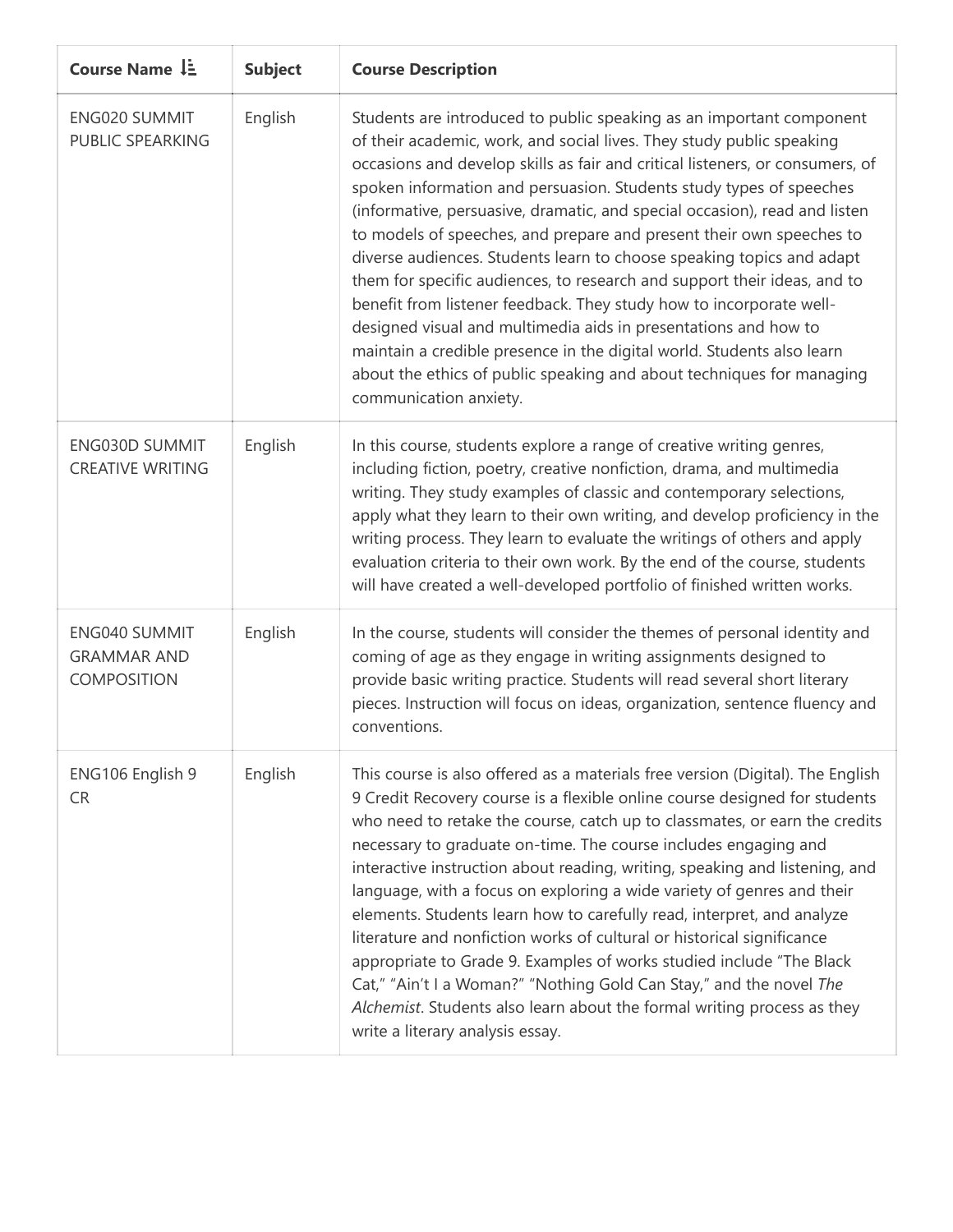| Course Name $\downarrow \equiv$            | <b>Subject</b> | <b>Course Description</b>                                                                                                                                                                                                                                                                                                                                                                                                                                                                                                                                                                                                                                                                                                                                                                                                                                                                                          |
|--------------------------------------------|----------------|--------------------------------------------------------------------------------------------------------------------------------------------------------------------------------------------------------------------------------------------------------------------------------------------------------------------------------------------------------------------------------------------------------------------------------------------------------------------------------------------------------------------------------------------------------------------------------------------------------------------------------------------------------------------------------------------------------------------------------------------------------------------------------------------------------------------------------------------------------------------------------------------------------------------|
| ENG108E2 SUMMIT<br><b>ENGLISH 9</b>        | English        | This Summit English 9 course includes engaging and interactive<br>instruction about reading, writing, speaking and listening, and language,<br>with a focus on exploring a wide variety of genres and their elements.<br>Students learn how to carefully read, interpret, and analyze literature and<br>nonfiction works of cultural or historical significance appropriate to grade<br>9. Throughout the course, students practice narrative, informational, and<br>argument writing. Students also develop and deliver presentations and<br>participate in discussions with their peers.                                                                                                                                                                                                                                                                                                                         |
| ENG109E2 SUMMIT<br><b>ENGLISH 9 HONORS</b> | English        | The Summit English 9 Honors course includes engaging and interactive<br>instruction about reading, writing, speaking and listening, and language,<br>with a focus on exploring a wide variety of genres and their elements.<br>Students learn how to carefully read, interpret, and analyze literature and<br>nonfiction works of cultural or historical significance appropriate to grade<br>9. Throughout the course, students practice narrative, informational, and<br>argument writing. Students also develop and deliver presentations, and<br>participate in discussions with their peers.<br>This course includes all the topics in ENG108 as well as several extension<br>activities. Each semester also includes an independent honors project.                                                                                                                                                          |
| ENG206 English 10<br><b>CR</b>             | English        | This course is also offered as a materials free version (Digital). The English<br>10 Credit Recovery course is a flexible online course designed for<br>students who need to retake the course, catch up to classmates, or earn<br>the credits necessary to graduate on-time. The course includes engaging<br>and interactive instruction about reading, writing, speaking and listening,<br>and language, with a focus on exploring a wide variety of genres and<br>their elements. Students learn how to carefully read, interpret, and<br>analyze literature and nonfiction works of cultural or historical<br>significance appropriate to Grade 10. Examples of works studied include<br>"The Pit and the Pendulum," poems by Lord Byron and Ezra Pound,<br>Nixon's resignation speech, and the memoir Night. Students also learn<br>about the formal writing process as they write a literary analysis essay. |
| ENG208E2 SUMMIT<br><b>ENGLISH 10</b>       | English        | The Summit English 10 course includes engaging and interactive<br>instruction about reading, writing, speaking and listening, and language,<br>with a focus on exploring a wide variety of genres and their elements.<br>Students learn how to carefully read, interpret, and analyze literature and<br>nonfiction works of cultural or historical significance appropriate to grade<br>10. Throughout the course, students practice narrative, informational, and<br>argument writing. Students also develop and deliver presentations and<br>participate in discussions with their peers.                                                                                                                                                                                                                                                                                                                        |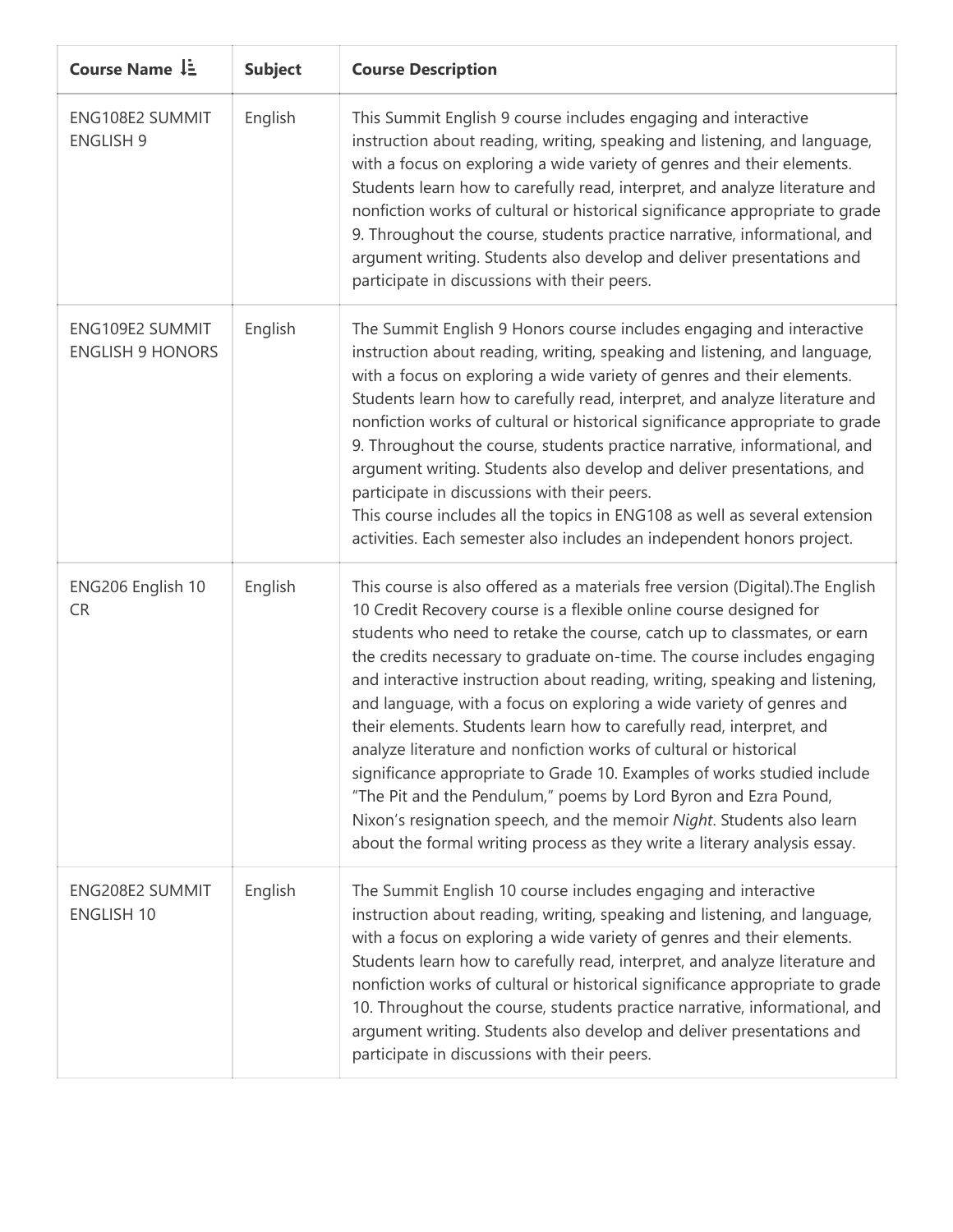| Course Name $\downarrow \frac{1}{2}$                  | <b>Subject</b> | <b>Course Description</b>                                                                                                                                                                                                                                                                                                                                                                                                                                                                                                                                                                                                                                                                                                    |
|-------------------------------------------------------|----------------|------------------------------------------------------------------------------------------------------------------------------------------------------------------------------------------------------------------------------------------------------------------------------------------------------------------------------------------------------------------------------------------------------------------------------------------------------------------------------------------------------------------------------------------------------------------------------------------------------------------------------------------------------------------------------------------------------------------------------|
| ENG209E2 SUMMIT<br><b>ENGLISH 10</b><br><b>HONORS</b> | English        | The Summit English 10 Honors course includes engaging and interactive<br>instruction about reading, writing, speaking and listening, and language,<br>with a focus on exploring a wide variety of genres and their elements.<br>Students learn how to carefully read, interpret, and analyze literature and<br>nonfiction works of cultural or historical significance appropriate to Grade<br>10. Throughout the course, students practice narrative, informative, and<br>argument writing. Students also develop and deliver presentations, and<br>participate in discussions with their peers.<br>This course includes all the topics in Summit English 10, as well as an<br>independent honors project in each semester. |
| ENG303E3 SUMMIT<br><b>AMERICAN</b><br>LITERATURE      | English        | In this course, students read and analyze works of American literature<br>from colonial to contemporary times, including poetry, short stories,<br>novels, drama, and nonfiction. These works provide opportunities for text<br>analysis, critical writing, creative projects, and online discussions. Students<br>develop vocabulary skills and refresh their knowledge of grammar, usage,<br>and mechanics in preparation for standardized tests.                                                                                                                                                                                                                                                                          |
| ENG304E3 Summit<br>American Literature<br>Honors      | English        | In this course, students read and analyze works of American literature<br>from colonial to contemporary times, including poetry, short stories,<br>novels, drama, and nonfiction. The literary works provide opportunities<br>for text analysis, critical writing, creative projects, and online discussions.<br>Students develop vocabulary skills and refresh their knowledge of<br>grammar, usage, and mechanics in preparation for standardized tests.<br>Students enrolled in this challenging course also complete independent<br>projects that deepen their understanding of the themes and ideas<br>presented in the curriculum.                                                                                     |
| <b>ENG306 AMERICAN</b><br><b>LITERATURE CR</b>        | English        | This course is also offered as a materials free version (Digital). In this<br>course, students read and analyze works of American literature from<br>colonial to contemporary times, including poetry, short stories, novels,<br>drama, and nonfiction. The literary works provide opportunities for critical<br>writing. Students develop vocabulary skills and refresh their knowledge of<br>grammar, usage, and mechanics in preparation for standardized tests.<br>Diagnostic tests assess students' current knowledge and generate<br>individualized study plans, so students can focus on topics that need<br>review.                                                                                                  |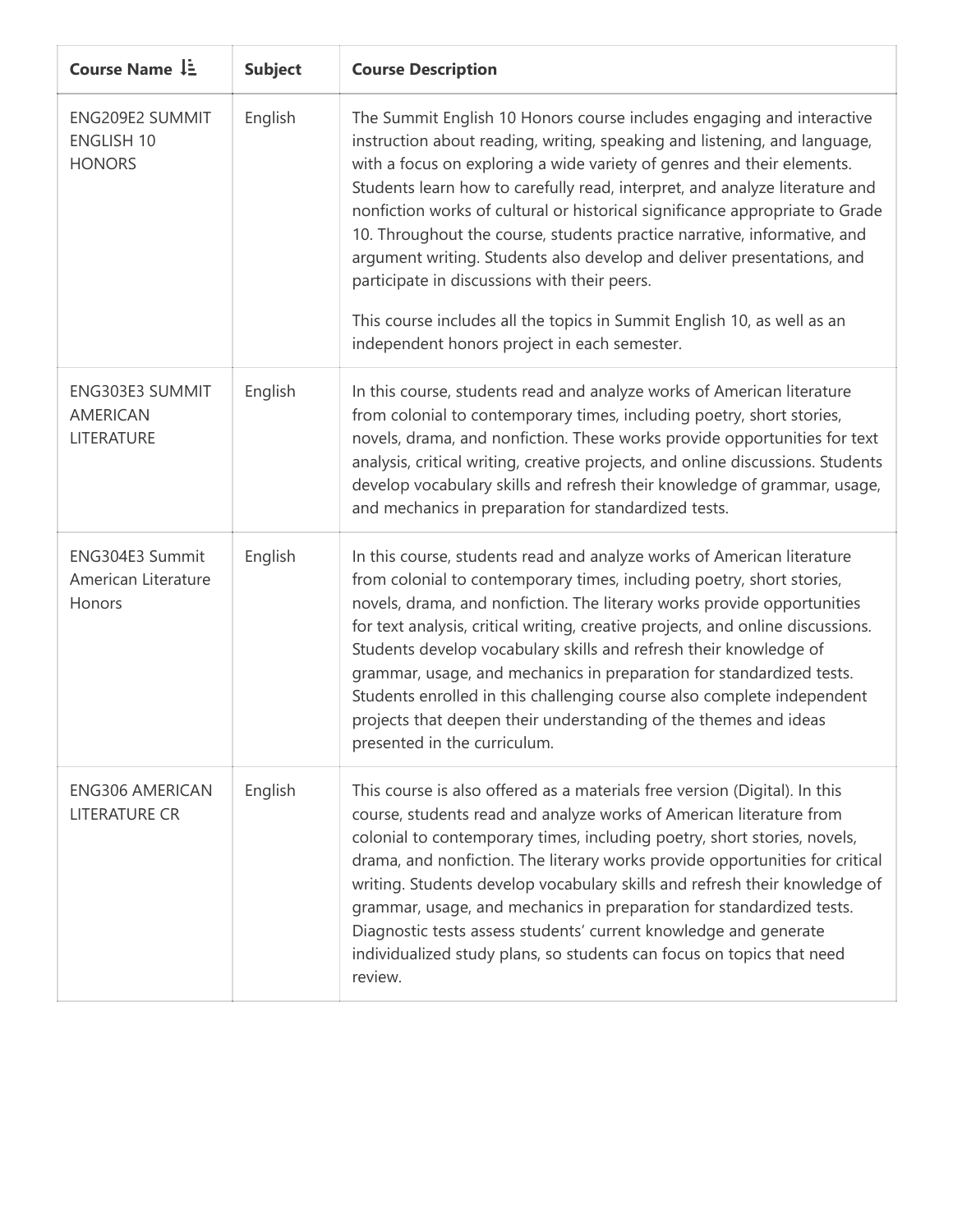| Course Name $\downarrow \frac{1}{2}$                                                   | <b>Subject</b> | <b>Course Description</b>                                                                                                                                                                                                                                                                                                                                                                                                                                                                                                                                                                                                                                                                                                                                                                                                                                                                                                                                                                                                 |
|----------------------------------------------------------------------------------------|----------------|---------------------------------------------------------------------------------------------------------------------------------------------------------------------------------------------------------------------------------------------------------------------------------------------------------------------------------------------------------------------------------------------------------------------------------------------------------------------------------------------------------------------------------------------------------------------------------------------------------------------------------------------------------------------------------------------------------------------------------------------------------------------------------------------------------------------------------------------------------------------------------------------------------------------------------------------------------------------------------------------------------------------------|
| <b>ENG403 SUMMIT</b><br><b>BRITISH AND</b><br><b>WORLD LITERATURE</b>                  | English        | Students read selections from British and world literature in a loosely<br>organized chronological framework. They analyze the themes, styles, and<br>structures of these texts and make thematic connections among diverse<br>authors, periods, and settings. Students complete guided and<br>independent writing assignments that refine their analytical skills. They<br>have opportunities for creative expression in projects of their choice.<br>Students also practice test-taking skills for standardized assessments in<br>critical reading and writing.                                                                                                                                                                                                                                                                                                                                                                                                                                                         |
| <b>ENG404 SUMMIT</b><br><b>BRITISH AND</b><br><b>WORLD LITERATURE</b><br><b>HONORS</b> | English        | Students read selections from British and world literature in a loosely<br>organized chronological framework. They analyze the themes, styles, and<br>structures of these texts and make thematic connections among diverse<br>authors, periods, and settings. Students work independently on many of<br>their analyses and engage in creative collaboration with their peers.<br>Students also practice test-taking skills for standardized assessments in<br>critical reading and writing.                                                                                                                                                                                                                                                                                                                                                                                                                                                                                                                              |
| <b>ENG406 BRITISH</b><br><b>AND WORLD</b><br><b>LITERATURE CR</b>                      | English        | This course is also offered as a materials free version (Digital). Students<br>read selections from British and world literature in a loosely organized<br>chronological framework. They analyze the themes, styles, and structures<br>of these texts, and make thematic connections among diverse authors,<br>periods, and settings. Students complete guided and independent writing<br>assignments that refine their analytical skills. Students also practice test-<br>taking skills for standardized assessments in critical reading and writing.<br>Diagnostic tests assess students' current knowledge and generate<br>individualized study plans, so students can focus on topics that need<br>review.                                                                                                                                                                                                                                                                                                            |
| ENG500E5 AP®<br>English Language<br>and Composition                                    | English        | AP English Language and Composition provides students with the<br>opportunity to read and write critically.<br>The course is structured into units, based on the College Board guide.<br>Students will closely examine big ideas such as: rhetorical situation, claims<br>and evidence, reasoning and organization and style. They will read a<br>variety of non-fiction writings, including scientific, sociological,<br>philosophical, and narrative texts. The students will read, annotate, and<br>write synthesis essays (using several primary sources), as well as argument<br>and rhetorical analysis essays. Students will work through the writing<br>process using peer review and teacher feedback to complete several<br>drafts of their work.<br>This course is designed to be equivalent of a one-semester introductory<br>college-or university-level survey course. This course meets guidelines<br>outlined in the College Board's AP® English Language and Composition<br>Course and Exam Description. |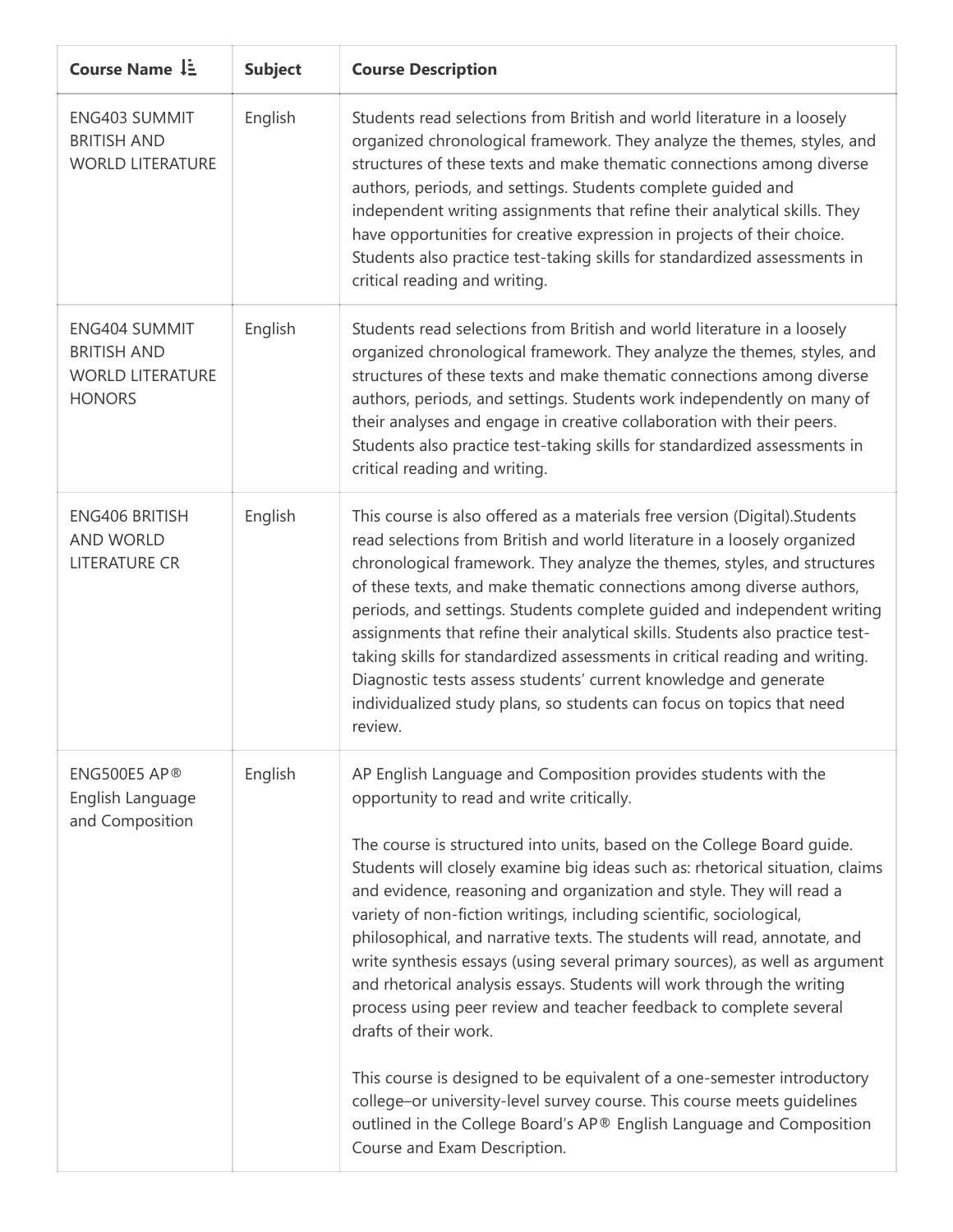| Course Name I.                                          | <b>Subject</b>                      | <b>Course Description</b>                                                                                                                                                                                                                                                                                                                                                                                                                                                                                                                                                                                                                                                                                                                                                                                                                                                                                                                                                                                                                                                                                                                                                                                                                                                                                                                                    |
|---------------------------------------------------------|-------------------------------------|--------------------------------------------------------------------------------------------------------------------------------------------------------------------------------------------------------------------------------------------------------------------------------------------------------------------------------------------------------------------------------------------------------------------------------------------------------------------------------------------------------------------------------------------------------------------------------------------------------------------------------------------------------------------------------------------------------------------------------------------------------------------------------------------------------------------------------------------------------------------------------------------------------------------------------------------------------------------------------------------------------------------------------------------------------------------------------------------------------------------------------------------------------------------------------------------------------------------------------------------------------------------------------------------------------------------------------------------------------------|
| ENG510E5 AP®<br>English Literature<br>and Composition   | English                             | AP English Literature and Composition provides students with the<br>opportunity to read and analyze a variety of works and write about those<br>works with stylistic maturity. The course is structured into units, based on<br>the College Board Course and Exam Description. Students will closely<br>examine big ideas such as: character, setting, structure, narration,<br>figurative language, and literary argument. They will read fictional works,<br>including short fiction, long fiction, poetry, and drama from a variety of<br>countries and time periods. Students will practice analyzing works<br>through an assortment of strategies. Students will write multiple essays<br>encompassing prose fiction analysis, poetry analysis, and literary<br>argument. They will also complete a full research paper that compares<br>two works, utilizing secondary, as well as primary, sources. They will<br>complete an annotated bibliography and work through the writing<br>process using peer review and teacher feedback to complete several<br>drafts of their paper. In addition, students will be given opportunities to<br>practice for the AP exam, with both multiple-choice questions and timed<br>essays. This course is designed to be the equivalent of a one-semester<br>introductory college-or university-level survey course. |
| HLT012 Health I                                         | Health and<br>Physical<br>Education | In this course, students will learn about the four domains of health-<br>physical, mental, emotional, and social-and their interconnection, how<br>to set goals for healthy living, and how relationships and choices can<br>impact their health. Students will also explore different entities and<br>influences and their role in daily health as well as how to build healthy<br>communities to help them thrive.                                                                                                                                                                                                                                                                                                                                                                                                                                                                                                                                                                                                                                                                                                                                                                                                                                                                                                                                         |
| <b>HS English</b><br>Language Arts Skills<br>Recovery I | English                             | The High School English Language Arts Skills Recovery I course is a<br>flexible online course designed for grade 9 and 10 students who would<br>benefit from remediation of general skills or strengthen skills in specific<br>areas. The course includes engaging and interactive instruction about<br>reading, writing, speaking and listening, and language, with a focus on<br>exploring a variety of genres and their elements. Students learn how to<br>carefully read, interpret, and analyze literature and nonfiction works of<br>cultural or historical significance appropriate to grades 9-10. Examples of<br>works studied include "Harrison Bergeron," poems by Sara Teasdale and<br>Stephen Crane, F.D. Roosevelt's "Four Freedoms" speech, and the memoir<br>Night. Students also learn about the formal writing process as they write<br>various genres of essays.                                                                                                                                                                                                                                                                                                                                                                                                                                                                          |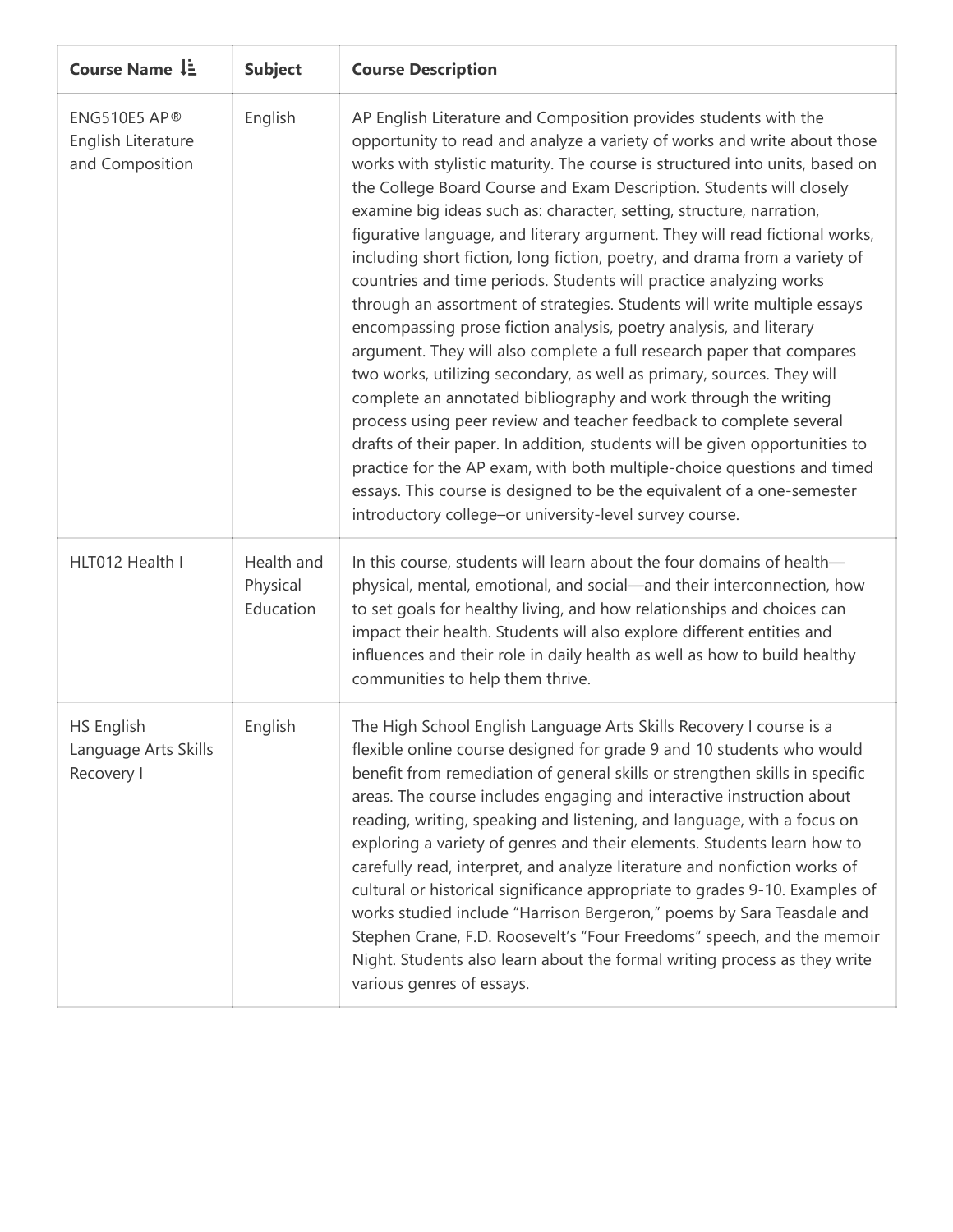| Course Name $\downarrow \frac{1}{2}$              | <b>Subject</b>          | <b>Course Description</b>                                                                                                                                                                                                                                                                                                                                                                                                                                                                                                                                                                                                                                                                                                                                                                                                                                                                                     |
|---------------------------------------------------|-------------------------|---------------------------------------------------------------------------------------------------------------------------------------------------------------------------------------------------------------------------------------------------------------------------------------------------------------------------------------------------------------------------------------------------------------------------------------------------------------------------------------------------------------------------------------------------------------------------------------------------------------------------------------------------------------------------------------------------------------------------------------------------------------------------------------------------------------------------------------------------------------------------------------------------------------|
| HS English<br>Language Arts Skills<br>Recovery II | English                 | The High School English Language Arts Skills Recovery II course is a<br>flexible online course designed for grade 11 and 12 students who would<br>benefit from remediation of general skills or strengthening skills in<br>specific areas. The course includes engaging and interactive instruction<br>about reading, writing, speaking and listening, and language, with a focus<br>on exploring a variety of genres and their elements. Students learn how<br>to carefully read, interpret, and analyze literature and nonfiction works of<br>cultural or historical significance appropriate to grades 11-12. Examples<br>of works studied include "Two Kinds" by Amy Tan, poems by Walt<br>Whitman and Langston Hughes, writings by Thomas Paine, and an<br>excerpt from the memoir Black Boy. Students also learn about the formal<br>writing process as they write various genres of essays.            |
| <b>HST010</b><br>ANTHROPOLOGY                     | History                 | Anthropologists research the characteristics and origins of the cultural,<br>social, and physical development of humans and consider why some<br>cultures change and others come to an end. In this course, students are<br>introduced to the five main branches of anthropology: physical, cultural,<br>linguistic, social, and archeological. Through instruction and their own<br>investigation and analysis, students explore these topics, considering their<br>relationship to other social sciences such as history, geography,<br>sociology, economics, political science, and psychology. Emulating<br>professional anthropologists, students apply their knowledge and<br>observational skills to the real-life study of cultures in the United States<br>and around the world. The content in this course meets or exceeds the<br>standards of the National Council for the Social Studies (NCSS). |
| <b>HST016D</b><br>Anthropology CR                 | Additional<br>Electives | Anthropologists research the characteristics and origins of the cultural,<br>social, and physical development of humans and consider why some<br>cultures change and others come to an end. In this course, students are<br>introduced to the five main branches of anthropology: physical, cultural,<br>linguistic, social, and archeological. Through instruction and their own<br>investigation and analysis, students explore these topics, considering their<br>relationship to other social sciences such as history, geography,<br>sociology, economics, political science, and psychology. Emulating<br>professional anthropologists, students apply their knowledge and<br>observational skills to the real-life study of cultures in the United States<br>and around the world. The content in this course meets or exceeds the<br>standards of the National Council for the Social Studies (NCSS). |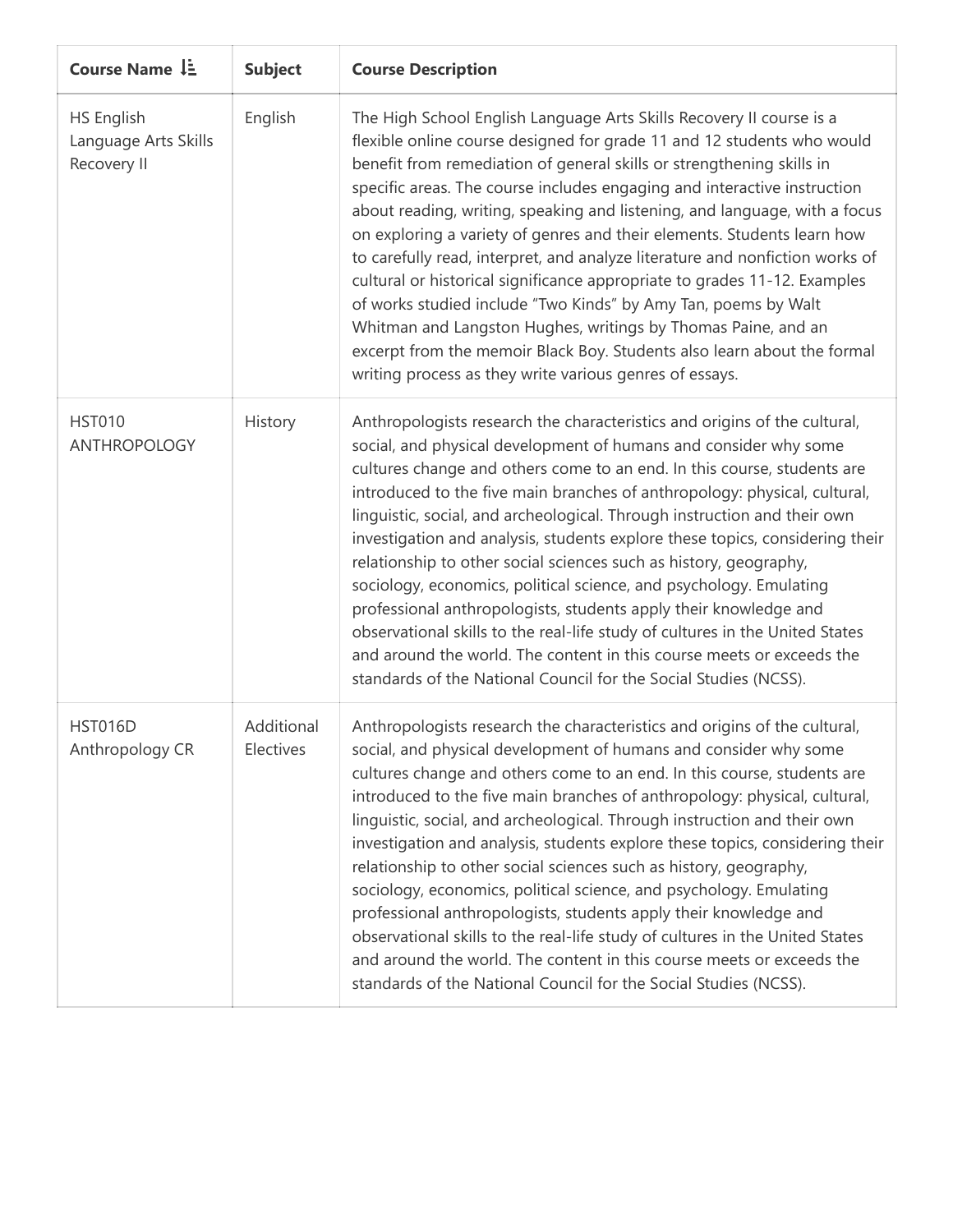| Course Name $1\overline{2}$     | <b>Subject</b>          | <b>Course Description</b>                                                                                                                                                                                                                                                                                                                                                                                                                                                                                                                                                                                                                                                                                                                                                                                                                                 |
|---------------------------------|-------------------------|-----------------------------------------------------------------------------------------------------------------------------------------------------------------------------------------------------------------------------------------------------------------------------------------------------------------------------------------------------------------------------------------------------------------------------------------------------------------------------------------------------------------------------------------------------------------------------------------------------------------------------------------------------------------------------------------------------------------------------------------------------------------------------------------------------------------------------------------------------------|
| <b>HST026D</b><br>Psychology CR | Additional<br>Electives | In this one-semester course, students investigate why human beings think<br>and act the way they do. This is an introductory course that broadly<br>covers several areas of psychology. Instructional material presents<br>theories and current research for students to critically evaluate and<br>understand. Each unit introduces terminology, theories, and research that<br>are critical to the understanding of psychology and includes tutorials and<br>interactive exercises. Students learn how to define and use key terms of<br>psychology and how to apply psychological principles to their own lives.<br>Unit topics include: Methods of Study, Biological Basis for Behavior,<br>Learning and Memory, Development and Individual Differences, and<br>Psychological Disorders.                                                              |
| HST030DE4<br><b>ECONOMICS</b>   | History                 | Students are introduced to the basics of economic principles, and they<br>will learn the importance of understanding different economic systems.<br>They will also investigate how to think like an economist. Students will<br>explore different economic systems, including the American free<br>enterprise system, and they will analyze and interpret data to understand<br>the laws of supply and demand. Students will also be presented with<br>economic applications in today's world. From economics in the world of<br>business, money, banking, and finance, students will see how economics<br>is applied both domestically and globally. Students will also study how<br>the government is involved in establishing economic stability in the<br>American free enterprise system as well as the how the U.S. economy has<br>a global impact. |
| <b>HST040DE3 CIVICS</b>         | History                 | Civics is the study of citizenship and government. This one-semester<br>course provides students with a basic understanding of civic life, politics,<br>and government, and a short history of government's foundation and<br>development in this country. Students learn how power and responsibility<br>are shared and limited by government, the impact American politics has<br>on world affairs, the place of law in the American constitutional system,<br>and which rights the American government guarantees its citizens.<br>Students also examine how the world is organized politically and how<br>civic participation in the American political system compares to that in<br>other societies around the world today.                                                                                                                         |
| HST060 SOCIOLOGY                | History                 | The world is becoming more complex. How do your beliefs, values, and<br>behavior affect the people around you and the world in which you live?<br>Students examine social problems in the increasingly connected world,<br>and learn how human relationships can strongly influence and impact<br>their lives. Exciting online video journeys to an array of areas in the<br>sociological world are an important component of this relevant and<br>engaging course.                                                                                                                                                                                                                                                                                                                                                                                       |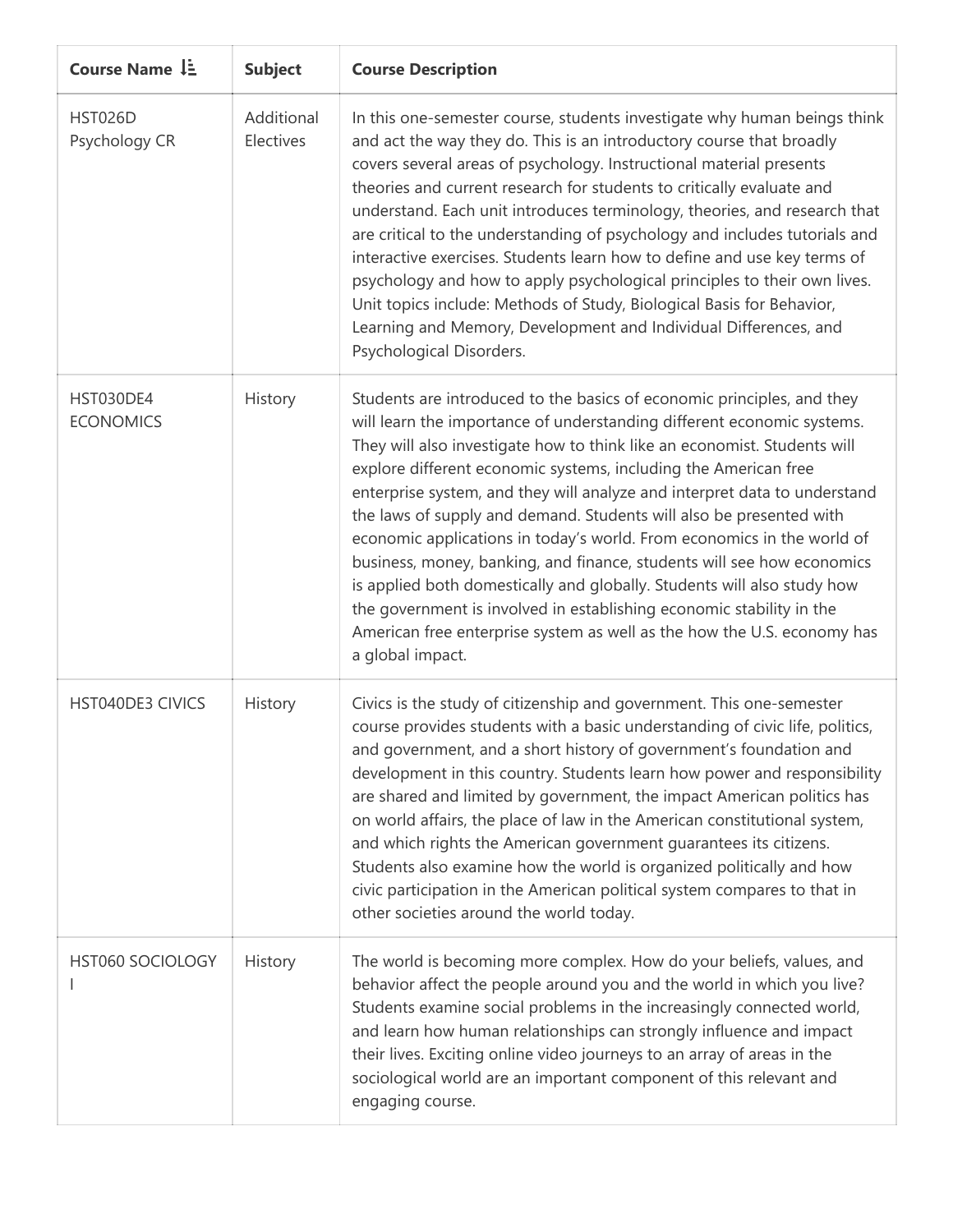| Course Name $1\frac{1}{2}$              | <b>Subject</b> | <b>Course Description</b>                                                                                                                                                                                                                                                                                                                                                                                                                                                                                                                                                                                                                                                                                                                                                                                                                                                                                                                                                                      |
|-----------------------------------------|----------------|------------------------------------------------------------------------------------------------------------------------------------------------------------------------------------------------------------------------------------------------------------------------------------------------------------------------------------------------------------------------------------------------------------------------------------------------------------------------------------------------------------------------------------------------------------------------------------------------------------------------------------------------------------------------------------------------------------------------------------------------------------------------------------------------------------------------------------------------------------------------------------------------------------------------------------------------------------------------------------------------|
| HST061 SOCIOLOGY<br>$\mathbf{H}$        | History        | Sociology is the study of people, social life, and society. By developing a<br>"sociological imagination," students examine how society itself shapes<br>human action and beliefs-and how in turn these factors reshape society<br>itself. Fascinating online video journeys inform students and motivate<br>them to seek more knowledge on their own.                                                                                                                                                                                                                                                                                                                                                                                                                                                                                                                                                                                                                                         |
| HST103E4 World<br>History               | History        | In this comprehensive survey of world history from prehistoric to modern<br>times, students focus in depth on the developments and events that have<br>shaped civilization across time. The course is organized chronologically<br>and, within broad eras, regionally. Lessons address developments in<br>religion, philosophy, the arts, science and technology, and political<br>history. The course also introduces geography concepts within the<br>context of the historical narrative. Online lessons and assessments<br>complement World History: Our Human Story, a textbook written and<br>published by Stride. Students are challenged to consider topics in depth<br>and from multiple perspectives as they analyze primary sources and maps<br>and complete other projects. They practice historical thinking and writing<br>skills as they explore the broad themes and big ideas of human history.                                                                               |
| HST104E4 World<br><b>History Honors</b> | History        | In this challenging survey of world history from prehistoric to modern<br>times, students focus in-depth on the developments and events that have<br>shaped civilization across time. The course is organized chronologically<br>and, within broad eras, regionally. Lessons address developments in<br>religion, philosophy, the arts, science and technology, and political<br>history. The course also introduces geography concepts and skills within<br>the context of the historical narrative. Online lessons and assessments<br>complement World History: Our Human Story, a textbook written and<br>published by K <sup>12</sup> . Students are challenged to consider topics in depth as<br>they analyze primary sources and maps, create timelines, and complete<br>other projects-practicing advanced historical thinking and writing skills<br>as they explore the broad themes and big ideas of human history.<br>Students complete an independent honors project each semester. |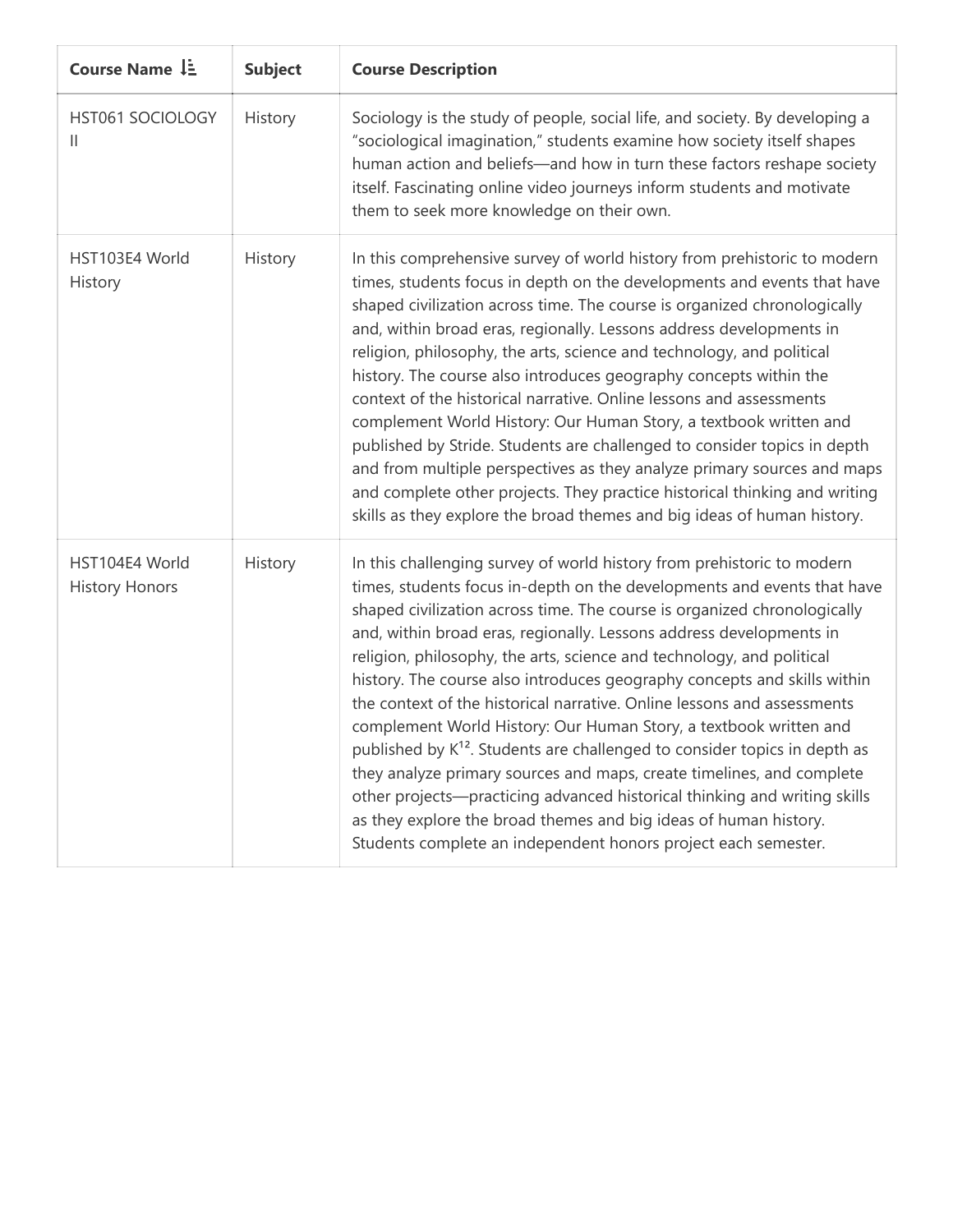| Course Name L=                                           | <b>Subject</b> | <b>Course Description</b>                                                                                                                                                                                                                                                                                                                                                                                                                                                                                                                                                                                                                                                                                                                                                                                                                                                                                                                                                                                                                                  |
|----------------------------------------------------------|----------------|------------------------------------------------------------------------------------------------------------------------------------------------------------------------------------------------------------------------------------------------------------------------------------------------------------------------------------------------------------------------------------------------------------------------------------------------------------------------------------------------------------------------------------------------------------------------------------------------------------------------------------------------------------------------------------------------------------------------------------------------------------------------------------------------------------------------------------------------------------------------------------------------------------------------------------------------------------------------------------------------------------------------------------------------------------|
| HST106E2 WORLD<br><b>HISTORY CR</b>                      | History        | This course is also offered as a materials free version (Digital). In this<br>survey of world history from prehistoric to modern times, students focus<br>on the key developments and events that have shaped civilization across<br>time. The course is organized chronologically and, within broad eras,<br>regionally. Lessons address developments in religion, philosophy, the arts,<br>science and technology, and political history. The course also introduces<br>geography concepts and skills within the context of the historical<br>narrative. Online lessons and assessments complement World History:<br>Our Human Story, a textbook written and published by K12. Students<br>analyze primary sources and maps, create timelines, and complete other<br>projects—practicing historical thinking and writing skills as they explore<br>the broad themes and big ideas of human history. Diagnostic tests assess<br>students' current knowledge and generate individualized study plans, so<br>students can focus on topics that need review. |
| HST203E3 Modern<br><b>World Studies</b>                  | History        | In this comprehensive course, students follow the history of the world<br>from approximately 1870 to the present. They begin with a study of<br>events leading up to 1914, including the Second Industrial Revolution and<br>the imperialism that accompanied it. Their focus then shifts to the<br>contemporary era, including two world wars, the Great Depression, and<br>global Cold War tensions. Students examine both the problems and<br>accomplishments of the twentieth century, with a focus on political and<br>social history. Students also explore topics in physical and human<br>geography and investigate issues of concern in the contemporary world<br>from multiple perspectives. Online lessons help students organize their<br>studies, explore topics, review in preparation for assessments, and<br>practice sophisticated skills of historical thinking and analysis. Activities<br>include analyzing primary sources and maps, connecting past historical<br>events to current events, and completing projects.                 |
| HST204E3 MODERN<br><b>WORLD STUDIES</b><br><b>HONORS</b> | History        | In this advanced course, students investigate the history of the world<br>from approximately 1870 to the present. They begin with an analysis of<br>events leading up to 1914, including the Second Industrial Revolution and<br>the imperialism that accompanied it. Their focus then shifts to the<br>contemporary era, including two world wars, the Great Depression, and<br>global Cold War tensions. Students undertake an in-depth examination of<br>both the staggering problems and astounding accomplishments of the<br>twentieth century, with a focus on political and social history. Students<br>also explore advanced topics in physical and human geography, and<br>investigate issues of concern in the contemporary world. Activities include<br>analyzing primary sources and maps, creating timelines, completing<br>projects and written assignments, and conducting research. Students<br>complete independent projects each semester.                                                                                               |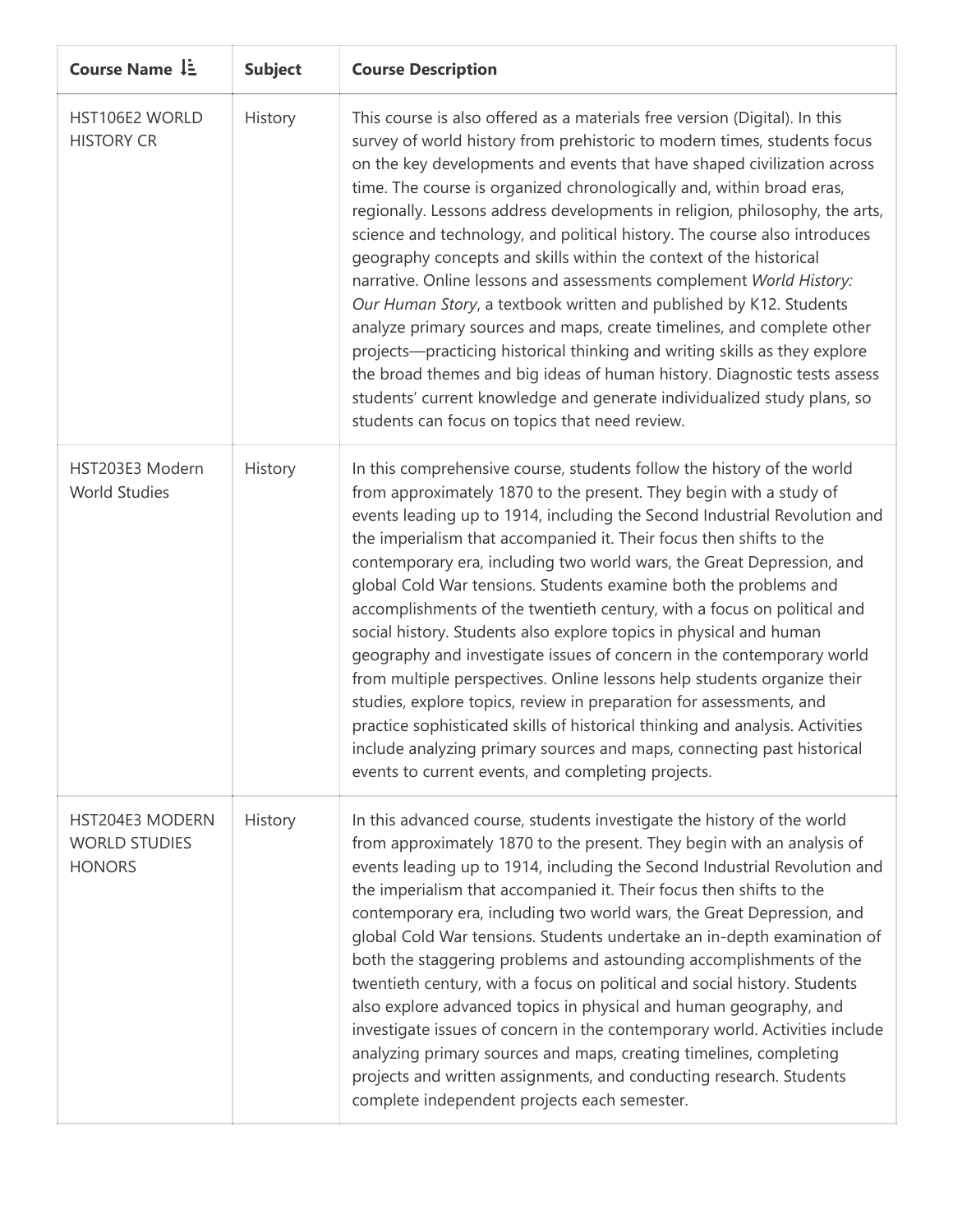| Course Name LE                             | <b>Subject</b> | <b>Course Description</b>                                                                                                                                                                                                                                                                                                                                                                                                                                                                                                                                                                                                                                                                                                                                                                                                                                                                                                                                                                                                                                                                                                                                                                                              |
|--------------------------------------------|----------------|------------------------------------------------------------------------------------------------------------------------------------------------------------------------------------------------------------------------------------------------------------------------------------------------------------------------------------------------------------------------------------------------------------------------------------------------------------------------------------------------------------------------------------------------------------------------------------------------------------------------------------------------------------------------------------------------------------------------------------------------------------------------------------------------------------------------------------------------------------------------------------------------------------------------------------------------------------------------------------------------------------------------------------------------------------------------------------------------------------------------------------------------------------------------------------------------------------------------|
| HST206E2 MODERN<br><b>WORLD STUDIES CR</b> | History        | This course is also offered as a materials free version (Digital). In this<br>course, students follow the history of the world, from approximately 1870<br>to the present. They begin with a study of events leading up to 1914,<br>including the Second Industrial Revolution and the imperialism that<br>accompanied it. Their focus then shifts to the contemporary era, including<br>two world wars, the Great Depression, and global Cold War tensions.<br>Students examine both the problems and accomplishments of the<br>twentieth century, with a focus on political and social history. Students<br>also explore topics in physical and human geography, and investigate<br>issues of concern in the contemporary world. Online lessons help<br>students organize study, explore topics, review in preparation for<br>assessments, and practice sophisticated skills of historical thinking and<br>analysis. Activities include analyzing primary sources and maps, creating<br>timelines, writing assignments, and conducting independent research.<br>Diagnostic tests assess students' current knowledge and generate<br>individualized study plans, so students can focus on topics that need<br>review. |
| <b>HST213E3</b><br>Geography               | History        | This course examines a broad range of geographical perspectives<br>covering all the major regions of the world. Students examine the<br>similarities and differences among the regions as they explore each<br>region's location, physical characteristics, climate, and significant<br>geographical features. They look at each region from cultural, economic,<br>and political perspectives and closely examine the human impact on each<br>region. Students learn and apply critical thinking skills as they study issues<br>from multiple perspectives.                                                                                                                                                                                                                                                                                                                                                                                                                                                                                                                                                                                                                                                           |
| <b>HST216DE2</b><br><b>GEOGRAPHY CR</b>    | History        | This course examines a broad range of geographical perspectives<br>covering all of the major regions of the world. Students clearly see the<br>similarities and differences among the regions as they explore the<br>locations and physical characteristics, including absolute and relative<br>location, climate, and significant geographical features. They look at each<br>region from cultural, economic, and political perspectives, and closely<br>examine the human impact on each region. Students take diagnostic tests<br>that assess their current knowledge and generate individualized study<br>plans, so students can focus on topics that need review. Audio readings<br>and vocabulary lists in English and Spanish support reading<br>comprehension.                                                                                                                                                                                                                                                                                                                                                                                                                                                 |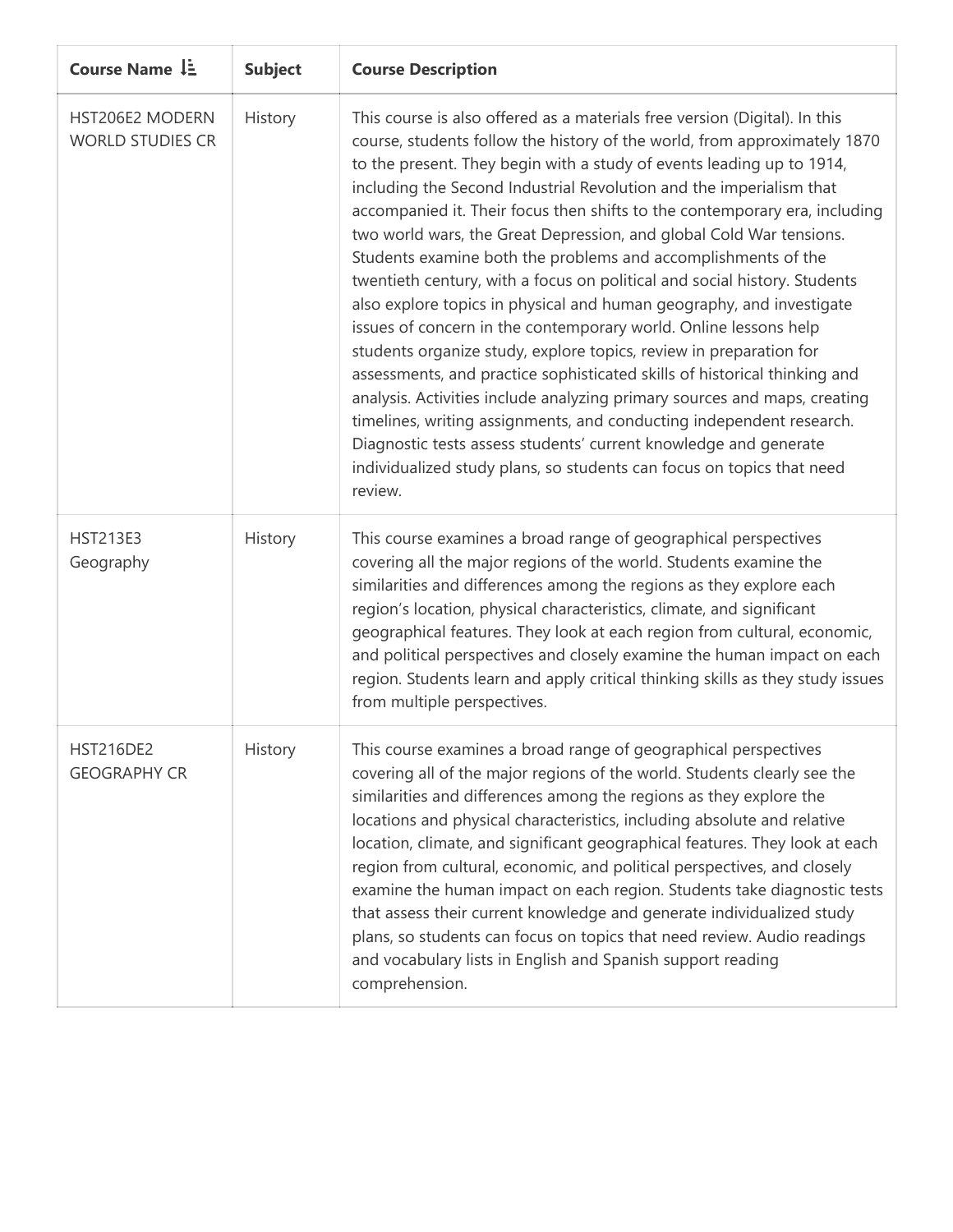| Course Name $\downarrow \frac{1}{2}$                    | <b>Subject</b> | <b>Course Description</b>                                                                                                                                                                                                                                                                                                                                                                                                                                                                                                                                                                                                                                                                                                            |
|---------------------------------------------------------|----------------|--------------------------------------------------------------------------------------------------------------------------------------------------------------------------------------------------------------------------------------------------------------------------------------------------------------------------------------------------------------------------------------------------------------------------------------------------------------------------------------------------------------------------------------------------------------------------------------------------------------------------------------------------------------------------------------------------------------------------------------|
| <b>HST222DE3</b><br>CONTEMPORARY<br><b>WORLD ISSUES</b> | History        | In this course, students will compare the geography, governments,<br>economies, and cultures of the world. Emphasis will be placed on learning<br>about the civics, politics, economics, structures, processes and policies of<br>the United States and then comparing them with those of the<br>international community. Students will use what they know and learn<br>about the United States and the world to analyze current events and<br>contemporary issues. Reasoning and research skills will be applied to the<br>content throughout the course.                                                                                                                                                                           |
| <b>HST303E3 US</b><br>History                           | History        | This course is a full-year survey that provides students with a<br>comprehensive view of American history from the first migrations of<br>nomadic peoples to North America to recent events. Readings are<br>primarily drawn from Stride's The American Odyssey: A History of the<br>United States. Online lessons help students organize their studies, explore<br>topics in depth, analyze events from multiple points of view, review in<br>preparation for assessments, practice skills of historical thinking and<br>analysis, and connect historical events to current events. Activities include<br>analyzing primary sources and maps, completing written assignments,<br>and conducting research.                           |
| HST304E3 U.S.<br><b>HISTORY HONORS</b>                  | History        | This course is a challenging full-year survey that provides students with a<br>comprehensive view of American history from the first migrations of<br>nomadic people to North America to recent events. Readings are drawn<br>from K12's The American Odyssey: A History of the United States. Online<br>lessons help students organize their study, explore topics in-depth, review<br>in preparation for assessments, and practice advanced skills of historical<br>thinking and analysis. Activities include analyzing primary sources and<br>maps, creating timelines, completing projects and written assignments,<br>and conducting independent research. Students complete independent<br>projects each semester.             |
| <b>HST306E2 US</b><br><b>HISTORY CR</b>                 | History        | This course is also offered as a materials free version (Digital). This course<br>provides students with a comprehensive view of American history from<br>the first migrations of nomadic people to North America to recent events.<br>Online lessons help students organize their study, explore topics in depth,<br>review in preparation for assessments, and practice skills of historical<br>thinking and analysis. Activities include analyzing primary sources and<br>maps, creating time lines, completing written assignments, and<br>conducting independent research. Diagnostic tests assess students'<br>current knowledge and generate individualized study plans, so students<br>can focus on topics that need review. |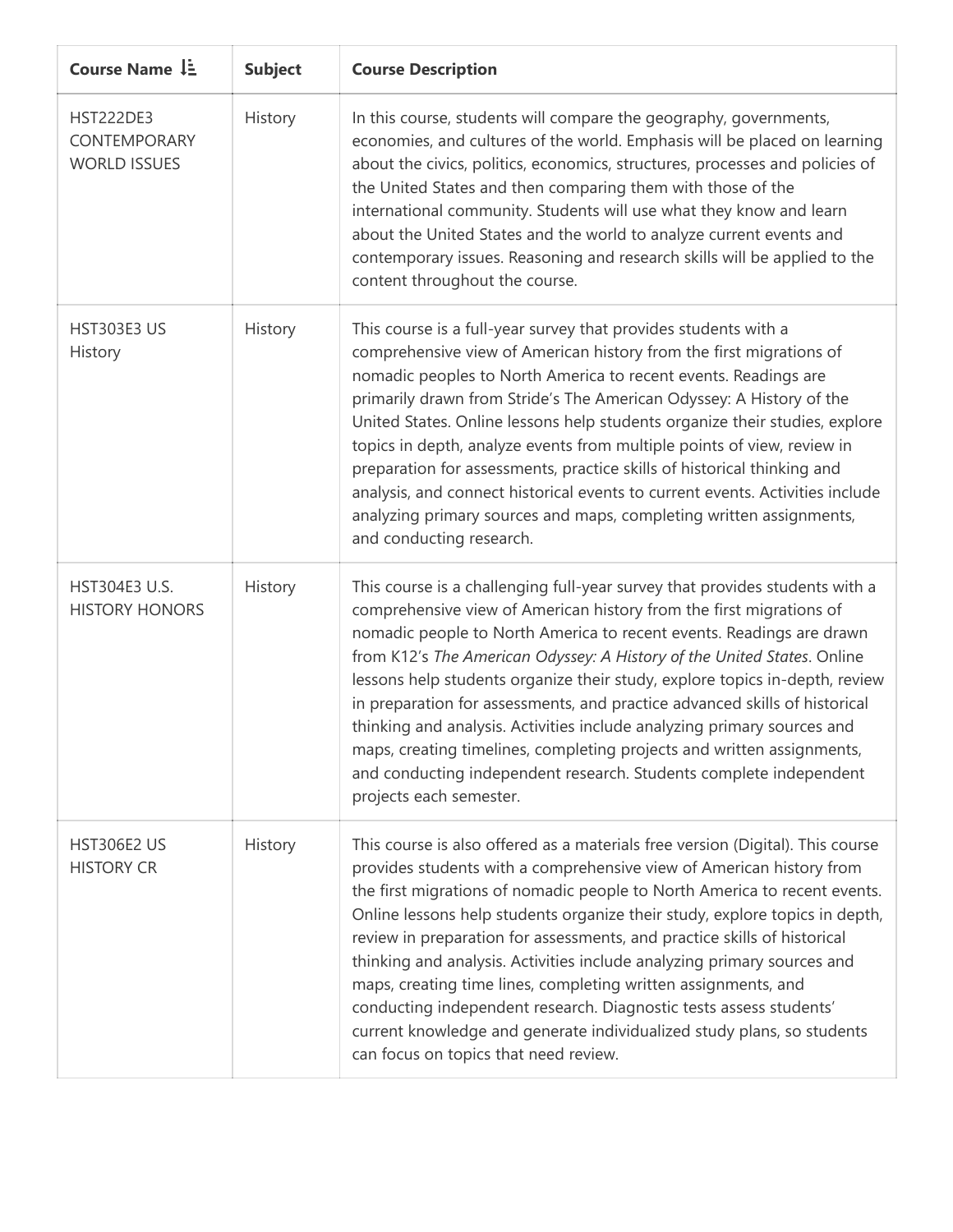| Course Name L=                                          | <b>Subject</b> | <b>Course Description</b>                                                                                                                                                                                                                                                                                                                                                                                                                                                                                                                                                                                                                                                                                                             |
|---------------------------------------------------------|----------------|---------------------------------------------------------------------------------------------------------------------------------------------------------------------------------------------------------------------------------------------------------------------------------------------------------------------------------------------------------------------------------------------------------------------------------------------------------------------------------------------------------------------------------------------------------------------------------------------------------------------------------------------------------------------------------------------------------------------------------------|
| HST313E3 Modern<br><b>US History</b>                    | History        | This course is a full-year survey that provides students with a<br>comprehensive view of American history from the Industrial Revolution of<br>the late nineteenth century to recent events. Readings are primarily drawn<br>from Stride's The American Odyssey: A History of the United States.<br>Online lessons help students organize their studies, explore topics in<br>depth, analyze events from multiple points of view, review in preparation<br>for assessments, practice skills of historical thinking and analysis, and<br>connect historical events to current events. Activities include analyzing<br>primary sources and maps, completing written assignments, and<br>conducting research.                            |
| HST314E3 MODERN<br><b>U.S. HISTORY</b><br><b>HONORS</b> | History        | This course is a challenging full-year survey that provides students with a<br>comprehensive view of American history from the industrial revolution of<br>the late nineteenth century to recent events. Readings are drawn from<br>K12's The American Odyssey: A History of the United States. Online lessons<br>help students organize study, explore topics in-depth, review in<br>preparation for assessments, and practice advanced skills of historical<br>thinking and analysis. Activities include analyzing primary sources and<br>maps, creating time lines, completing projects and written assignments,<br>and conducting independent research. Students complete independent<br>projects each semester.                  |
| HST316E2 MODERN<br><b>US HISTORY CR</b>                 | History        | This course is also offered as a materials free version (Digital). This course<br>provides students with a comprehensive view of American history from<br>the industrial revolution of the late nineteenth century to recent events.<br>Online lessons help students organize study, explore topics in-depth,<br>review in preparation for assessments, and practice skills of historical<br>thinking and analysis. Activities include analyzing primary sources and<br>maps, creating timelines, completing written assignments, and<br>conducting independent research. Diagnostic tests assess students'<br>current knowledge and generate individualized study plans, so students<br>can focus on topics that need review.        |
| <b>HST403E3 US</b><br>Government and<br>Politics        | History        | Students study the history, organization, and functions of the U.S.<br>government. Beginning with the Declaration of Independence and<br>continuing through to the present day, students explore the relationship<br>between individual Americans and their governing bodies. Students take<br>a close look at the political culture of our country and gain insight into<br>the challenges faced by citizens, elected government officials, political<br>activists, and others. Students also learn about the roles of political<br>parties, interest groups, the media, and the Supreme Court. They analyze<br>current and historical issues from multiple points of view to practice and<br>deepen their critical thinking skills. |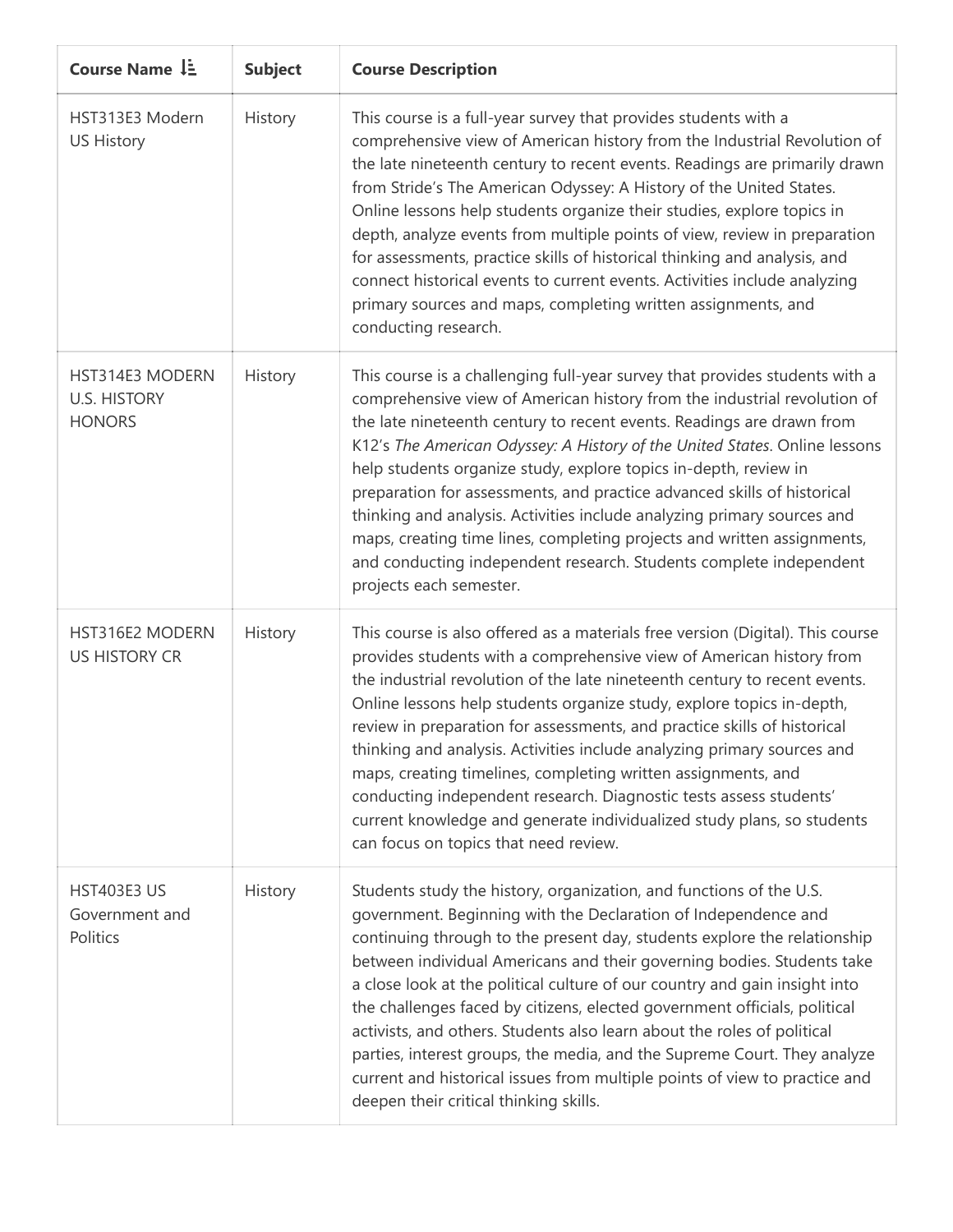| Course Name LE                                      | <b>Subject</b> | <b>Course Description</b>                                                                                                                                                                                                                                                                                                                                                                                                                                                                                                                                                                                                                                                                                                                                                                                                                                                         |
|-----------------------------------------------------|----------------|-----------------------------------------------------------------------------------------------------------------------------------------------------------------------------------------------------------------------------------------------------------------------------------------------------------------------------------------------------------------------------------------------------------------------------------------------------------------------------------------------------------------------------------------------------------------------------------------------------------------------------------------------------------------------------------------------------------------------------------------------------------------------------------------------------------------------------------------------------------------------------------|
| HST406DE2 US<br>Government and<br>Politics CR       | History        | This course studies the history, organization, and functions of the United<br>States government. Beginning with the Declaration of Independence and<br>continuing through to the present day, students explore the relationship<br>between individual Americans and our governing bodies. Students take a<br>close look at the political culture of our country, and gain insight into the<br>challenges faced by citizens, elected government officials, political<br>activists, and others. Students also learn about the roles of political<br>parties, interest groups, the media, and the Supreme Court. They discuss<br>their own views on current political issues. Diagnostic tests assess<br>students' current knowledge and generate individualized study plans, so<br>students can focus on topics that need review.                                                   |
| HST413E3 US and<br><b>Global Economics</b>          | History        | In this course on economic principles, students explore the choices they<br>face as producers, consumers, investors, and taxpayers. Students apply<br>what they learn to real-world simulation problems. Topics of study<br>include markets from historic and contemporary perspectives; supply and<br>demand; theories of early economic philosophers such as Adam Smith<br>and David Ricardo; theories of value; money (what it is, how it evolved,<br>and the roles of banks, investment houses, and the Federal Reserve);<br>Keynesian economics; how capitalism functions, focusing on productivity,<br>wages, investment, and growth; issues of capitalism, such as<br>unemployment, inflation, and the national debt; and the effects of<br>globalization. Students also refine their critical thinking skills by analyzing<br>economic issues from multiple perspectives. |
| HST416DE2 U.S. and<br><b>Global Economics</b><br>CR | History        | In this course on economic principles, students explore choices they face<br>as producers, consumers, investors, and taxpayers. Students apply what<br>they learn to real-world simulation problems. Topics of study include<br>markets from historic and contemporary perspectives; supply and<br>demand; theories of early economic philosophers such as Adam Smith<br>and David Ricardo; theories of value; money (what it is, how it evolved,<br>the role of banks, investment houses, and the Federal Reserve); Keynesian<br>economics; how capitalism functions, focusing on productivity, wages,<br>investment, and growth; issues of capitalism, such as unemployment,<br>inflation, and the national debt; and a survey of markets in such areas as<br>China, Europe, and the Middle East.                                                                               |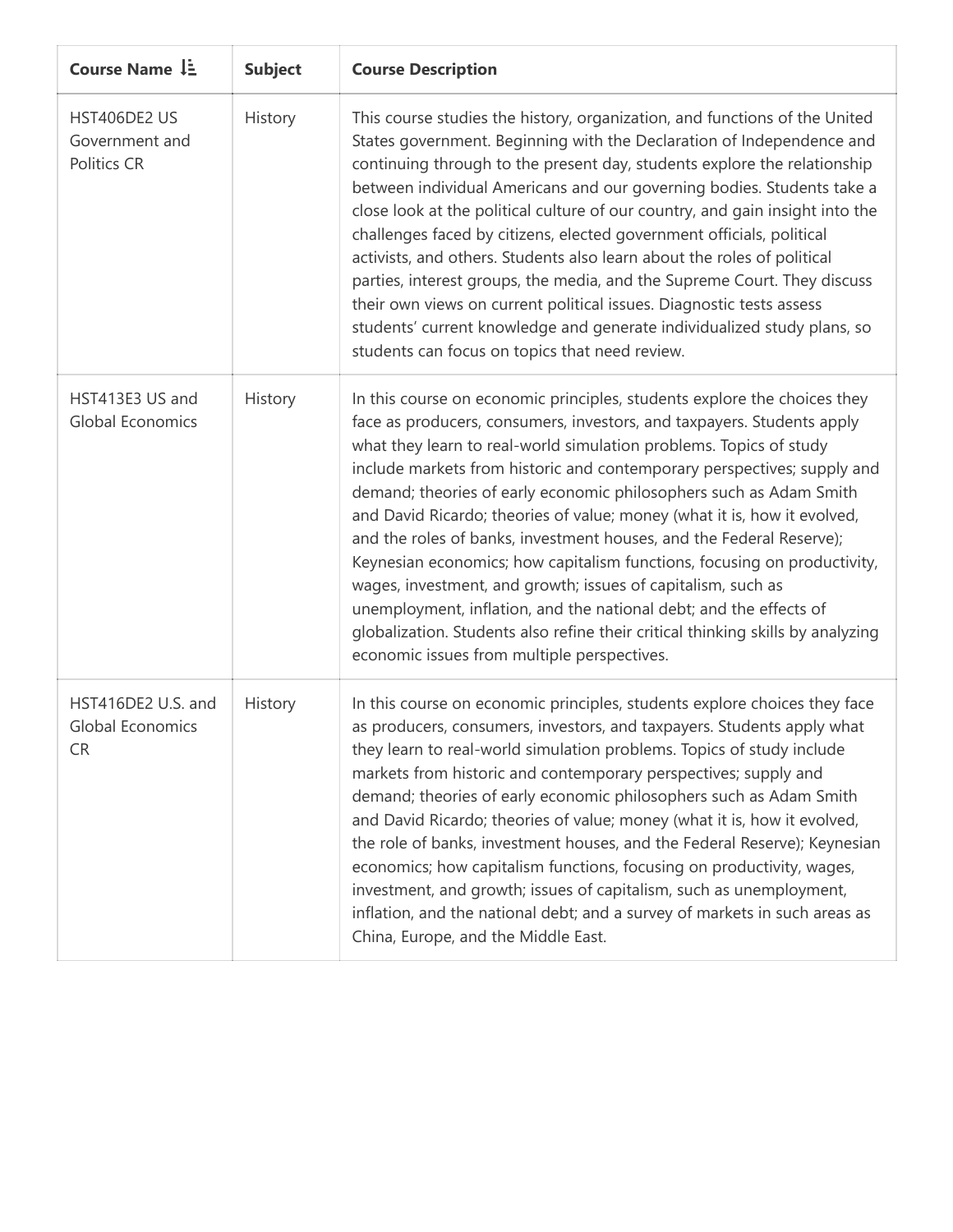| Course Name $1\overline{2}$                                          | <b>Subject</b> | <b>Course Description</b>                                                                                                                                                                                                                                                                                                                                                                                                                                                                                                                                                                                                                                                                                                                                                                                                                                     |
|----------------------------------------------------------------------|----------------|---------------------------------------------------------------------------------------------------------------------------------------------------------------------------------------------------------------------------------------------------------------------------------------------------------------------------------------------------------------------------------------------------------------------------------------------------------------------------------------------------------------------------------------------------------------------------------------------------------------------------------------------------------------------------------------------------------------------------------------------------------------------------------------------------------------------------------------------------------------|
| <b>HST500 AP® U.S.</b><br><b>HISTORY</b>                             | History        | Students explore and analyze the economic, political, and social<br>transformation of the United States since the time of the first European<br>encounters. Students are asked to master not only the wide array of<br>factual information necessary to do well on the AP Exam, but also to<br>practice skills of critical analysis of historical information and documents.<br>Students read primary and secondary source materials and analyze<br>problems presented by historians to gain insight into challenges of<br>interpretation and the ways in which historical events have shaped<br>American society and culture. The content aligns to the sequence of<br>topics recommended by the College Board and to widely used textbooks.<br>The course prepares students for the AP Exam.                                                                |
| <b>HST510E3 AP® U.S.</b><br><b>GOVERNMENT AND</b><br><b>POLITICS</b> | History        | This course is the equivalent of an introductory college-level course.<br>Students explore the operations and structure of the U.S. government<br>and the behavior of the electorate and politicians. Students gain the<br>analytical perspective necessary to evaluate political data, hypotheses,<br>concepts, opinions, and processes and learn how to gather data about<br>political behavior and develop their own theoretical analysis of American<br>politics. Students also build the skills they need to examine general<br>propositions about government and politics, and to analyze specific<br>relationships between political, social, and economic institutions. Students<br>prepare for the AP Exam and for further study in political science, law,<br>education, business, and history.                                                     |
| HST520E4 AP®<br><b>MACROECONOMICS</b>                                | History        | This course is the equivalent of an introductory college-level course.<br>Students learn why and how the world economy can change from month<br>to month, how to identify trends in our economy, and how to use those<br>trends to develop performance measures and predictors of economic<br>growth or decline. Students also examine how individuals and institutions<br>are influenced by employment rates, government spending, inflation,<br>taxes, and production. Students prepare for the AP Exam and for further<br>study in business, political science, and history.                                                                                                                                                                                                                                                                               |
| HST530E4 AP®<br><b>MICROECONOMICS</b>                                | History        | This course is the equivalent of an introductory college-level course.<br>Students explore the behavior of individuals and businesses as they<br>exchange goods and services in the marketplace. Students learn why the<br>same product can cost different amounts at different stores, in different<br>cities, and at different times. Students also learn to spot patterns in<br>economic behavior and learn how to use those patterns to explain buyer<br>and seller behavior under various conditions. Lessons promote an<br>understanding of the nature and function of markets, the role of scarcity<br>and competition, the influence of factors such as interest rates on<br>business decisions, and the role of government in the economy. Students<br>prepare for the AP Exam and for further study in business, history, and<br>political science. |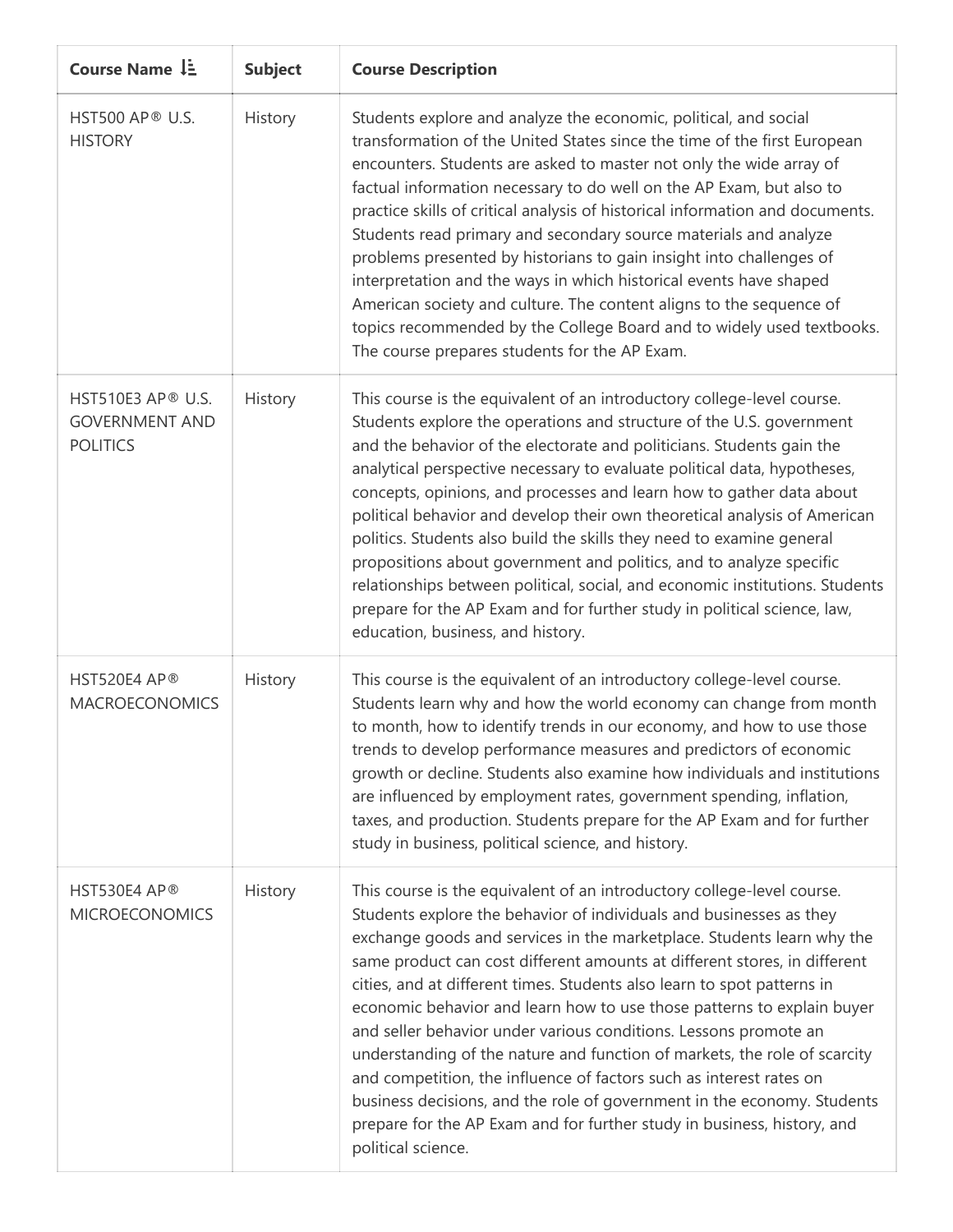| Course Name $1\overline{2}$            | <b>Subject</b> | <b>Course Description</b>                                                                                                                                                                                                                                                                                                                                                                                                                                                                                                                                                                                                                                                                                                                                                                                                                                                                                                                                          |
|----------------------------------------|----------------|--------------------------------------------------------------------------------------------------------------------------------------------------------------------------------------------------------------------------------------------------------------------------------------------------------------------------------------------------------------------------------------------------------------------------------------------------------------------------------------------------------------------------------------------------------------------------------------------------------------------------------------------------------------------------------------------------------------------------------------------------------------------------------------------------------------------------------------------------------------------------------------------------------------------------------------------------------------------|
| HST540E4 AP®<br><b>PSYCHOLOGY</b>      | History        | AP® Psychology provides an overview of current psychological research<br>methods and theories. Students will explore the therapies used by<br>professional counselors and clinical psychologists and examine the<br>reasons for normal human reactions: how people learn and think, the<br>process of human development and human aggression, altruism,<br>intimacy, and self-reflection. They will study core psychological concepts,<br>such as the brain and sense functions, and learn to gauge human<br>reactions, gather information, and form meaningful syntheses. The course<br>exposes students to facts, research, appropriate terminology, and major<br>figures in the world of psychology. The equivalent of a 100-level college<br>survey course, AP Psychology prepares students for the AP Exam and for<br>further studies in psychology and life sciences. The content aligns to the<br>College Board Course and Exam Description for Psychology. |
| <b>HST550 AP(R)</b><br>Human Geography | History        | Course description to follow                                                                                                                                                                                                                                                                                                                                                                                                                                                                                                                                                                                                                                                                                                                                                                                                                                                                                                                                       |
| HST560E4 AP®<br><b>WORLD HISTORY</b>   | History        | This course spans from ca. 1200 CE to the present in a rigorous academic<br>format organized by chronological periods and viewed through<br>fundamental concepts and course themes. Students analyze the causes<br>and processes of continuity and change across historical periods. Themes<br>include human-environment interaction, cultures, expansion and conflict,<br>political and social structures, and economic systems. In addition to<br>mastering historical content, students cultivate historical thinking skills<br>that involve crafting arguments based on evidence, identifying causation,<br>comparing and supplying context for events and phenomenon, and<br>developing historical interpretation. This course prepares students for the<br>AP World History Exam.                                                                                                                                                                            |
| MTH001D MATH<br><b>FOUNDATIONS I</b>   | Math           | Students build and reinforce foundational math skills typically found in<br>third through fifth grade for which they have not achieved mastery. They<br>progress through carefully paced, guided instruction and engaging<br>interactive practice. If needed, students can move on to Math<br>Foundations II (addressing skills typically found in sixth through eighth<br>grade) to further develop the computational skills and conceptual<br>understanding needed to undertake high school math courses with<br>confidence.                                                                                                                                                                                                                                                                                                                                                                                                                                     |
| MTH011D MATH<br><b>FOUNDATIONS II</b>  | Math           | Students build and reinforce foundational math skills typically found in<br>sixth through eighth grade, achieving the computational skills and<br>conceptual understanding needed to undertake high school math<br>courses with confidence. Carefully paced, guided instruction is<br>accompanied by interactive practice that is engaging and accessible. This<br>course is appropriate for use as remediation at the high school level or as<br>a bridge to high school.                                                                                                                                                                                                                                                                                                                                                                                                                                                                                         |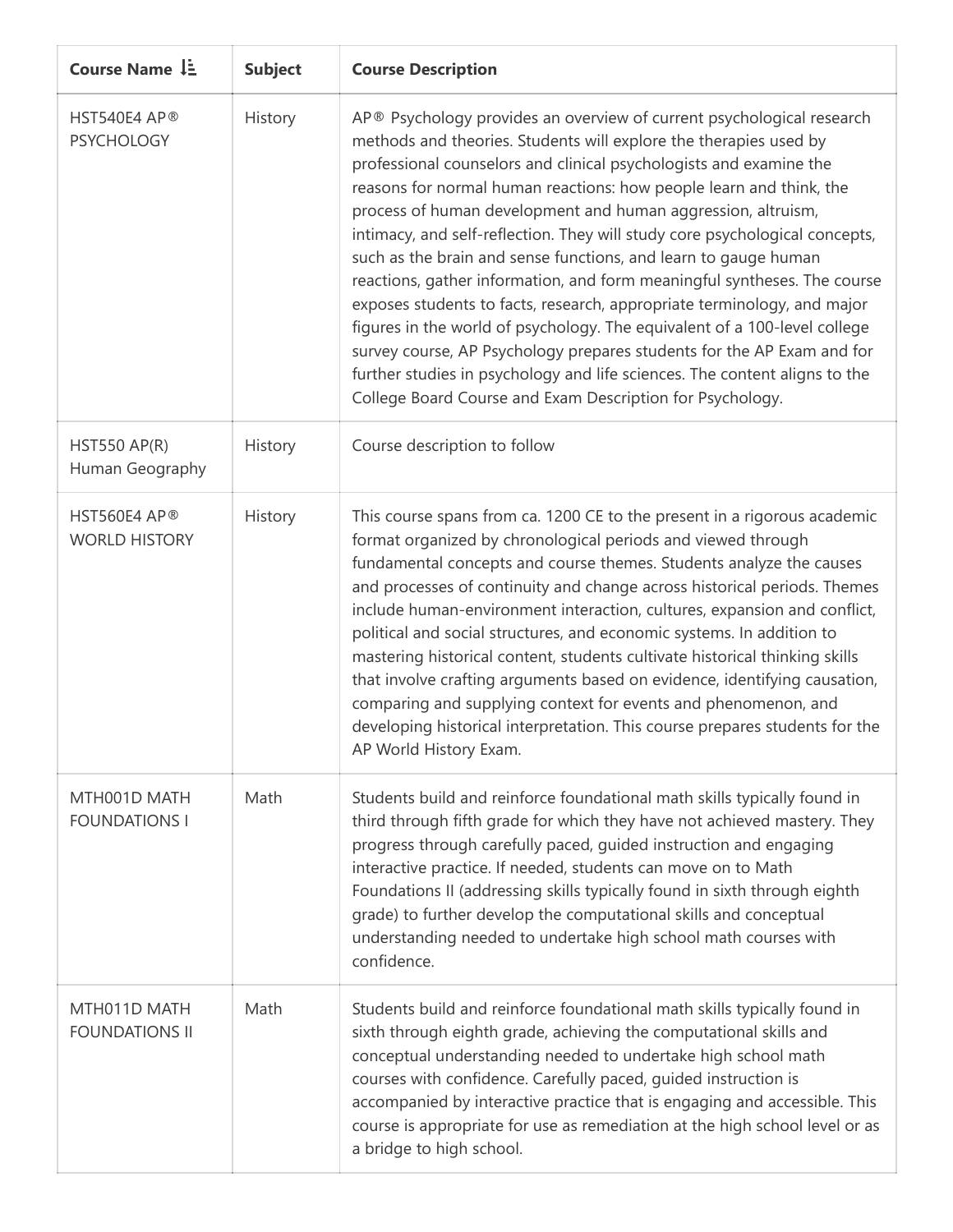| Course Name L=                                   | <b>Subject</b> | <b>Course Description</b>                                                                                                                                                                                                                                                                                                                                                                                                                                                                                                                                                                                                                                                                                                                                                                                                                                                                                                                                                                                                                                                                                                                    |
|--------------------------------------------------|----------------|----------------------------------------------------------------------------------------------------------------------------------------------------------------------------------------------------------------------------------------------------------------------------------------------------------------------------------------------------------------------------------------------------------------------------------------------------------------------------------------------------------------------------------------------------------------------------------------------------------------------------------------------------------------------------------------------------------------------------------------------------------------------------------------------------------------------------------------------------------------------------------------------------------------------------------------------------------------------------------------------------------------------------------------------------------------------------------------------------------------------------------------------|
| MTH106D Pre-<br>Algebra CR                       | Math           | Stride's Pre-Algebra credit recovery course is intended to formalize and<br>extend the mathematics that students learned in the middle grades and<br>prepare students for a formal algebra course. In this course, students<br>deepen their understanding of linear equations and inequalities by<br>contrasting them with each other. Students also learn about systems of<br>equations and inequalities and prepare for Algebra with an initial<br>exposure to polynomials, their properties and how to operate with them.<br>Students also study irrational numbers and the Pythagorean theorem.<br>Students take short diagnostic assessments at the beginning of the<br>course for blocks of related content within each unit. Student<br>performance on these assessments determines the content revealed to<br>the student.                                                                                                                                                                                                                                                                                                           |
| MTH107 SUMMIT<br>DEVELOPMENTAL<br><b>ALGEBRA</b> | Math           | This is the first course in a two-year algebra sequence that concludes with<br>Continuing Algebra . In this course, students begin to explore the tools<br>and principles of algebra. Students learn to identify the structure and<br>properties of the real number system; complete operations with integers<br>and other rational numbers; work with square roots and irrational<br>numbers; graph linear equations; solve linear equations and inequalities<br>in one variable; and solve systems of linear equations. Sophisticated<br>virtual manipulatives and online graphing tools help students visualize<br>algebraic relationships. Developmental Algebra covers fewer topics than a<br>one-year algebra course, providing students with more time to learn and<br>practice key concepts and skills. After completing Developmental<br>Algebra, students will be prepared to take Continuing Algebra.                                                                                                                                                                                                                             |
| MTH113E2 PRE-<br><b>ALGEBRA</b>                  | Math           | In this course, students take a broader look at computational and<br>problem-solving skills while learning the language of algebra. Students<br>extend their understanding of ratio to develop an understanding of<br>proportions and solve problems including scale drawings, percent<br>increase and decrease, simple interest, and tax. Students extend their<br>understanding of numbers and properties of operations to include<br>rational numbers. Signed rational numbers are contextualized and<br>students use rational numbers in constructing expressions and solving<br>equations. Students derive formulas and solve two-dimensional area<br>problems including the area of composite figures. In three dimensions,<br>students find surface area using formulas and nets. Students also<br>compute the volume of three-dimensional objects including cubes and<br>prisms. Students make use of sampling techniques to draw inferences<br>about a population including comparative inferences about two<br>populations. Students also investigate chance processes through<br>experimental and theoretical probability models. |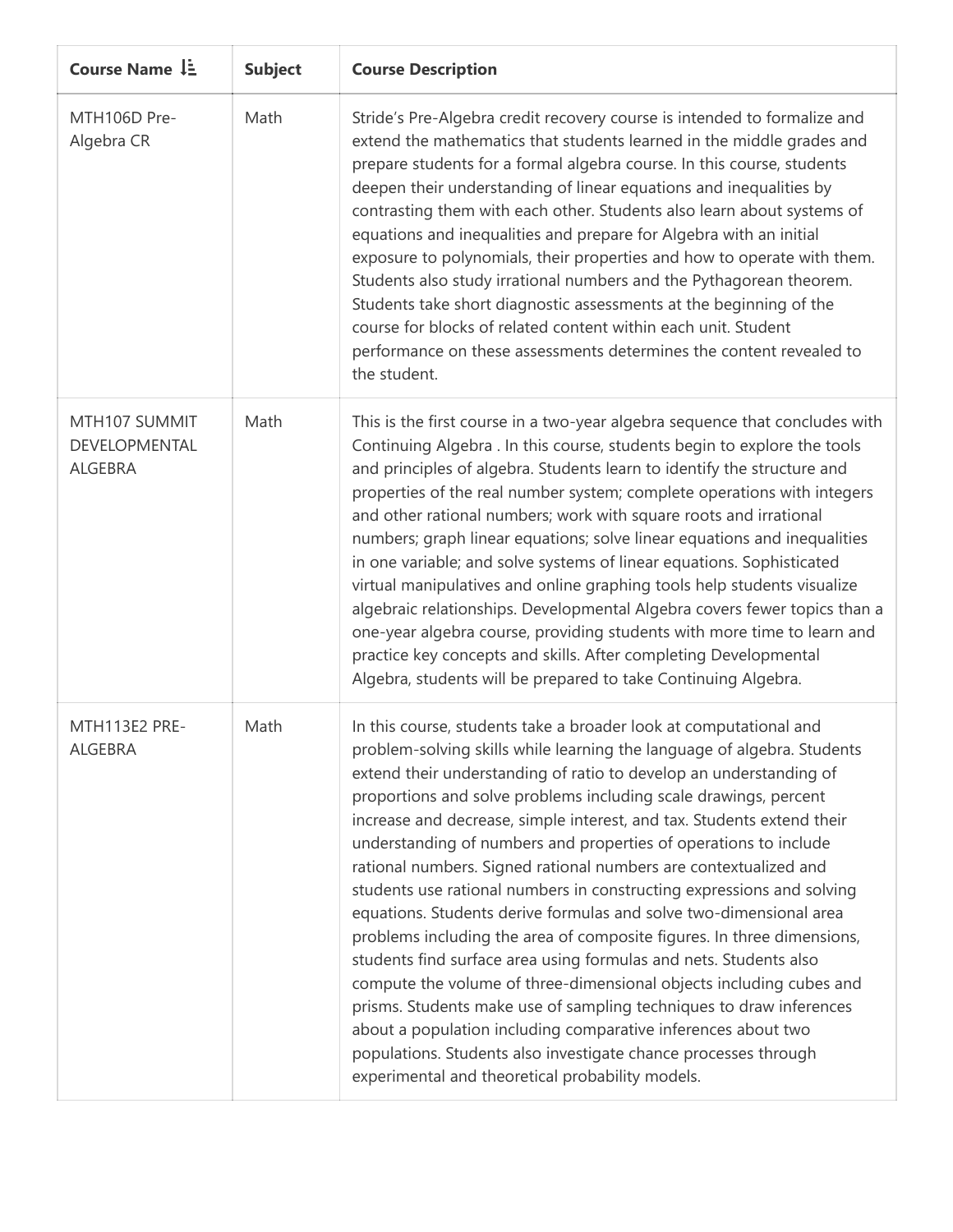| Course Name $\downarrow \frac{1}{2}$                           | <b>Subject</b> | <b>Course Description</b>                                                                                                                                                                                                                                                                                                                                                                                                                                                                                                                                                                                                                                                                                                                                                                                                                                                                                                                                                       |
|----------------------------------------------------------------|----------------|---------------------------------------------------------------------------------------------------------------------------------------------------------------------------------------------------------------------------------------------------------------------------------------------------------------------------------------------------------------------------------------------------------------------------------------------------------------------------------------------------------------------------------------------------------------------------------------------------------------------------------------------------------------------------------------------------------------------------------------------------------------------------------------------------------------------------------------------------------------------------------------------------------------------------------------------------------------------------------|
| MTH126 ALGEBRA 1<br><b>CR</b>                                  | Math           | This course is also offered as a materials free version (Digital). The<br>Algebra 1 Credit Recovery course leads students from their proficiency<br>and understanding of numbers and operations into the mathematics of<br>algebraic thinking. Building on pre-algebra skills developed in middle<br>school, students deepen their understanding of linear expressions and<br>equations, linear inequalities, and coordinate graphing. They then explore<br>and learn about the function concept, radical expressions, exponential<br>expressions and functions, quadratic functions, systems of equations,<br>factoring and roots of equations, and basic statistical analysis.                                                                                                                                                                                                                                                                                                |
| MTH128 SUMMIT<br>ALGEBRA 1                                     | Math           | The Summit Algebra 1 course is intended to formalize and extend the<br>mathematics that students learned in the middle grades. Because it is<br>built to follow revised middle school math courses, the course covers<br>slightly different ground than previous versions of algebra. In this course,<br>students deepen their understanding of linear and exponential<br>relationships by contrasting them with each other. Students also apply<br>linear models to data that exhibit a linear trend. The course also covers<br>analyzing, solving, and using quadratic functions.                                                                                                                                                                                                                                                                                                                                                                                             |
| MTH129 SUMMIT<br>ALGEBRA 1<br><b>HONORS</b>                    | Math           | Summit Algebra 1 course is intended to formalize and extend the<br>mathematics that students learned in the middle grades. Because it is<br>built to follow revised middle school math courses, the course covers<br>slightly different ground than previous versions of Algebra. In this course,<br>students deepen their understanding of linear and exponential<br>relationships by contrasting them with each other. Students also apply<br>linear models to data that exhibit a linear trend. The course also covers<br>analyzing, solving, and using quadratic functions.                                                                                                                                                                                                                                                                                                                                                                                                 |
| <b>MTH146D</b><br><b>INTEGRATED</b><br><b>MATHEMATICS I CR</b> | Math           | This first-year high school integrated math course focuses on linear and<br>simple exponential models. The course contrasts linear behavior with<br>exponential behavior and uses both linear and simple exponential<br>equations as models. Students learn about and work extensively with<br>functions-analyzing function properties and behavior, creating and<br>transforming functions, and applying functions to various continuous and<br>discrete situations. The statistics in the course cover both univariate and<br>bivariate data. For univariate data, students learn about measures of<br>center and spread. For bivariate data, they learn about correlation and<br>fitting data to a line. The topics in geometry include transformations,<br>reasoning, congruence, construction, and analytic geometry. Diagnostic<br>tests assess students' current knowledge and generate individualized<br>study plans, so students can focus on topics that need review. |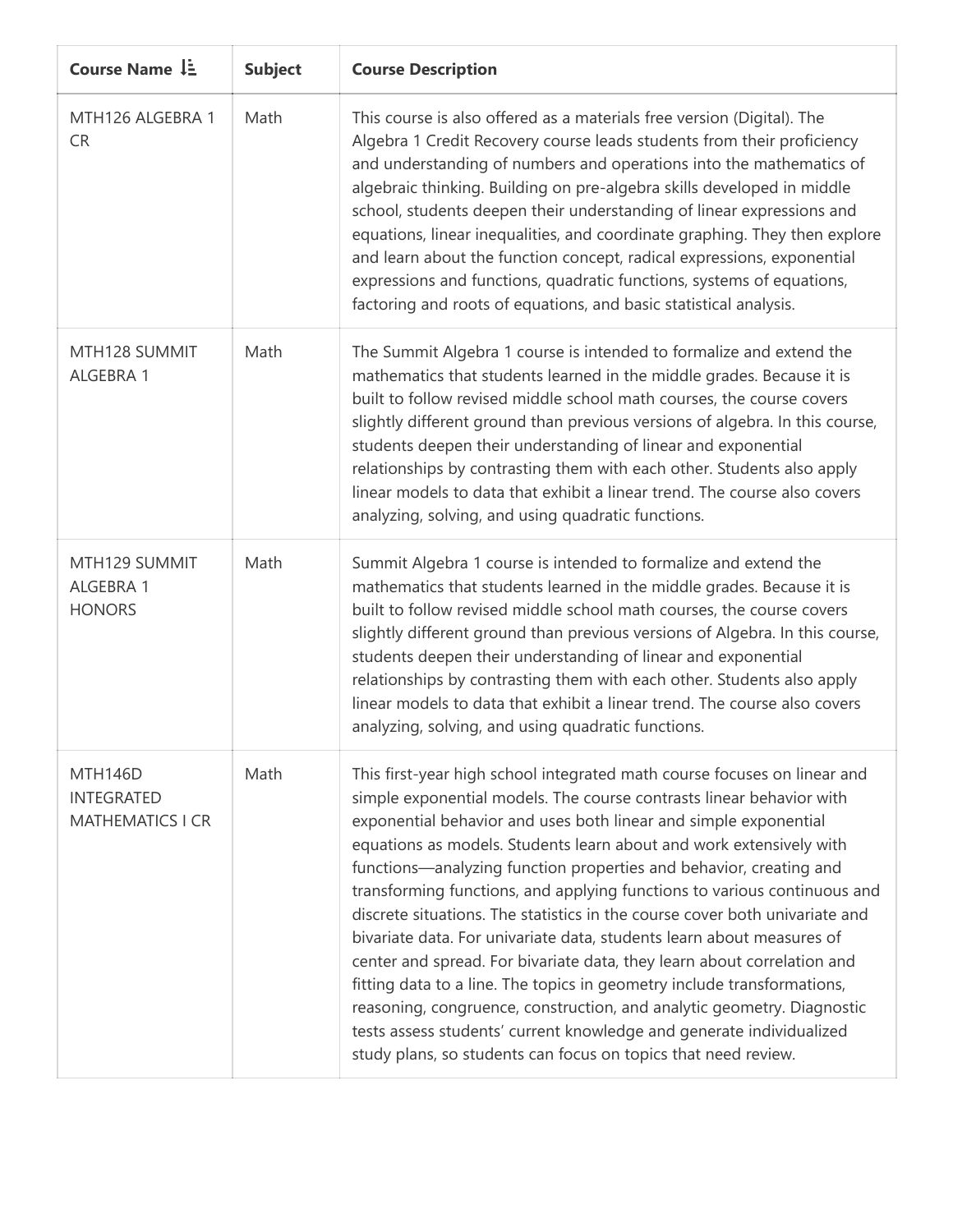| Course Name $1\overline{2}$                                | <b>Subject</b> | <b>Course Description</b>                                                                                                                                                                                                                                                                                                                                                                                                                                                                                                                                                                                                                                                                                                                                                                                                  |
|------------------------------------------------------------|----------------|----------------------------------------------------------------------------------------------------------------------------------------------------------------------------------------------------------------------------------------------------------------------------------------------------------------------------------------------------------------------------------------------------------------------------------------------------------------------------------------------------------------------------------------------------------------------------------------------------------------------------------------------------------------------------------------------------------------------------------------------------------------------------------------------------------------------------|
| MTH148 SUMMIT<br><b>INTEGRATED</b><br><b>MATHEMATICS I</b> | Math           | This first-year high school integrated math course focuses on linear and<br>simple exponential models. The course contrasts linear behavior with<br>exponential behavior and uses both linear and simple exponential<br>equations as models. Students learn about and work extensively with<br>functions-analyzing function properties and behavior, creating and<br>transforming functions, and applying functions to various continuous and<br>discrete situations. The statistics in the course cover both univariate and<br>bivariate data. For univariate data, students learn about measures of<br>center and spread. For bivariate data, they learn about correlation and<br>fitting data to a line. The topics in geometry include transformations,<br>reasoning, congruence, construction, and analytic geometry. |
| MTH206 GEOMETRY<br><b>CR</b>                               | Math           | This course is also offered as a materials free version (Digital). The<br>Geometry Credit Recovery course combines mathematical reasoning and<br>proof with an extension of students' algebraic development in geometric<br>contexts. The course focuses primarily on two-dimensional shapes in the<br>Euclidean plane. Starting with segments and angles, students develop<br>understanding of and work through problems and proofs involving<br>congruence, similarity, parallel and perpendicular lines, quadrilaterals, and<br>circles. Toward the end of the course, time is also spent extending the<br>treatment of triangles into basic trigonometry concepts and providing<br>students with a detailed taste of analytic geometry by developing and<br>using the equation of a circle in the coordinate plane.    |
| MTH207 SUMMIT<br><b>CONTINUING</b><br><b>ALGEBRA</b>       | Math           | This is the second course in a two-year algebra sequence. In this course,<br>students build on what they learned in Developmental Algebra to<br>complete their knowledge of all topics associated with a deep<br>understanding of Algebra I. They learn about relations and functions,<br>radicals and radical expressions, polynomials and their graphs, factoring<br>expressions and using factoring to solve equations, solving quadratics,<br>rational expressions, and logic and reasoning.                                                                                                                                                                                                                                                                                                                           |
| MTH208 SUMMIT<br><b>GEOMETRY</b>                           | Math           | K12's Geometry course builds on the geometry covered in middle school<br>to explore more complex geometric situations and deepen students'<br>ability to explain geometric relationships, moving toward formal<br>mathematical arguments. Specific topics include similarity and<br>congruence, analytic geometry, circles, the Pythagorean theorem, right<br>triangle trigonometry, analysis of three-dimensional objects, conic<br>sections, and geometric modeling.                                                                                                                                                                                                                                                                                                                                                     |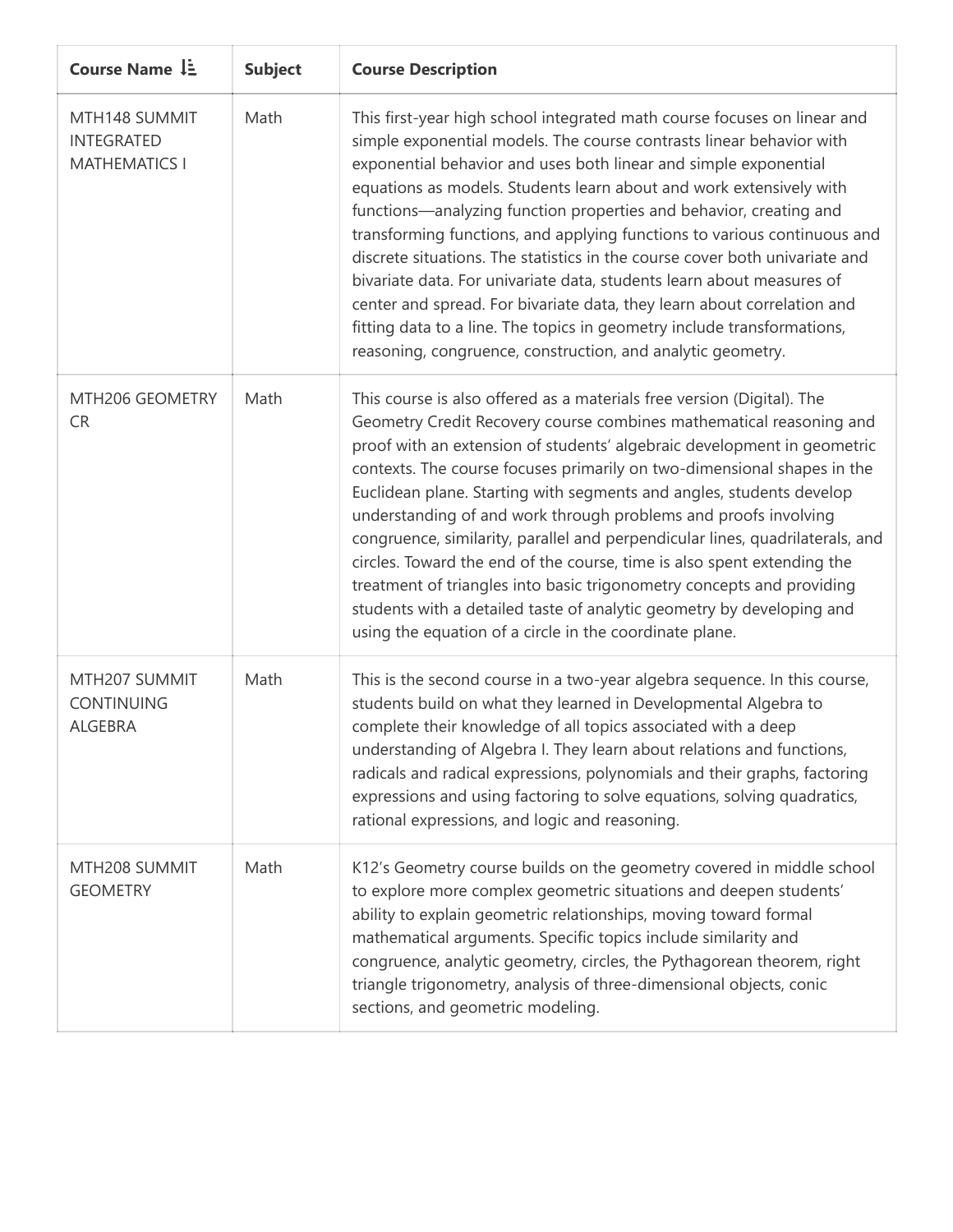| Course Name LE                                            | <b>Subject</b> | <b>Course Description</b>                                                                                                                                                                                                                                                                                                                                                                                                                                                                                                                                                                                                                                                                                                                                                                                                                                       |
|-----------------------------------------------------------|----------------|-----------------------------------------------------------------------------------------------------------------------------------------------------------------------------------------------------------------------------------------------------------------------------------------------------------------------------------------------------------------------------------------------------------------------------------------------------------------------------------------------------------------------------------------------------------------------------------------------------------------------------------------------------------------------------------------------------------------------------------------------------------------------------------------------------------------------------------------------------------------|
| MTH209 SUMMIT<br><b>GEOMETRY</b><br><b>HONORS</b>         | Math           | This Summit Geometry Honors course builds on the geometry covered in<br>middle school to explore more complex geometric situations and deepen<br>students' ability to explain geometric relationships, moving toward formal<br>mathematical arguments. Specific topics include similarity and<br>congruence, analytic geometry, circles, the Pythagorean theorem, right<br>triangle trigonometry, analysis of three-dimensional objects, conic<br>sections, and geometric modeling. This course includes all the topics in<br>MTH208 as well as several extension activities. Each semester also<br>includes an independent honors project.                                                                                                                                                                                                                     |
| MTH246D<br><b>INTEGRATED MATH</b><br>II CR                | Math           | Integrated Mathematics II, a second-year high school math course,<br>introduces students to polynomials, including the factoring of<br>polynomials, before moving onto quadratics equations and quadratic<br>functions. Students expand on their knowledge of sequences in learning<br>about series. The course also covers probability, including conditional<br>probability. There are many geometry topics in the course, including<br>transversals, quadrilaterals, similarity, volume, and circles. Students solve<br>problems using right triangle trigonometry and special right triangles,<br>and use the tools of analytic geometry to describe circles and parabolas<br>in the coordinate plane. Diagnostic tests assess students' current<br>knowledge and generate individualized study plans, so students can focus<br>on topics that need review. |
| MTH248D SUMMIT<br><b>INTEGRATED MATH</b><br>$\mathbf{  }$ | Math           | Integrated Mathematics II, a second-year high school math course,<br>introduces students to polynomials, including the factoring of<br>polynomials, before moving onto quadratics equations and quadratic<br>functions. Students expand on their knowledge of sequences in learning<br>about series. The course also covers probability, including conditional<br>probability. There are many geometry topics in the course, including<br>transversals, quadrilaterals, similarity, volume, and circles. Students solve<br>problems using right triangle trigonometry and special right triangles,<br>and use the tools of analytic geometry to describe circles and parabolas<br>in the coordinate plane.                                                                                                                                                      |
| MTH306 ALGEBRA 2<br><b>CR</b>                             | Math           | This course is also offered as a materials free version (Digital). The Algebra<br>2 Credit Recovery course builds on the mathematical proficiency and<br>reasoning skills developed in Algebra 1 and Geometry to lead students<br>into advanced algebraic work. The course emphasizes the concept of<br>functions throughout. Sandwiched between short forays into probability<br>and statistics is a thorough treatment of linear, quadratic, higher-degree<br>polynomial, exponential, logarithmic, and trigonometric functions, with<br>emphasis on analysis, problem solving, and graphing. Toward the end of<br>the course, an introduction to sequences and series is presented in<br>preparation for future work in mathematics.                                                                                                                         |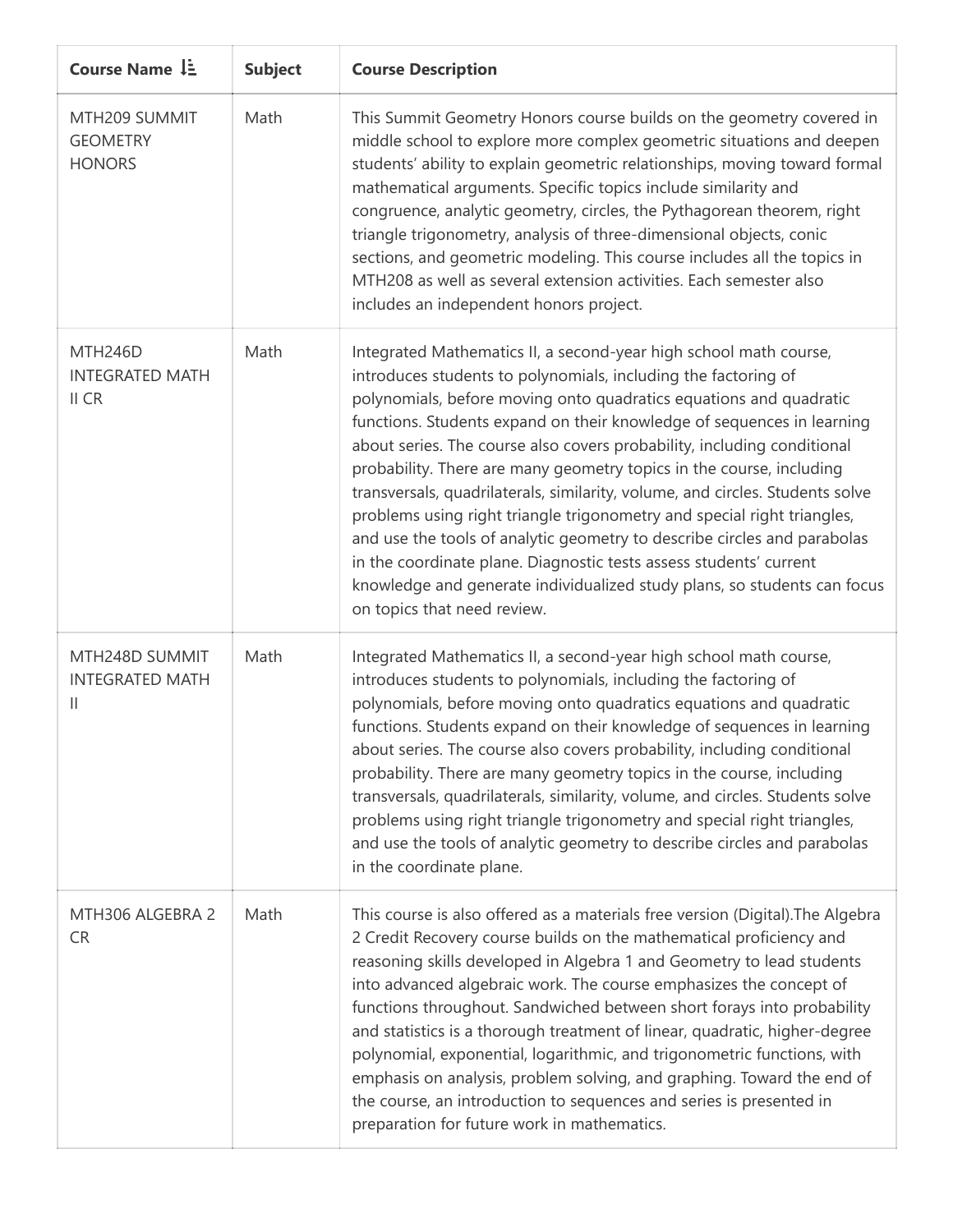| Course Name LE                              | <b>Subject</b> | <b>Course Description</b>                                                                                                                                                                                                                                                                                                                                                                                                                                                                                                                                                                                                                                                                                                        |
|---------------------------------------------|----------------|----------------------------------------------------------------------------------------------------------------------------------------------------------------------------------------------------------------------------------------------------------------------------------------------------------------------------------------------------------------------------------------------------------------------------------------------------------------------------------------------------------------------------------------------------------------------------------------------------------------------------------------------------------------------------------------------------------------------------------|
| MTH307 SUMMIT<br>PRACTICAL MATH             | Math           | In this course, students use math to solve real-world problems-and real-<br>world problems to solidify their understanding of key mathematical<br>topics. Data analysis, math modeling, and personal finance are key<br>themes in this course. Specific topics of study include statistics,<br>probability, graphs of statistical data, regression, finance, and budgeting.<br>In addition, students learn how to use several mathematical models<br>involving algebra and geometry to solve problems. Proficiency is<br>measured through frequent online and offline assessments as well as<br>class participation. Units focused on projects also allow students to apply<br>and extend their math skills in real-world cases. |
| MTH308 SUMMIT<br>ALGEBRA 2                  | Math           | This Summit Algebra 2 course, students build on their work with linear,<br>quadratic, and exponential functions, and extend their repertoire to<br>include polynomial, rational, radical, and trigonometric functions.<br>Students also expand their ability to model situations and solve<br>equations, including solving quadratic equations over the set of complex<br>numbers and solving exponential equations using the properties of<br>logarithms. The course covers sequences and series, probability<br>distributions, and more advanced data analysis techniques.                                                                                                                                                     |
| MTH309 SUMMIT<br>ALGEBRA 2<br><b>HONORS</b> | Math           | In the Algebra 2 course, students build on their work with linear,<br>quadratic, and exponential functions, and extend their repertoire to<br>include polynomial, rational, radical, and trigonometric functions.<br>Students also expand their ability to model situations and solve<br>equations, including solving quadratic equations over the set of complex<br>numbers and solving exponential equations using the properties of<br>logarithms. The course covers sequences and series, probability<br>distributions, and more advanced data analysis techniques.                                                                                                                                                          |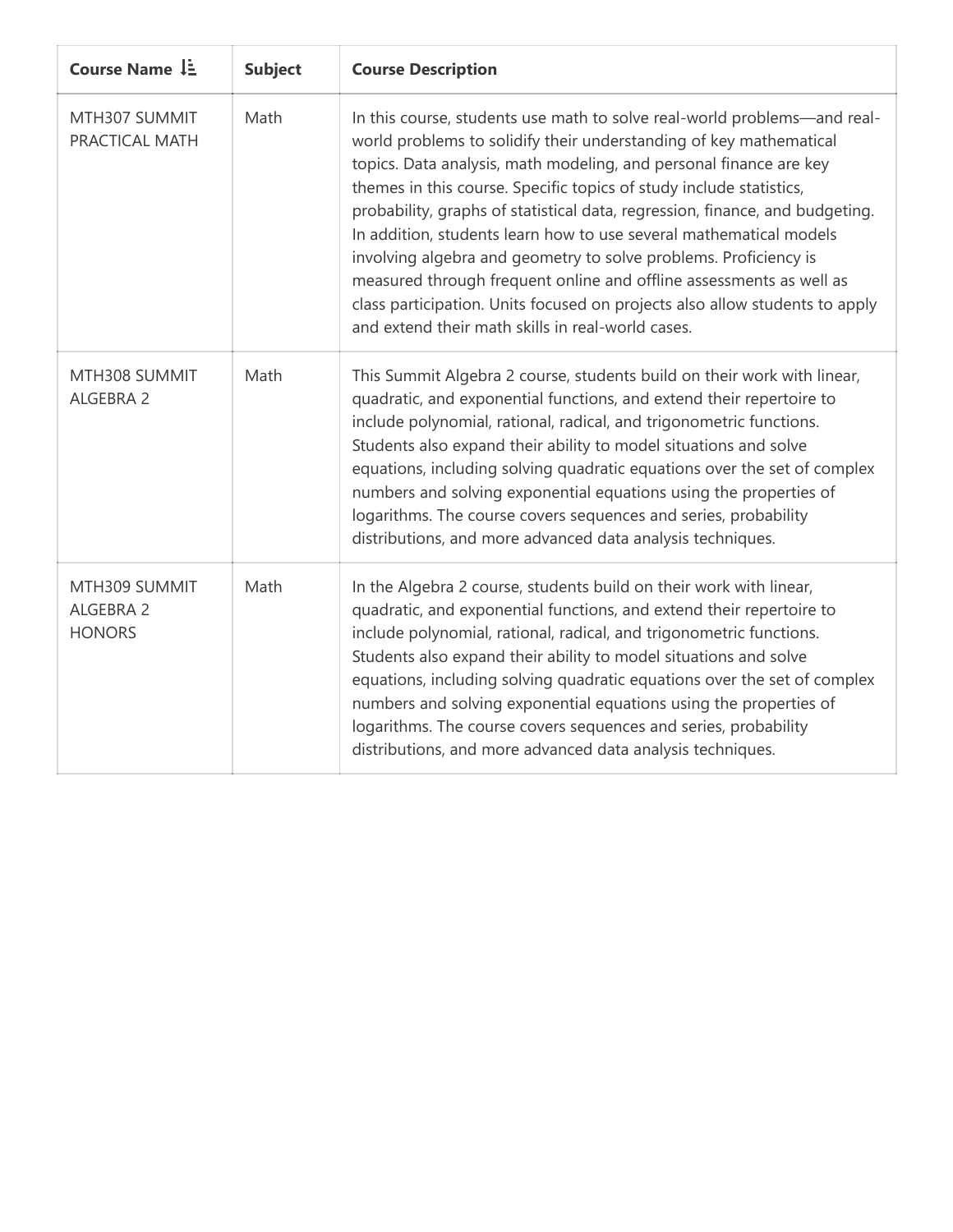| Course Name $\downarrow \exists$        | <b>Subject</b> | <b>Course Description</b>                                                                                                                                                                                                                                                                                                                                                                                                                                                                                                                                                                                                                                                                                                                                                                                                                                                                                                                                                                                                                                                                                                                                                                                                                                                                                                                                                                                                      |
|-----------------------------------------|----------------|--------------------------------------------------------------------------------------------------------------------------------------------------------------------------------------------------------------------------------------------------------------------------------------------------------------------------------------------------------------------------------------------------------------------------------------------------------------------------------------------------------------------------------------------------------------------------------------------------------------------------------------------------------------------------------------------------------------------------------------------------------------------------------------------------------------------------------------------------------------------------------------------------------------------------------------------------------------------------------------------------------------------------------------------------------------------------------------------------------------------------------------------------------------------------------------------------------------------------------------------------------------------------------------------------------------------------------------------------------------------------------------------------------------------------------|
| MTH322 SUMMIT<br><b>CONSUMER MATH</b>   | Math           | In Summit Consumer Math, students study and review arithmetic skills<br>they can apply in their personal lives and in their future careers. The first<br>semester of the course begins with a focus on occupational topics; it<br>includes details on jobs, wages, deductions, taxes, insurance, recreation<br>and spending, and transportation. In the second semester, students learn<br>about personal finances, checking and savings accounts, loans and<br>buying on credit, automobile expenses, and housing expenses. Narrated<br>slideshows help illustrate some of the more difficult content. Throughout<br>the course, students participate in online discussions with each other and<br>their teacher. In Consumer Math, students study and review arithmetic<br>skills they can apply in their personal lives and in their future careers. The<br>first semester of the course begins with a focus on occupational topics; it<br>includes details on jobs, wages, deductions, taxes, insurance, recreation<br>and spending, and transportation. In the second semester, students learn<br>about personal finances, checking and savings accounts, loans and<br>buying on credit, automobile expenses, and housing expenses. Narrated<br>slideshows help illustrate some of the more difficult content. Throughout<br>the course, students participate in online discussions with each other and<br>their teacher. |
| <b>MTH326D</b><br>Consumer Math CR      | Math           | In Consumer Math, students study and review arithmetic skills they can<br>apply in their personal lives and in their future careers. The first semester<br>of the course begins with a focus on occupational topics; it includes<br>details on jobs, wages, deductions, taxes, insurance, recreation and<br>spending, and transportation. In the second semester, students learn<br>about personal finances, checking and savings accounts, loans and<br>buying on credit, automobile expenses, and housing expenses. Narrated<br>slideshows help illustrate some of the more difficult content. Throughout<br>the course, students participate in online discussions with each other and<br>their teacher.                                                                                                                                                                                                                                                                                                                                                                                                                                                                                                                                                                                                                                                                                                                    |
| MTH332 SUMMIT<br><b>INTEGRATED MATH</b> | Math           | Students will build mathematical skills that allow students to solve<br>problems and reason logically. Students will be able to communicate their<br>understanding by organizing, clarifying, and refining mathematical<br>information for a given purpose. Students will use every day and<br>mathematical language and notation in appropriate and efficient forms to<br>clearly express or represent complex ideas and information.                                                                                                                                                                                                                                                                                                                                                                                                                                                                                                                                                                                                                                                                                                                                                                                                                                                                                                                                                                                         |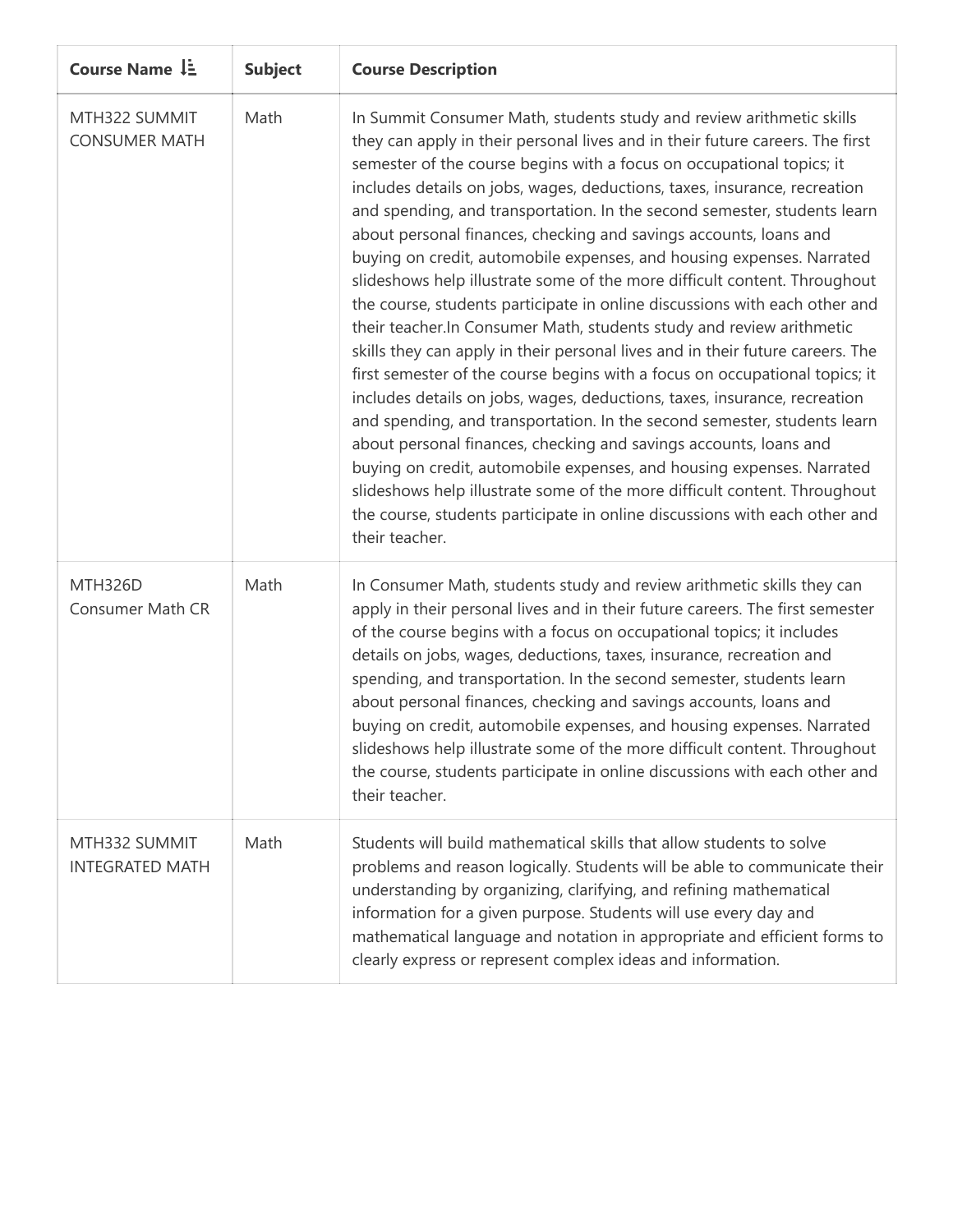| Course Name L=                                               | <b>Subject</b> | <b>Course Description</b>                                                                                                                                                                                                                                                                                                                                                                                                                                                                                                                                                                                                                                                                                                                                                                                                                                                                                                                                                                                                                                                                                                                                                                                                                     |
|--------------------------------------------------------------|----------------|-----------------------------------------------------------------------------------------------------------------------------------------------------------------------------------------------------------------------------------------------------------------------------------------------------------------------------------------------------------------------------------------------------------------------------------------------------------------------------------------------------------------------------------------------------------------------------------------------------------------------------------------------------------------------------------------------------------------------------------------------------------------------------------------------------------------------------------------------------------------------------------------------------------------------------------------------------------------------------------------------------------------------------------------------------------------------------------------------------------------------------------------------------------------------------------------------------------------------------------------------|
| MTH346D<br><b>INTEGRATED</b><br>MATHEMATICS III CR           | Math           | In this third-year high school integrated math course, students expand on<br>previous high school math topics including systems of equations and<br>inequalities, polynomials, trigonometry, statistics, and functions. The<br>introduction of complex numbers leads to new adventures in factoring<br>polynomials, solving polynomial equations, and graphing polynomials.<br>Students work with radical and rational expressions and equations and<br>extend their knowledge of exponential functions to inverses and<br>logarithmic functions. They learn about the unit circle and use<br>trigonometric functions to model periodic processes. Geometric topics<br>include three-dimensional visualization, design and optimization, and<br>real-world modeling. Students are introduced to piecewise and logistic<br>functions and perform quadratic and exponential regressions. Finally,<br>students use statistical and probability tools, such as the standard normal<br>distribution, to understand data, and use simulations, experiments, and<br>surveys to make inferences. Diagnostic tests assess students' current<br>knowledge and generate individualized study plans, so students can focus<br>on topics that need review. |
| MTH348 SUMMIT<br><b>INTEGRATED</b><br><b>MATHEMATICS III</b> | Math           | In this third-year high school math course, students expand on previous<br>high school math topics including systems of equations and inequalities,<br>polynomials, trigonometry, statistics, and functions. The introduction of<br>complex numbers leads to new adventures in factoring polynomials,<br>solving polynomial equations, and graphing polynomials. Students work<br>with radical and rational expressions and equations and extend their<br>knowledge of exponential functions to inverses and logarithmic functions.<br>In geometry, they learn about the unit circle and use trigonometric<br>functions to model periodic processes. Other geometric topics include<br>three-dimensional visualization, design and optimization, and real-world<br>modeling. Students are introduced to piecewise and logistic functions<br>and perform quadratic and exponential regressions. Finally, students use<br>statistical and probability tools, such as the standard normal distribution,<br>to understand data, and use simulations, experiments, and surveys to<br>make inferences. Students take diagnostic tests at regular intervals to<br>assess their current knowledge of fundamental content.                             |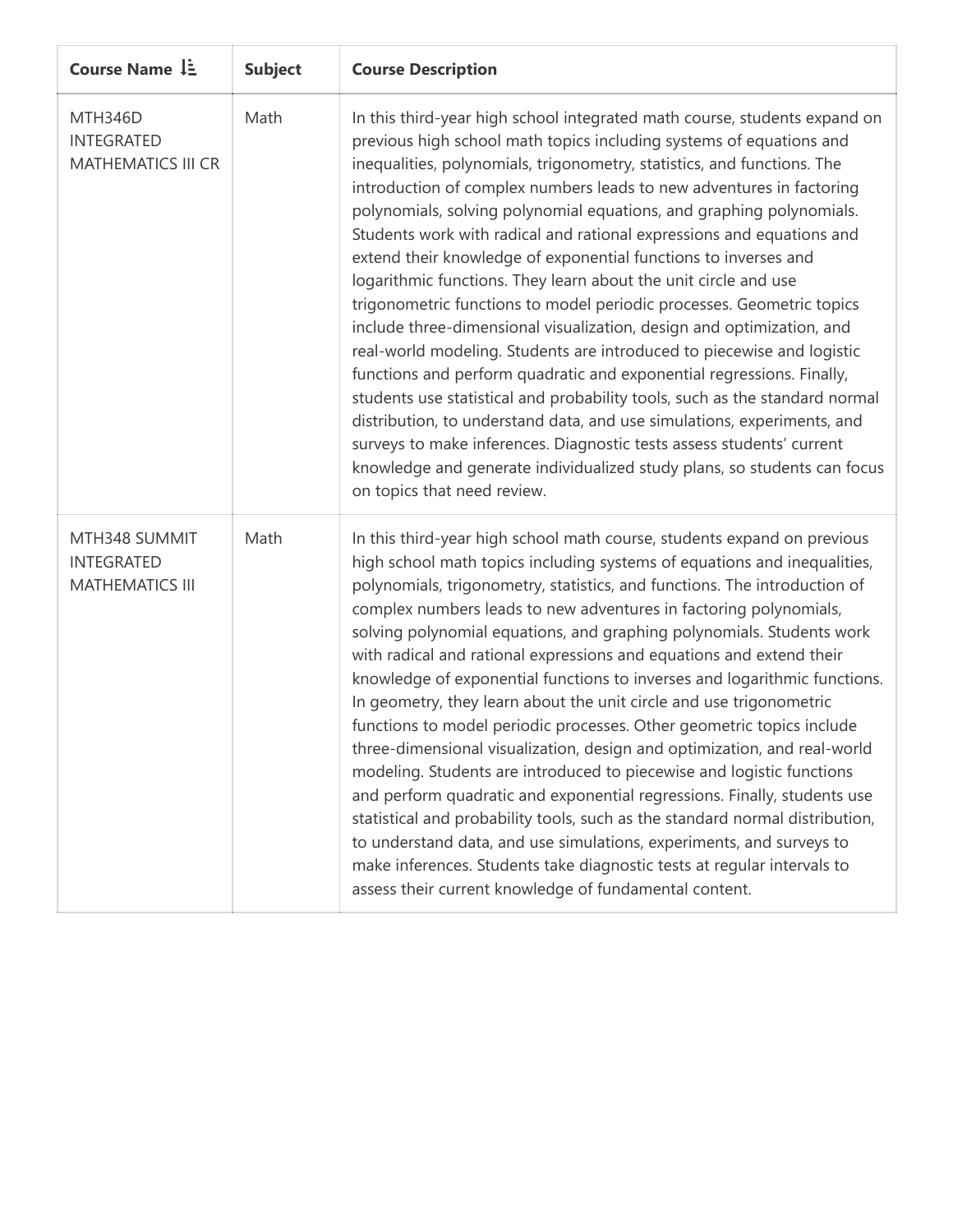| Course Name $\downarrow \frac{1}{2}$                  | <b>Subject</b> | <b>Course Description</b>                                                                                                                                                                                                                                                                                                                                                                                                                                                                                                                                                                                                                                                                                                                                                                                |
|-------------------------------------------------------|----------------|----------------------------------------------------------------------------------------------------------------------------------------------------------------------------------------------------------------------------------------------------------------------------------------------------------------------------------------------------------------------------------------------------------------------------------------------------------------------------------------------------------------------------------------------------------------------------------------------------------------------------------------------------------------------------------------------------------------------------------------------------------------------------------------------------------|
| MTH403 SUMMIT<br>PRE-CALCULUS/<br><b>TRIGONOMETRY</b> | Math           | Pre-calculus weaves together concepts of algebra and geometry into a<br>preparatory course for calculus. The course focuses on the mastery of<br>critical skills and exposure to new skills necessary for success in<br>subsequent math courses. Topics include quadratic, exponential,<br>logarithmic, radical, polynomial, and rational functions; matrices; and conic<br>sections in the first semester. The second semester covers an introduction<br>to infinite series, trigonometric ratios, functions, and equations; inverse<br>trigonometric functions; applications of trigonometry, including vectors;<br>polar equations and polar form of complex numbers; arithmetic of<br>complex numbers; and parametric equations.                                                                     |
|                                                       |                | Connections are made throughout the course to calculus and a variety of<br>other fields related to mathematics. Purposeful concentration is placed on<br>how the concepts covered relate to each other. Demonstrating the<br>connection between the algebra and the geometry of concepts highlights<br>the interwoven nature of the study of mathematics.                                                                                                                                                                                                                                                                                                                                                                                                                                                |
| MTH413 SUMMIT<br>PROBABILITY AND<br><b>STATISTICS</b> | Math           | Students learn counting methods, probability, descriptive statistics,<br>graphs of data, the normal curve, statistical inference, and linear<br>regression. Proficiency is measured through frequent online and offline<br>assessments, as well as asynchronous discussions. Problem-solving<br>activities provide an opportunity for students to demonstrate their skills<br>in real-world situations.                                                                                                                                                                                                                                                                                                                                                                                                  |
| MTH433 SUMMIT<br><b>CALCULUS</b>                      | Math           | This course provides a comprehensive survey of differential and integral<br>calculus concepts, including limits, derivative and integral computation,<br>linearization, Riemann sums, the fundamental theorem of calculus, and<br>differential equations. Content is presented across ten units and covers<br>various applications, including graph analysis, linear motion, average<br>value, area, volume, and growth and decay models. In this course<br>students use an online textbook, which supplements the instruction they<br>receive and provides additional opportunities to practice using the<br>content they've learned. Students will use an embedded graphing<br>calculator applet (GCalc) for their work on this course; the software for<br>the applet can be downloaded at no charge. |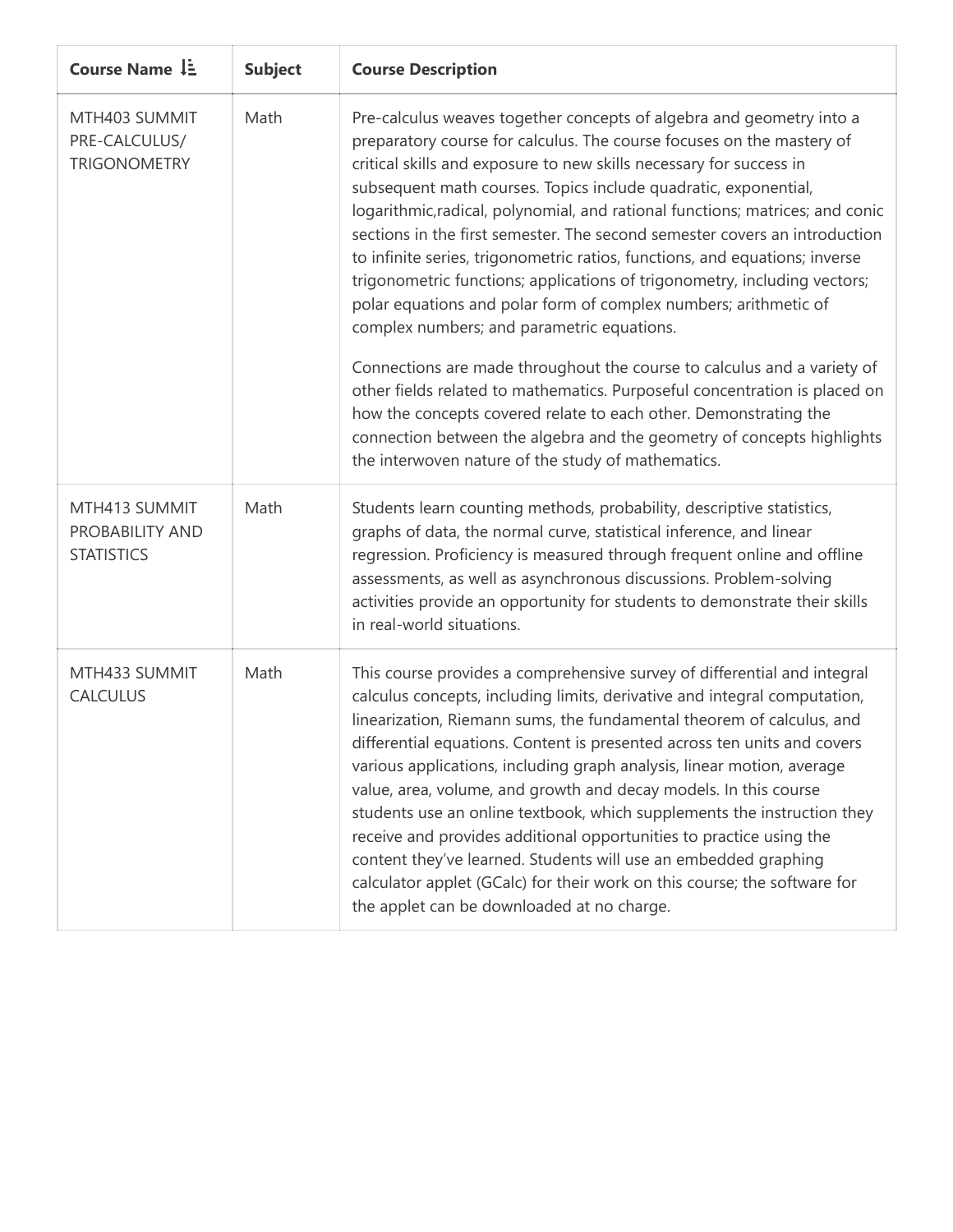| Course Name LE                                                  | <b>Subject</b> | <b>Course Description</b>                                                                                                                                                                                                                                                                                                                                                                                                                                                                                                                                                                                                                                                                                                                                                          |
|-----------------------------------------------------------------|----------------|------------------------------------------------------------------------------------------------------------------------------------------------------------------------------------------------------------------------------------------------------------------------------------------------------------------------------------------------------------------------------------------------------------------------------------------------------------------------------------------------------------------------------------------------------------------------------------------------------------------------------------------------------------------------------------------------------------------------------------------------------------------------------------|
| MTH500E3 AP®<br><b>CALCULUS AB</b>                              | Math           | In AP Calculus AB, students learn to understand change geometrically and<br>visually (by studying graphs of curves), analytically (by studying and<br>working with mathematical formulas), numerically (by seeing patterns in<br>sets of numbers), and verbally. Instead of simply getting the right answer,<br>students learn to evaluate the soundness of proposed solutions and to<br>apply mathematical reasoning to real-world models. Calculus helps<br>scientists, engineers, and financial analysts understand the complex<br>relationships behind real-world phenomena. The equivalent of an<br>introductory college-level calculus course, AP Calculus AB prepares<br>students for the AP exam and further studies in science, engineering, and<br>mathematics.          |
| MTH510E2 AP®<br><b>STATISTICS</b>                               | Math           | AP Statistics gives students hands-on experience collecting, analyzing,<br>graphing, and interpreting real-world data. They will learn to effectively<br>design and analyze research studies by reviewing and evaluating real<br>research examples taken from daily life. The next time they hear the<br>results of a poll or study, they will know whether the results are valid. As<br>the art of drawing conclusions from imperfect data and the science of<br>real-world uncertainties, statistics plays an important role in many fields.<br>The equivalent of an introductory college-level course, AP Statistics<br>prepares students for the AP exam and for further study in science,<br>sociology, medicine, engineering, political science, geography, and<br>business. |
| ORN005 WELCOME<br><b>BACK: MIDDLE AND</b><br><b>HIGH SCHOOL</b> | Orientation    | The Welcome Back: Middle and High School course is an overview of<br>changes and new features in the middle and high school course platform.<br>It is designed for returning middle and high school students with<br>information for Learning Coaches.                                                                                                                                                                                                                                                                                                                                                                                                                                                                                                                             |
| ORN010E5 ONLINE<br><b>LEARNING: MIDDLE</b><br>AND HIGH SCHOOL   | Orientation    | The Online Learning: Middle and High School course is an introduction to<br>the virtual learning environment for middle and high school students with<br>information for Learning Coaches. Topics include an orientation to people<br>and parts of an online school, the online school platform, opportunities<br>for socializing, sample assessments, and tips about how to create an<br>effective learning environment, manage time, and be successful. Each<br>lesson has video tutorials, printable guides, and practice activities such as<br>sending e-mail or creating schedules and backup plans. Veteran students<br>and Learning Coaches share personal experiences and advice.                                                                                          |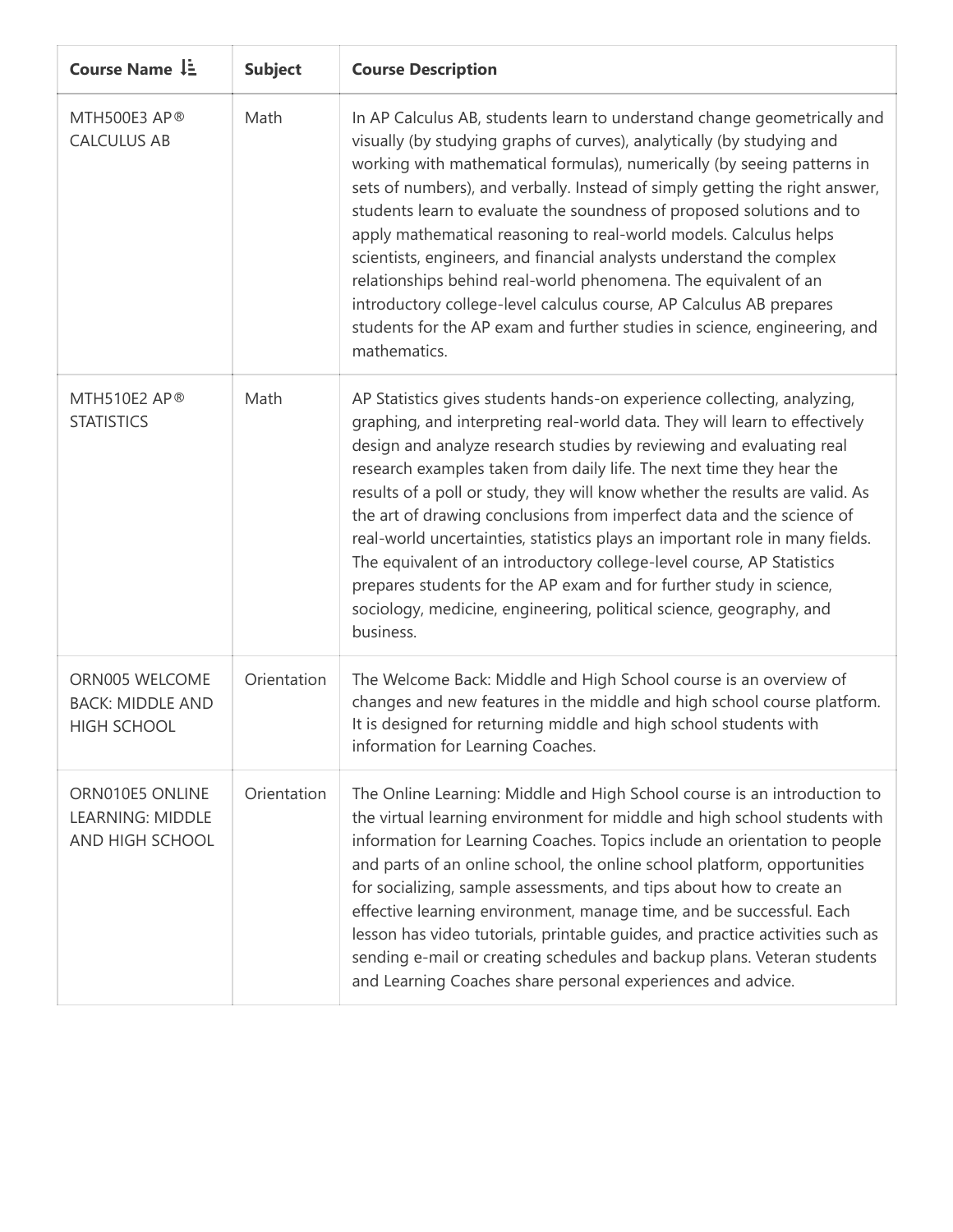|  | Course Name LE                  | <b>Subject</b> | <b>Course Description</b>                                                                                                                                                                                                                                                                                                                                                                                                                                                                                                                                                                                                                     |
|--|---------------------------------|----------------|-----------------------------------------------------------------------------------------------------------------------------------------------------------------------------------------------------------------------------------------------------------------------------------------------------------------------------------------------------------------------------------------------------------------------------------------------------------------------------------------------------------------------------------------------------------------------------------------------------------------------------------------------|
|  | ORN100 FINDING<br>YOUR PATH I   | Orientation    | Freshmen begin their school year with a course specifically targeted to<br>their unique concerns. This 10-hour orientation course is unique for each<br>student, as school counselors, advisers, and other staff quide students<br>through an in-depth exploration of their interests, abilities, and skills.<br>Students explore their education and career interests, define goals, and<br>create a path through high school that will get them there. In addition,<br>this course serves as a "home base" where students and school<br>counselors can address topics that are critical to ensuring success in high<br>school and beyond.   |
|  | ORN200 FINDING<br>YOUR PATH II  | Orientation    | Sophomores begin their school year with a course specifically targeted to<br>their unique concerns. This 10-hour orientation course is unique for each<br>student, as school counselors, advisors, and other staff guide students<br>through an in-depth exploration of their interests, abilities, and skills.<br>Students explore their education and career interests, define goals, and<br>create a path through high school that will get them there. In addition,<br>this course serves as a "home base" where students and school<br>counselors can address topics that are critical to ensuring success in high<br>school and beyond. |
|  | ORN300 FINDING<br>YOUR PATH III | Orientation    | Juniors begin their school year with a course specifically targeted to their<br>unique concerns. This 10-hour orientation course is unique for each<br>student, as school counselors, advisors, and other staff guide students<br>through an in-depth exploration of their interests, abilities, and skills.<br>Students explore their education and career interests, define goals, and<br>create a path through high school that will get them there. In addition,<br>this course serves as "home base" where students and school counselors<br>can address topics that are critical to ensuring success in high school and<br>beyond.      |
|  | ORN400 FINDING<br>YOUR PATH IV  | Orientation    | Seniors begin their school year with a course specifically targeted to their<br>unique concerns. This 10-hour orientation course is unique for each<br>student, as school counselors, advisors, and other staff guide students<br>through an in-depth exploration of their interests, abilities, and skills.<br>Students explore their education and career interests, define goals, and<br>create a path through high school that will get them there. In addition,<br>this course serves as a "home base" where students and school<br>counselors can address topics that are critical to ensuring success in high<br>school and beyond.    |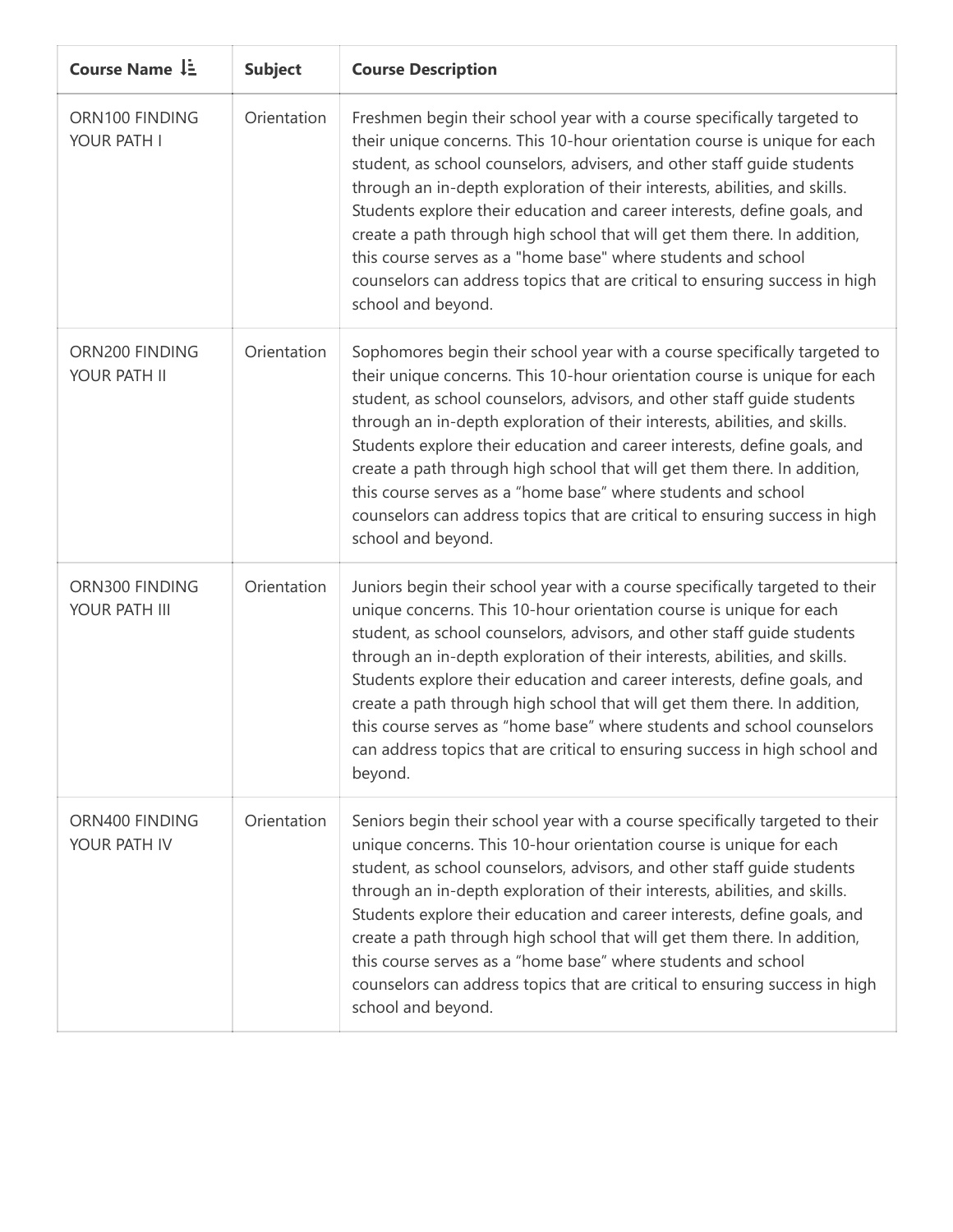| Course Name I=                                | <b>Subject</b>          | <b>Course Description</b>                                                                                                                                                                                                                                                                                                                                                                                                                                                                                                                                                                                                                                                                                                                                                                                                                                                                                             |
|-----------------------------------------------|-------------------------|-----------------------------------------------------------------------------------------------------------------------------------------------------------------------------------------------------------------------------------------------------------------------------------------------------------------------------------------------------------------------------------------------------------------------------------------------------------------------------------------------------------------------------------------------------------------------------------------------------------------------------------------------------------------------------------------------------------------------------------------------------------------------------------------------------------------------------------------------------------------------------------------------------------------------|
| OTH010 SUMMIT<br><b>SKILLS FOR HEALTH</b>     | Additional<br>Electives | This course focuses on important skills and knowledge in nutrition;<br>physical activity; the dangers of substance use and abuse; injury<br>prevention and safety; growth and development; and personal health,<br>environmental conservation, and community health resources. The<br>curriculum is designed around topics and situations that engage student<br>discussion and motivate students to analyze internal and external<br>influences on their health-related decisions. The course helps students<br>build the skills they need to protect, enhance, and promote their own<br>health and the health of others.                                                                                                                                                                                                                                                                                            |
| OTH011 SUMMIT<br>PERSONAL HEALTH              | Additional<br>Electives | In this course students will study physical, emotional, mental, and social<br>health. They will study how to maintain and improve all facets of health<br>while learning about disease and illness prevention. Students will also<br>study the effects of tobacco, alcohol, and substance abuse for the<br>individual as well as communities. In addition to their reading lessons,<br>students complete a variety of activities, assignments, quizzes, and tests<br>to assess their understanding of the content studied.                                                                                                                                                                                                                                                                                                                                                                                            |
| OTH016D HEALTH<br><b>CR</b>                   | Additional<br>Electives | In this Health course, students develop the knowledge and skills they<br>need to make healthy decisions that allow them to stay active, safe, and<br>informed. The course presents the components of a healthy lifestyle and<br>strategies for making healthy choices. Instructional material introduces<br>students to the concepts of mental, emotional, social, consumer, and<br>physical health. Students have opportunities to apply their value systems<br>to decisions concerning their own health. They learn about the<br>importance of good nutrition and how to help prevent many prevalent<br>diseases. They also learn basic first aid and CPR skills and develop an<br>awareness of the dangers of drug, alcohol, and tobacco use. Students<br>develop communication skills in this one-semester course that allow<br>them to demonstrate healthy choices with respect for self, family, and<br>others. |
| OTH020 SUMMIT<br>PHYSICAL<br><b>EDUCATION</b> | Additional<br>Electives | This pass/fail course combines online instructional guidance with student<br>participation in weekly cardiovascular, aerobic, muscle-toning, and other<br>activities. Students fulfill course requirements by keeping weekly logs of<br>their physical activity. The course promotes the value of lifetime physical<br>activity and includes instruction in injury prevention, nutrition and diet,<br>and stress management. Students may enroll in the course for either one<br>or two semesters, and repeat for further semesters as needed to fulfill<br>state requirements.                                                                                                                                                                                                                                                                                                                                       |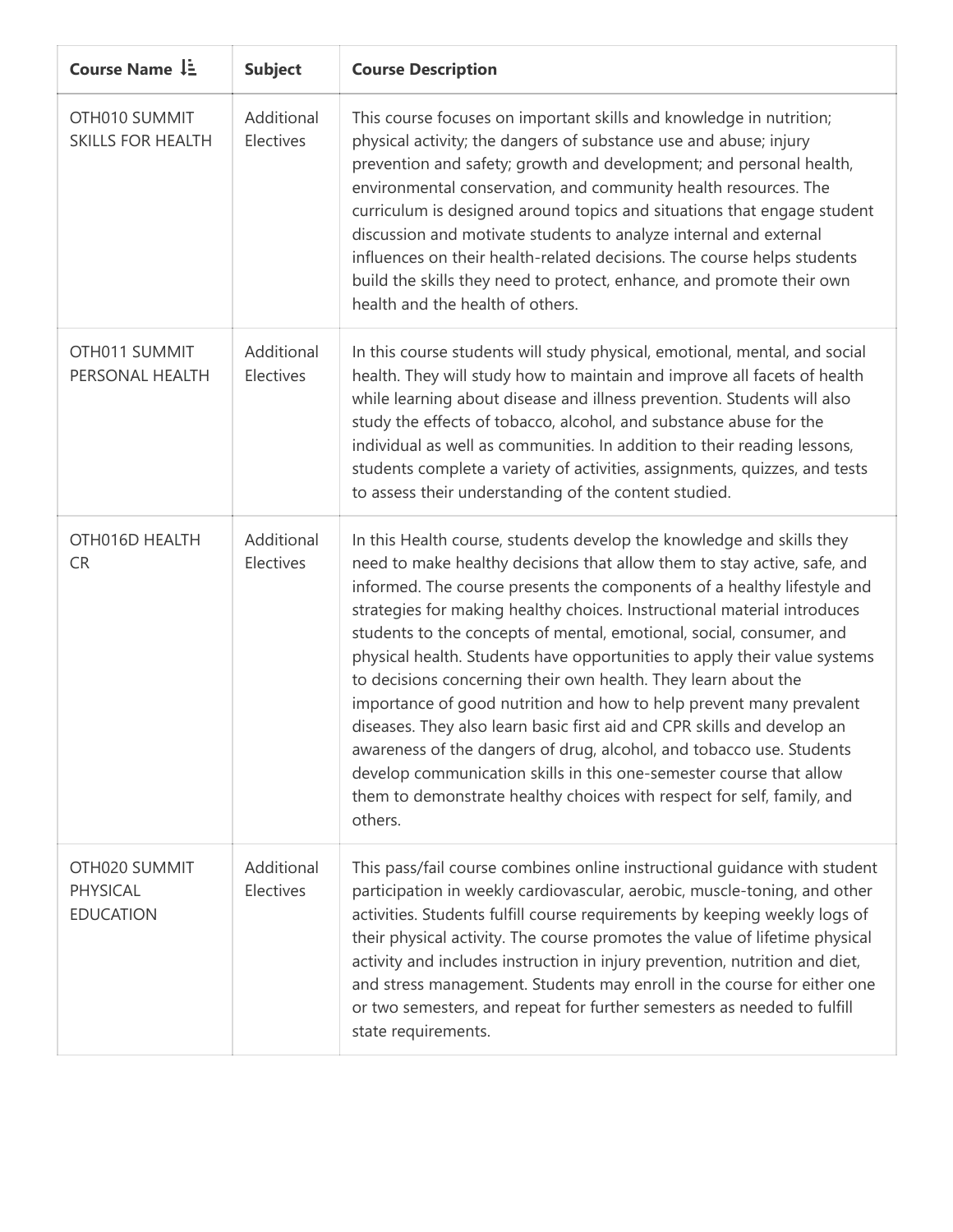| Course Name LE                                 | <b>Subject</b>                      | <b>Course Description</b>                                                                                                                                                                                                                                                                                                                                                                                                                                                                                                                                                                                                                                                                                                                                                                                                                                                                                                                                                                                                                     |
|------------------------------------------------|-------------------------------------|-----------------------------------------------------------------------------------------------------------------------------------------------------------------------------------------------------------------------------------------------------------------------------------------------------------------------------------------------------------------------------------------------------------------------------------------------------------------------------------------------------------------------------------------------------------------------------------------------------------------------------------------------------------------------------------------------------------------------------------------------------------------------------------------------------------------------------------------------------------------------------------------------------------------------------------------------------------------------------------------------------------------------------------------------|
| OTH021 Lifetime<br><b>Fitness and Wellness</b> | Health and<br>Physical<br>Education | Your health is more than skin deep-or should we say muscle deep?<br>There are many factors that influence your fitness from biological<br>predispositions to the foods you eat, the sleep you get, your psychology,<br>and more! This course will go beyond the superficial of fitness and dig<br>into the science behind it. You will explore the basics of how to assess<br>your baseline fitness, design and implement a fitness plan, fuel your body<br>to achieve your fitness goals, and stay safe while improving your health.<br>Physical fitness is a journey, not a destination: start your expedition now.                                                                                                                                                                                                                                                                                                                                                                                                                         |
| OTH021 SUMMIT<br>PERSONAL FITNESS              | Health and<br>Physical<br>Education | In this course, night grade students learn and practice principles of<br>fitness, wellness, and health to develop habits of healthy living. Guided by<br>their text book, Fitness for Life, students will explore topics that include<br>the physiology of diet and exercise, bio-mechanics, and team dynamics.<br>They will apply their knowledge in daily fitness activities as well as<br>assignments that include personalized exercise and diet plans that<br>develop students' self-assessment skills. the varied activities also reinforce<br>how physical fitness catalyzes emotional and mental well-being, self-<br>esteem, and communication skills.                                                                                                                                                                                                                                                                                                                                                                               |
| OTH022 SUMMIT<br>PERSONAL FITNESS<br>Ш         | Health and<br>Physical<br>Education | In this course, high school students will study ways to get and stay fit<br>through moderate and vigorous activities, sports, and recreation. They<br>will study the components and benefits of fitness. Students will also study<br>self-management, stress management, and lifestyle practices to achieve<br>and maintain fitness. In addition to their reading lessons, students<br>complete a variety of activities, assignments, quizzes, and tests to assess<br>their understanding of the content studied.                                                                                                                                                                                                                                                                                                                                                                                                                                                                                                                             |
| OTH026D PHYSICAL<br><b>EDUCATION CR</b>        | Additional<br>Electives             | In this Physical Education Credit Recovery course, students develop an<br>awareness of the fundamental components and principles of fitness. This<br>course examines safety guidelines, proper technique, and exercise<br>principles such as FITT: Frequency (how often you exercise), Intensity<br>(how hard you work during exercise), Time (how long you exercise), and<br>Type (what type of activity you do). Students learn about the five<br>components of physical fitness: flexibility, cardiovascular health, muscular<br>strength, muscular endurance, and body composition. They learn the<br>health benefits of several different types of lifetime fitness activities, as<br>well as the proper technique to safely participate in these pursuits.<br>Students also assess their current stress levels and discover ways to<br>effectively manage stress in their lives. This one-semester course equips<br>students with strategies to help them begin, design, and maintain an<br>exercise program to keep them fit for life. |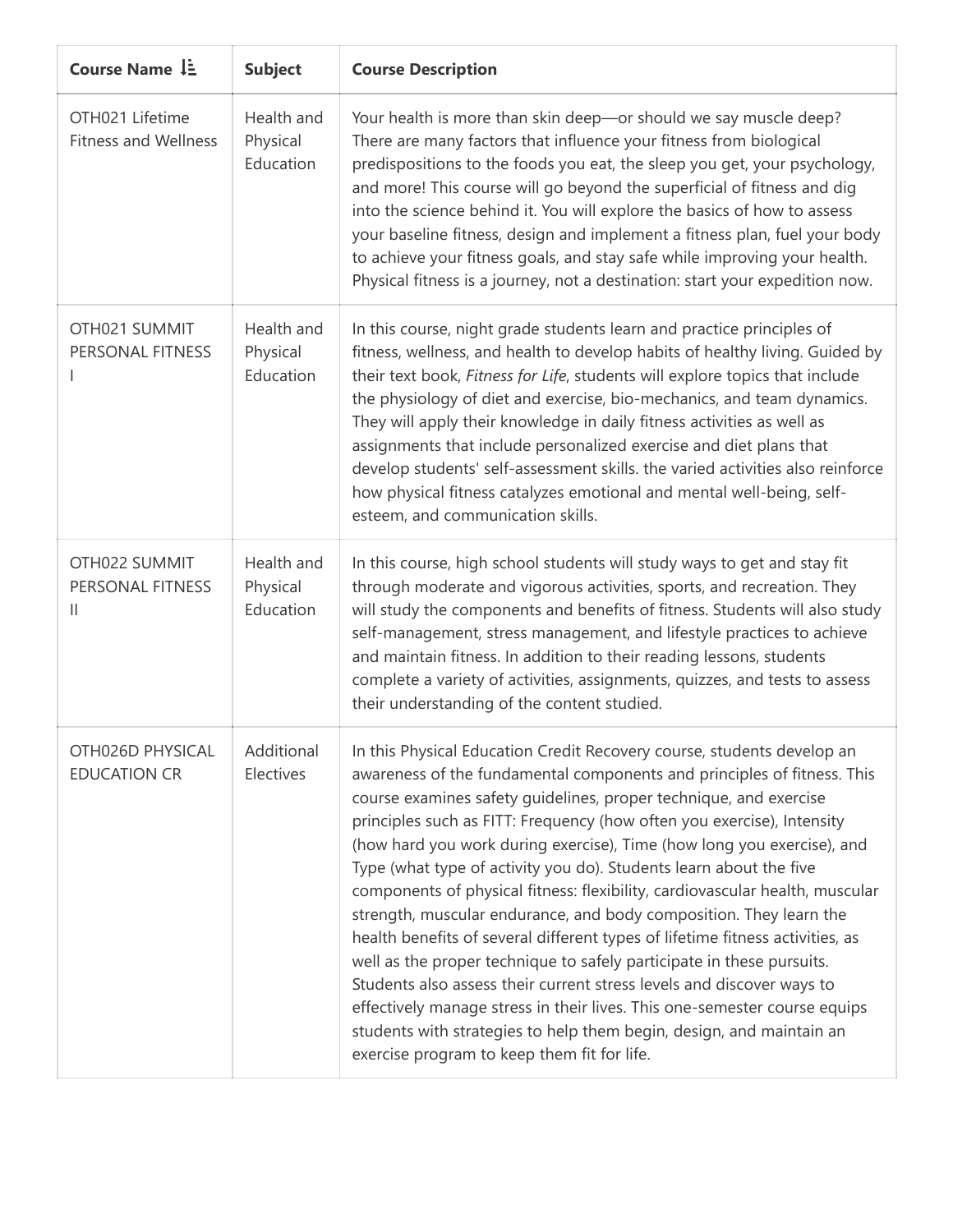| Course Name $\downarrow \frac{1}{2}$                     | <b>Subject</b>          | <b>Course Description</b>                                                                                                                                                                                                                                                                                                                                                                                                                                                                                                                                                                                                  |
|----------------------------------------------------------|-------------------------|----------------------------------------------------------------------------------------------------------------------------------------------------------------------------------------------------------------------------------------------------------------------------------------------------------------------------------------------------------------------------------------------------------------------------------------------------------------------------------------------------------------------------------------------------------------------------------------------------------------------------|
| <b>OTH031</b><br>ARCHAEOLOGY                             | History                 | George Santayana once said, "Those who cannot remember the past are<br>condemned to repeat it." The field of archaeology helps us better<br>understand the events and societies of the past that have helped shape<br>our modern world. This course focuses on the techniques, methods, and<br>theories that guide the study of the past. Students learn how<br>archaeological research is conducted and interpreted as well as how<br>artifacts are located and preserved. Finally, students learn about the<br>relationship of material items to culture and what we can learn about past<br>societies from these items. |
| OTH036 GOTHIC<br>LITERATURE                              | English                 | Since the eighteenth century, Gothic tales have influenced fiction writers<br>and fascinated readers. This course focuses on the major themes found in<br>Gothic literature and demonstrates how the core writing drivers produce<br>a suspenseful environment for readers. It presents some of the recurring<br>themes and elements found in the genre. As they complete the course,<br>students gain an understanding of and an appreciation for the complex<br>nature of Gothic literature.                                                                                                                             |
| OTH040 REACHING<br>YOUR ACADEMIC<br><b>POTENTIAL</b>     | Additional<br>Electives | Students learn essential academic skills within the context of their<br>learning style, individual learning environment, and long-term goals. This<br>course helps students develop habits for more successful reading, writing,<br>studying, communication, collaboration, time management, and<br>concentration. It also provides insights into how the brain works when<br>they are learning, and ways to maximize its potential.                                                                                                                                                                                       |
| OTH060 FAMILY<br><b>AND CONSUMER</b><br><b>SCIENCE</b>   | History                 | In this course, students develop skills and knowledge to help them<br>transition into adult roles within the family. They learn to make wise<br>consumer choices, prepare nutritious meals, contribute effectively as part<br>of a team, manage a household budget, and balance roles of work and<br>family. They gain an appreciation for the responsibilities of family<br>members throughout the life span and the contributions to the well-<br>being of the family and the community.                                                                                                                                 |
| OTH080 SUMMIT<br><b>NUTRITION AND</b><br><b>WELLNESS</b> | Additional<br>Electives | This half-credit course will introduce the student to an overview of good<br>nutrition principles that are needed for human physical and mental<br>wellness. Discussion of digestion, basic nutrients, weight management,<br>sports and fitness, and life-span nutrition is included. Application to<br>today's food and eating trends, plus learning to assess for reliable<br>nutrition information is emphasized.                                                                                                                                                                                                       |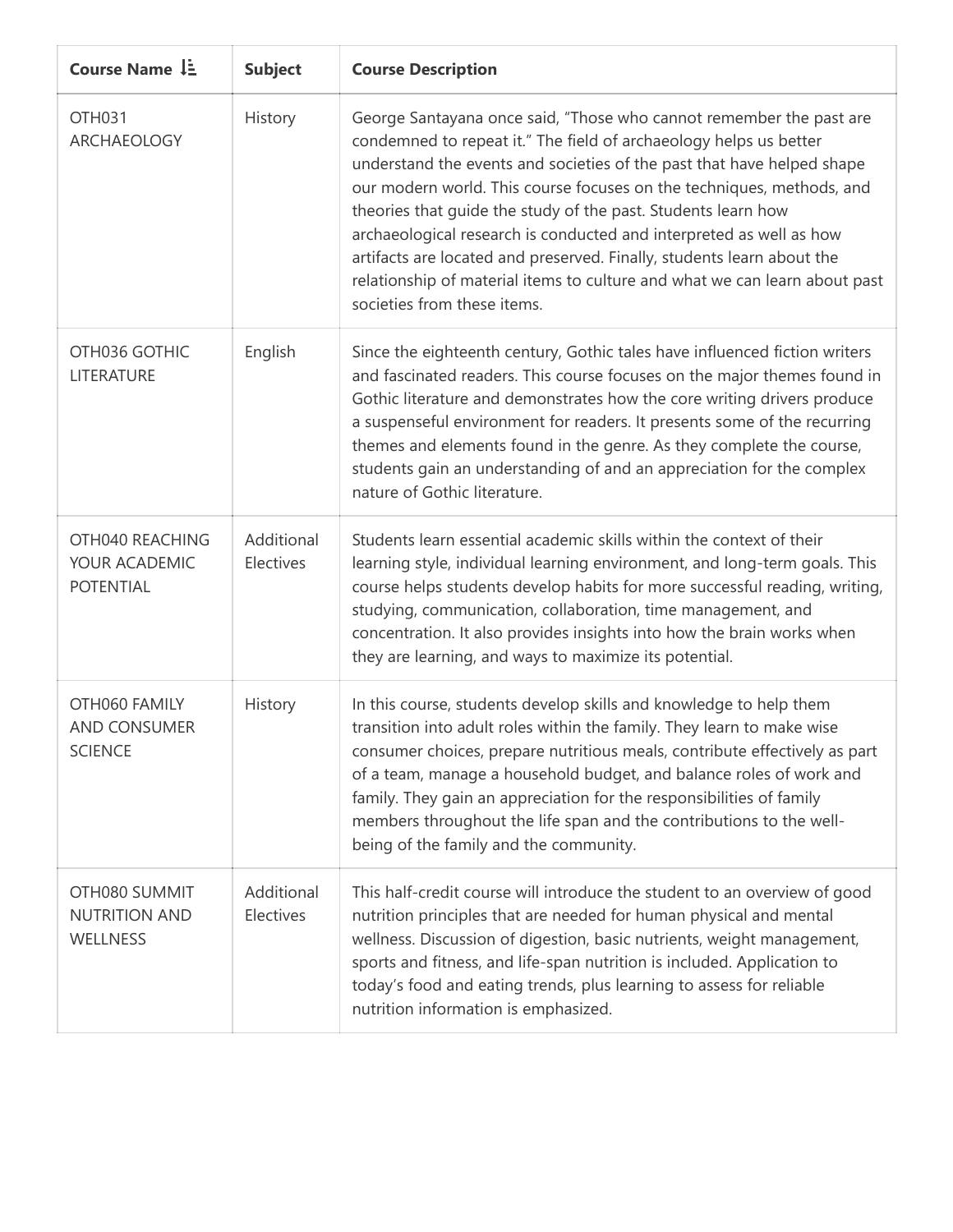| Course Name $\downarrow \exists$                 | <b>Subject</b>          | <b>Course Description</b>                                                                                                                                                                                                                                                                                                                                                                                                                                                                                                                                                                                                                                                                                                                                                                                                               |
|--------------------------------------------------|-------------------------|-----------------------------------------------------------------------------------------------------------------------------------------------------------------------------------------------------------------------------------------------------------------------------------------------------------------------------------------------------------------------------------------------------------------------------------------------------------------------------------------------------------------------------------------------------------------------------------------------------------------------------------------------------------------------------------------------------------------------------------------------------------------------------------------------------------------------------------------|
| OTH090 SUMMIT<br><b>LIFE SKILLS</b>              | Additional<br>Electives | This one-semester elective is designed to increase students' knowledge of<br>and ability in using the skills necessary for everyday living. Life Skills<br>emphasizes defining personal values, goal-setting and planning, and<br>solving problems. Instructional material focuses on dealing with media<br>and peer pressure, communicating and relationships, working with others,<br>avoiding and/or resolving conflict, decision-making, wellness and<br>personal safety, aspects of good citizenship, environmental awareness,<br>and how students can contribute to their own community. The course is<br>organized in six units that cover the following topics: Course Introduction,<br>Thinking about Yourself, Thinking for Yourself, Taking Care of Yourself,<br>Caring for Your Relationships, and Caring about Your World. |
| OTH095 Mythology<br>and Folklore                 | Additional<br>Electives | Mighty heroes. Angry gods and goddesses. Cunning animals. Since the<br>first people gathered around fires, mythology and folklore has been used<br>as a way to make sense of humankind and our world. Beginning with an<br>overview of mythology and different kinds of folklore, students will<br>journey with ancient heroes as they slay dragons and outwit gods, follow<br>fearless warrior women into battle, and watch as clever monsters outwit<br>those stronger than themselves. They will explore the universality and<br>social significance of myths and folklore, and see how these are still used<br>to shape society today.                                                                                                                                                                                              |
| PRJ010 SERVICE<br>LEARNING                       | Additional<br>Electives | This project may be used in a variety of ways-as a standalone project, in<br>conjunction with another course, or as a foundation around which to base<br>a one-semester course. An introductory unit presents instruction on the<br>nature of service learning. Students are taught how to identify community<br>needs, select projects that are meaningful to them, apply practical skills,<br>reflect on their learning experience, and behave responsibly in a service<br>setting. Students then move on to design and conduct service learning<br>experiences of their own, according to the requirements of their projects.<br>Documents to support teachers in guiding students through the project<br>are included.                                                                                                              |
| SCI010 SUMMIT<br>ENVIRONMENTAL<br><b>SCIENCE</b> | Science                 | This course surveys key topic areas, including the application of scientific<br>process to environmental analysis; ecology; energy flow; ecological<br>structures; earth systems; and atmospheric, land, and water science.<br>Topics also include the management of natural resources and analysis of<br>private and governmental decisions involving the environment. Students<br>explore actual case studies and conduct five hands-on, unit-long research<br>activities, learning that political and private decisions about the<br>environment and the use of resources require accurate application of<br>scientific processes, including proper data collection and responsible<br>conclusions.                                                                                                                                  |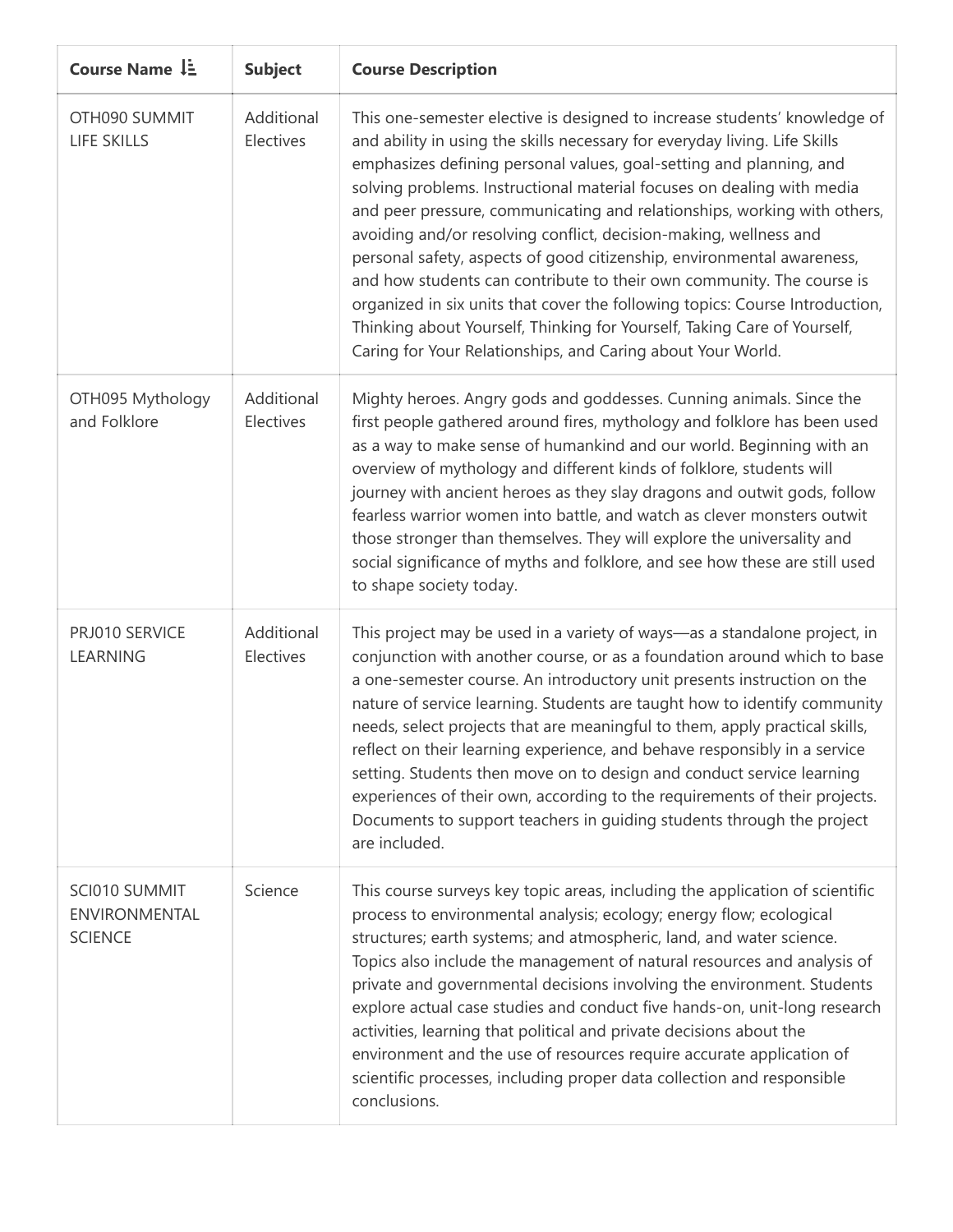| Course Name LE                         | <b>Subject</b>                      | <b>Course Description</b>                                                                                                                                                                                                                                                                                                                                                                                                                                                                                                                                    |
|----------------------------------------|-------------------------------------|--------------------------------------------------------------------------------------------------------------------------------------------------------------------------------------------------------------------------------------------------------------------------------------------------------------------------------------------------------------------------------------------------------------------------------------------------------------------------------------------------------------------------------------------------------------|
| <b>SCI020</b><br><b>ASTRONOMY 1</b>    | Science,<br>Additional<br>Electives | Follow your enthusiasm for space by introducing yourself to the study of<br>astronomy. This course will include topics such as astronomy's history and<br>development, basic scientific laws of motion and gravity, the concepts of<br>modern astronomy, and the methods used by astronomers to learn more<br>about the universe. Further knowledge is gained through the study of<br>galaxies, stars, and the origin of the universe.                                                                                                                       |
| <b>SCI021</b><br><b>ASTRONOMY 2</b>    | Science,<br>Additional<br>Electives | Building upon the prior prerequisite course, dive deeper into the universe<br>and develop a lifelong passion for space exploration and investigation.<br>Become familiar with the inner and outer planets of the solar system as<br>well as the sun, comets, asteroids, and meteors. Additional topics include<br>space travel and settlements as well as the formation of planets.                                                                                                                                                                          |
| SCI030E2 FORENSIC<br><b>SCIENCE</b>    | Science                             | This course surveys key topics in forensic science, including the<br>application of the scientific process to forensic analysis, procedures and<br>principles of crime scene investigation, physical and trace evidence, and<br>the law and courtroom procedures from the perspective of the forensic<br>scientist. Through online lessons, laboratories, and analysis of fictional<br>crime scenarios, students learn about forensic tools, technical resources,<br>forming and testing hypotheses, proper data collection, and responsible<br>conclusions. |
| SCI102E3 SUMMIT<br>PHYSICAL SCIENCE    | Science                             | Students explore the relationship between matter and energy by<br>investigating force and motion, the structure of atoms, the structure and<br>properties of matter, chemical reactions, and the interactions of energy<br>and matter. Students develop skills in measuring, solving problems, using<br>laboratory apparatuses, following safety procedures, and adhering to<br>experimental procedures. Students focus on inquiry-based learning with<br>laboratory investigations and experiences.                                                         |
| SCI106E3 PHYSICAL<br><b>SCIENCE CR</b> | Science                             | This course is also offered as a materials free version (Digital). Students<br>explore the relationship between matter and energy by investigating<br>force and motion, the structure of atoms, the structure and properties of<br>matter, chemical reactions, and the interactions of energy and matter.<br>Students develop skills in measuring, solving problems, using laboratory<br>apparatuses, following safety procedures, and adhering to experimental<br>procedures. Students focus on inquiry-based learning with laboratory<br>investigations.   |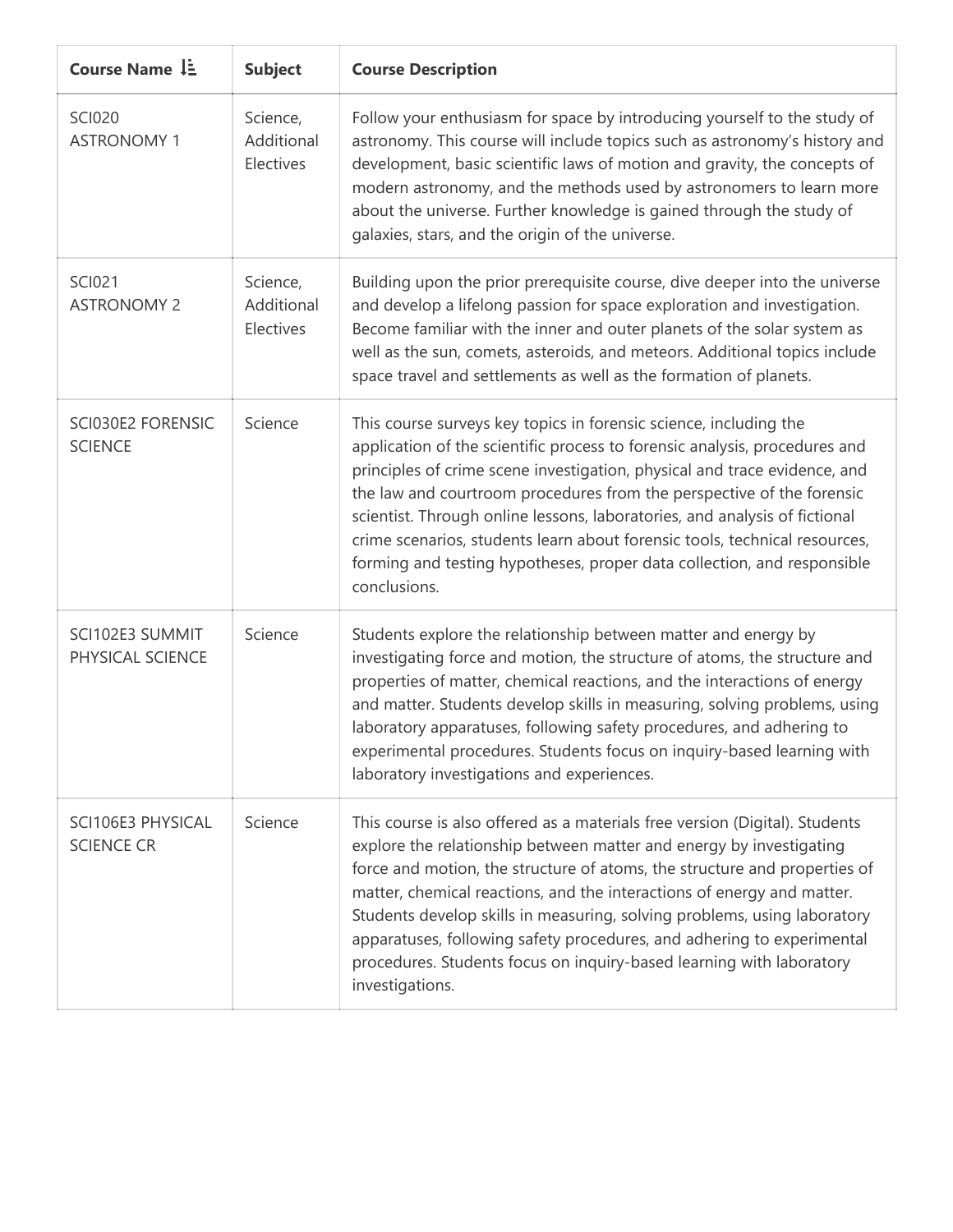| Course Name $\downarrow \frac{1}{2}$                                     | <b>Subject</b> | <b>Course Description</b>                                                                                                                                                                                                                                                                                                                                                                                                                                                                                                                                                                                                                                                                                                                     |
|--------------------------------------------------------------------------|----------------|-----------------------------------------------------------------------------------------------------------------------------------------------------------------------------------------------------------------------------------------------------------------------------------------------------------------------------------------------------------------------------------------------------------------------------------------------------------------------------------------------------------------------------------------------------------------------------------------------------------------------------------------------------------------------------------------------------------------------------------------------|
| <b>SCI113A &amp; BE3</b><br><b>SUMMIT EARTH</b><br><b>SCIENCE</b>        | Science        | This course provides students with a comprehensive earth science<br>curriculum, focusing on geology, oceanography, astronomy, weather, and<br>climate. The program consists of indepth online lessons, an associated<br>reference book, collaborative activities, and laboratories students can<br>conduct at home. The course prepares students for further studies in<br>geology, meteorology, oceanography, and astronomy courses, and gives<br>them practical experience in implementing scientific methods.                                                                                                                                                                                                                              |
| <b>SCI114A &amp; BE3</b><br><b>SUMMIT HONORS</b><br><b>EARTH SCIENCE</b> | Science        | This challenging course provides students with an honors-level earth<br>science curriculum, focusing on geology, oceanography, astronomy,<br>weather, and climate. The program consists of online lessons, an<br>associated reference book, collaborative activities, and laboratories<br>students can conduct at home. The course prepares students for<br>advanced studies in geology, meteorology, oceanography, and<br>astronomy courses, and gives them more sophisticated experience in<br>implementing scientific methods. Additional honors assignments include<br>debates, research papers, extended collaborative laboratories.                                                                                                     |
| <b>SCI116A &amp; BE3</b><br><b>EARTH SCIENCE CR</b>                      | Science        | This course is also offered as a materials free version (Digital). This course<br>provides students with a comprehensive earth science curriculum,<br>focusing on geology, oceanography, astronomy, weather, and climate.<br>The program consists of in-depth online lessons, collaborative activities,<br>virtual laboratories, and hands-on laboratories students can conduct at<br>home. The course prepares students for further studies in geology,<br>meteorology, oceanography, and astronomy courses, and gives them<br>practical experience in implementing scientific methods. Diagnostic tests<br>assess students' current knowledge and generate individualized study<br>plans, so students can focus on topics that need review. |
| SCI203E3 SUMMIT<br><b>BIOLOGY</b>                                        | Science        | In this comprehensive course, students investigate the chemistry of living<br>things: the cell, genetics, evolution, the structure and function of living<br>things, and ecology. The program consists of in-depth online lessons,<br>including extensive animations, an associated reference book,<br>collaborative explorations, and laboratory experiments students can<br>conduct at home.                                                                                                                                                                                                                                                                                                                                                |
| SCI204E3 SUMMIT<br><b>BIOLOGY HONORS</b>                                 | Science        | This course provides students with a challenging honors-level biology<br>curriculum, focusing on the chemistry of living things: the cell, genetics,<br>evolution, the structure and function of living things, and ecology. The<br>program consists of advanced online lessons, including extensive<br>animations, an associated reference book, collaborative explorations, and<br>laboratory experiments students can conduct at home. Honors activities<br>include debates, research papers, and extended laboratories.                                                                                                                                                                                                                   |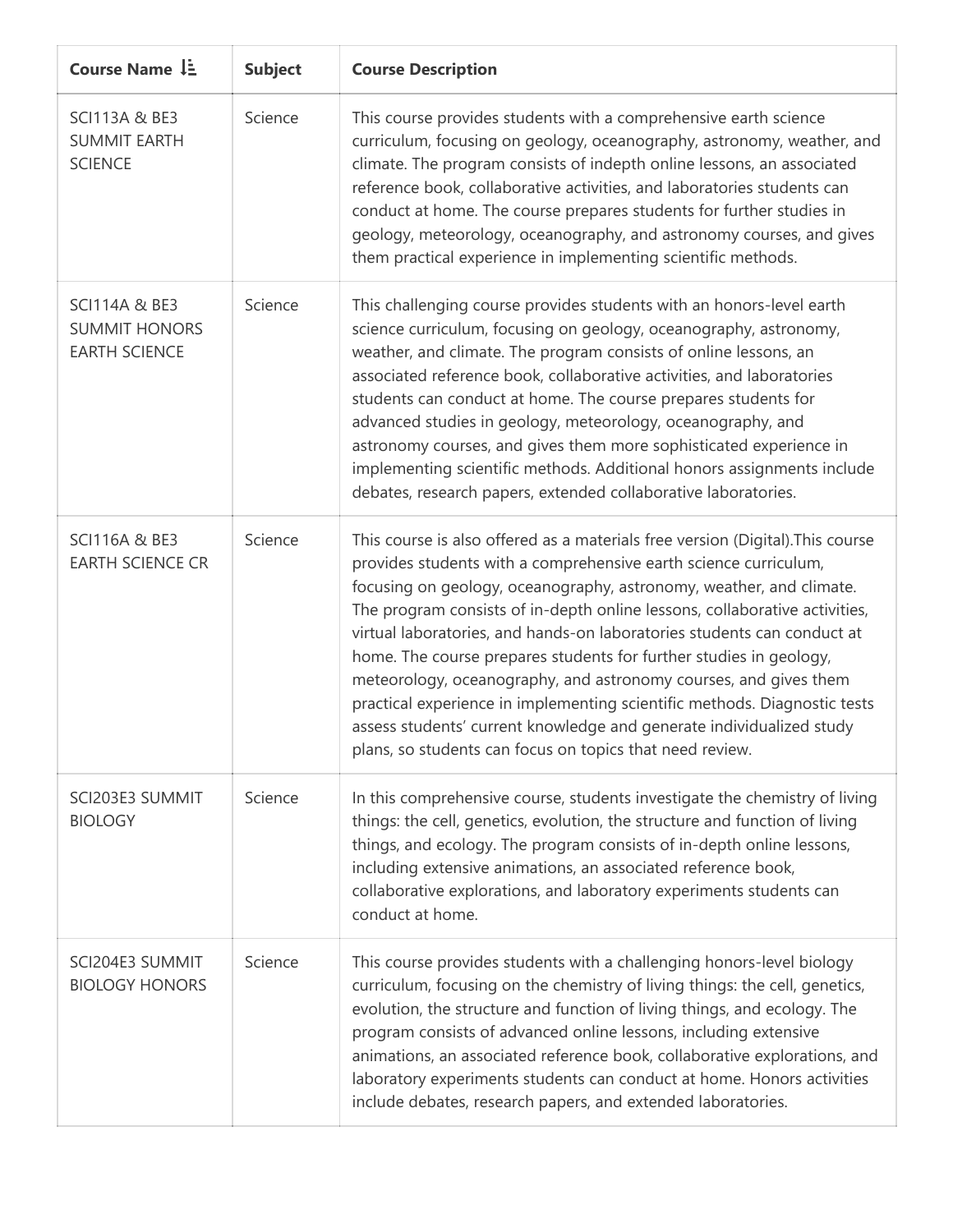| Course Name $1\overline{2}$                          | <b>Subject</b> | <b>Course Description</b>                                                                                                                                                                                                                                                                                                                                                                                                                                                                                                                                                                                           |
|------------------------------------------------------|----------------|---------------------------------------------------------------------------------------------------------------------------------------------------------------------------------------------------------------------------------------------------------------------------------------------------------------------------------------------------------------------------------------------------------------------------------------------------------------------------------------------------------------------------------------------------------------------------------------------------------------------|
| SCI206E3 BIOLOGY<br><b>CR</b>                        | Science        | This course is also offered as a materials free version (Digital). Topics<br>include the scientific method, characteristics of living things, energy,<br>organic compounds, and water. Students review the structure and<br>function of living things, the cell, genetics, DNA, RNA, and proteins. They<br>review evolution and natural selection; digestive, respiratory, nervous,<br>reproductive, and muscular systems; and ecology and the environment.<br>Diagnostic tests assess students' current knowledge and generate<br>individualized study plans, so students can focus on topics that need<br>review. |
| SCI303E3 SUMMIT<br><b>CHEMISTRY</b>                  | Science        | This course gives students a solid basis to move on to future studies. The<br>course provides an in-depth survey of all key areas, including atomic<br>structure, chemical bonding and reactions, solutions, stoichiometry,<br>thermochemistry, organic chemistry, and nuclear chemistry. The course<br>includes direct online instruction, laboratories, and related assessments,<br>used with a problem-solving book.                                                                                                                                                                                             |
| SCI304E3 SUMMIT<br><b>HONORS</b><br><b>CHEMISTRY</b> | Science        | This advanced course gives students a solid basis to move on to more<br>advanced courses. The challenging course surveys all key areas, including<br>atomic structure, chemical bonding and reactions, solutions,<br>stoichiometry, thermochemistry, organic chemistry, and nuclear<br>chemistry, enhanced with challenging model problems and assessments.<br>Students complete community-based written research projects, treat<br>aspects of chemistry that require individual research and reporting, and<br>participate in online threaded discussions.                                                        |
| <b>SCI306E3</b><br><b>CHEMISTRY CR</b>               | Science        | This course is also offered as a materials free version (Digital). This<br>comprehensive course gives students a solid basis to move on to future<br>studies. The course provides an in-depth survey of all key areas, including<br>atomic structure, chemical bonding and reactions, solutions,<br>stoichiometry, thermochemistry, organic chemistry, and nuclear<br>chemistry. The course includes direct online instruction and laboratories.<br>Diagnostic tests assess students' current knowledge and generate<br>individualized study plans, so students can focus on topics that need<br>review.            |
| SCI403 SUMMIT<br><b>PHYSICS</b>                      | Science        | This course provides a comprehensive survey of all key areas: physical<br>systems, measurement, kinematics, dynamics, momentum, energy,<br>thermodynamics, waves, electricity, and magnetism, and introduces<br>students to modern physics topics such as quantum theory and the<br>atomic nucleus. The course gives students a solid basis to move on to<br>more advanced courses later in their academic careers. The program<br>consists of online instruction, laboratories, and related assessments, plus<br>an associated problem-solving book.                                                               |

T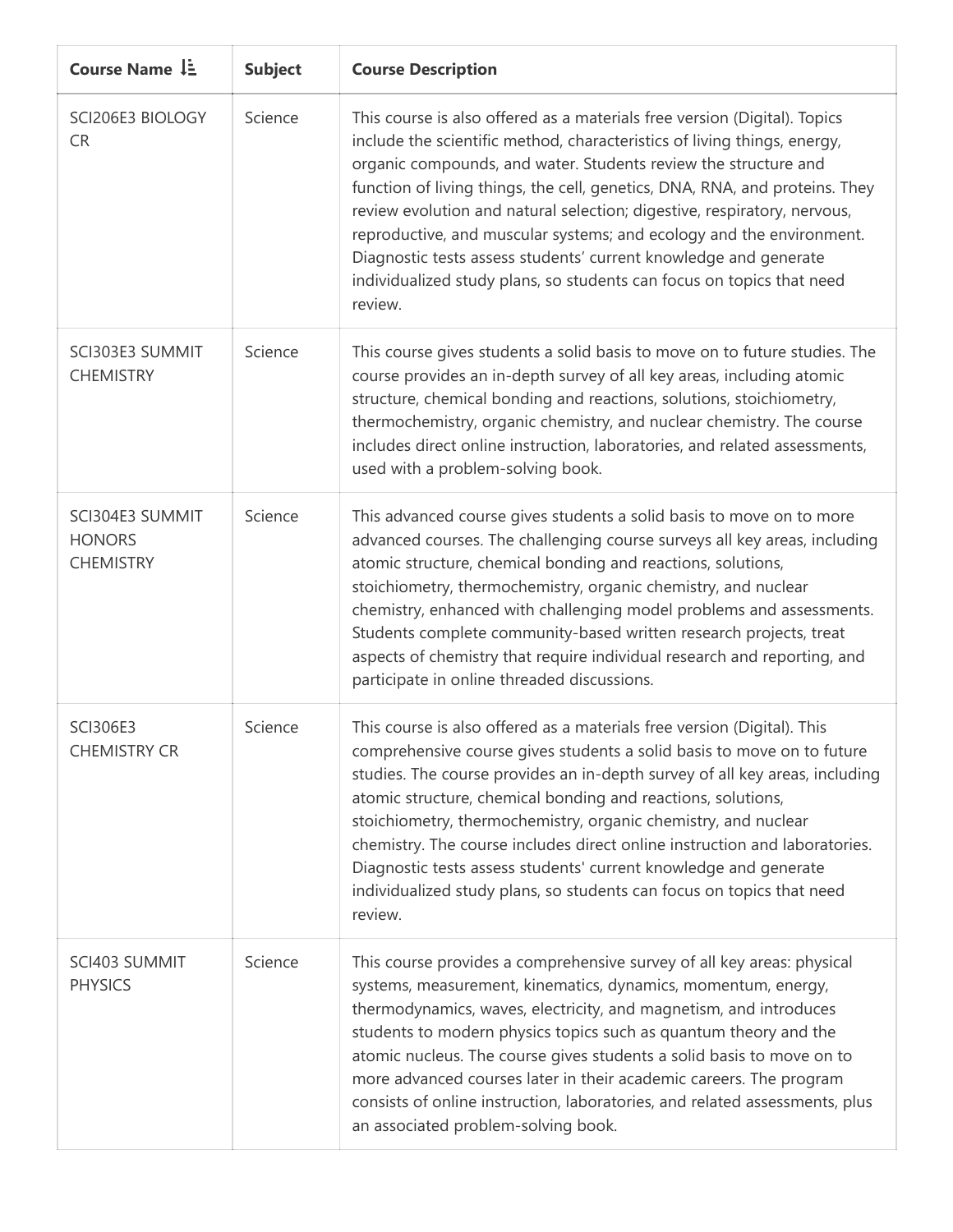| Course Name L=                         | <b>Subject</b> | <b>Course Description</b>                                                                                                                                                                                                                                                                                                                                                                                                                                                                                                                                                                                                                                                                                                                                                                           |
|----------------------------------------|----------------|-----------------------------------------------------------------------------------------------------------------------------------------------------------------------------------------------------------------------------------------------------------------------------------------------------------------------------------------------------------------------------------------------------------------------------------------------------------------------------------------------------------------------------------------------------------------------------------------------------------------------------------------------------------------------------------------------------------------------------------------------------------------------------------------------------|
| SCI404 SUMMIT<br><b>HONORS PHYSICS</b> | Science        | This advanced course surveys all key areas: physical systems,<br>measurement, kinematics, dynamics, momentum, energy,<br>thermodynamics, waves, electricity, and magnetism, and introduces<br>students to modern physics topics such as quantum theory and the<br>atomic nucleus. Additional honors assignments include debates, research<br>papers, and extended laboratories. The course gives a solid basis for<br>moving on to more advanced college physics courses. The program<br>consists of online instruction, and related assessments, plus an associated<br>problem-solving book.                                                                                                                                                                                                       |
| SCI406 Physics CR                      | Science        | This course is also offered as a materials free version (Digital). This course<br>provides a comprehensive survey of all key areas: physical systems,<br>measurement, kinematics, dynamics, momentum, energy,<br>thermodynamics, waves, electricity, and magnetism, and introduces<br>students to modern physics topics such as quantum theory and the<br>atomic nucleus. The course gives students a solid basis to move on to<br>more advanced courses later in their academic careers. The program<br>consists of online instruction, virtual laboratories, and related<br>assessments, plus an associated problem-solving book.                                                                                                                                                                 |
| SCI500E6 AP®<br>Biology                | Science        | This course guides students to a deeper understanding of biological<br>concepts, including the diversity and unity of life, energy and the<br>processes of life, homeostasis, and genetics. Students learn about<br>regulation, communication, and signaling in living organisms, as well as<br>interactions of biological systems. Students carry out a number of<br>learning activities, including readings, interactive exercises, extension<br>activities, hands-on laboratory experiments, and practice assessments.<br>These activities are designed to help students gain an understanding of<br>the science process and critical-thinking skills necessary to answer<br>questions on the AP Biology Exam. The content aligns to the sequence of<br>topics recommended by the College Board. |
| <b>SCI510 AP®</b><br><b>CHEMISTRY</b>  | Science        | Students solve chemical problems by using mathematical formulation<br>principles and chemical calculations in addition to laboratory<br>experiments. They build on their general understanding of chemical<br>principles and engage in a more in-depth study of the nature and<br>reactivity of matter. Students focus on the structure of atoms, molecules,<br>and ions, and then go on to analyze the relationship between molecular<br>structure and chemical and physical properties. To investigate this<br>relationship, students examine the molecular composition of common<br>substances and learn to transform them through chemical reactions with<br>increasingly predictable outcomes.                                                                                                 |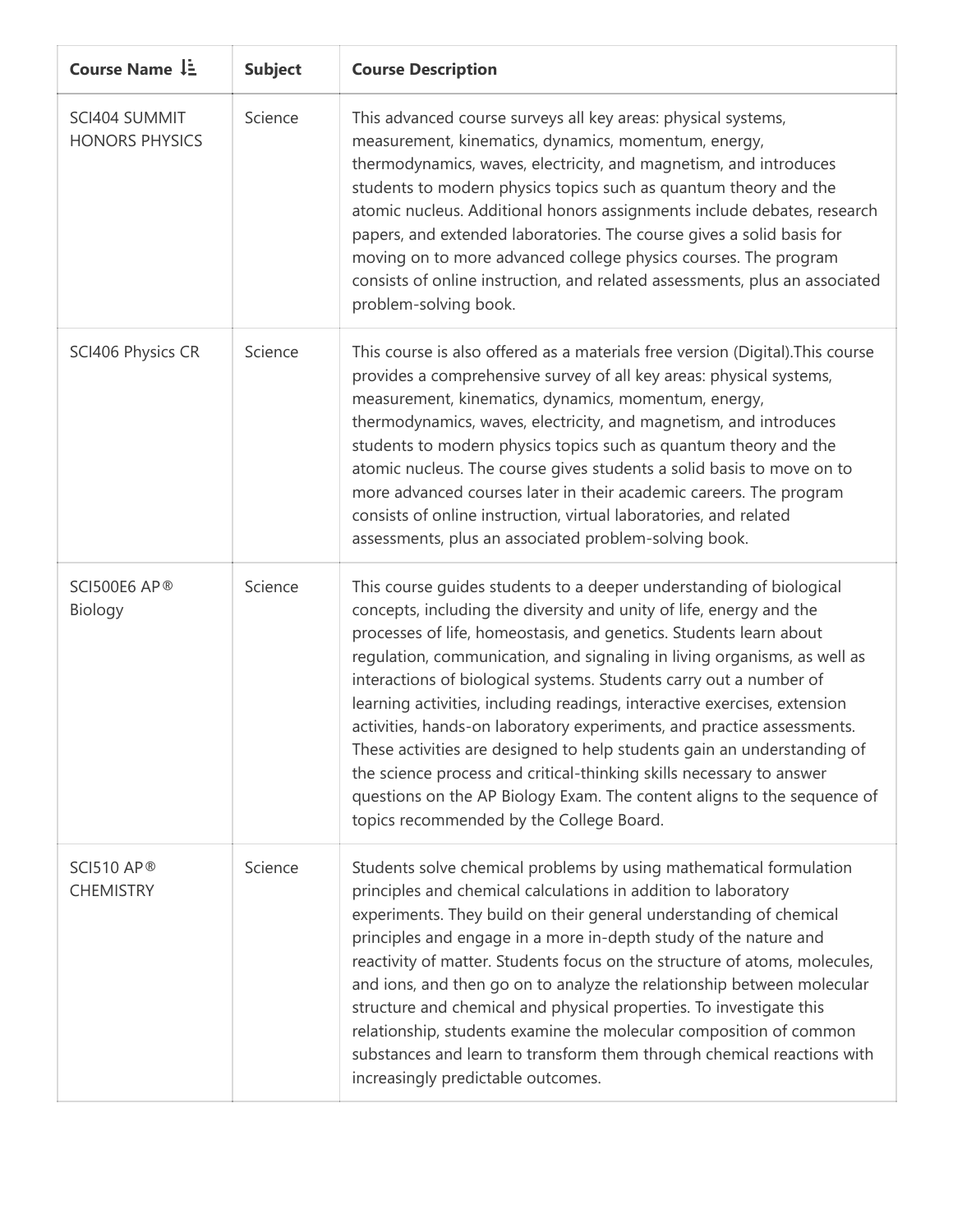| Course Name $1\overline{2}$              | <b>Subject</b>     | <b>Course Description</b>                                                                                                                                                                                                                                                                                                                                                                                                                                                                                                                                                                                                                                                                                                                                                                                                                                                                                                                                                                                                                                                                                                                                                      |
|------------------------------------------|--------------------|--------------------------------------------------------------------------------------------------------------------------------------------------------------------------------------------------------------------------------------------------------------------------------------------------------------------------------------------------------------------------------------------------------------------------------------------------------------------------------------------------------------------------------------------------------------------------------------------------------------------------------------------------------------------------------------------------------------------------------------------------------------------------------------------------------------------------------------------------------------------------------------------------------------------------------------------------------------------------------------------------------------------------------------------------------------------------------------------------------------------------------------------------------------------------------|
| SCI530E5 AP®<br>Environmental<br>Science | Science            | The AP Environmental Science course is designed to engage students<br>with the scientific principles, concepts, and methodologies required to<br>understand the interrelationships within the natural world. The course<br>requires that students identify and analyze natural and human-made<br>environmental problems, evaluate the relative risks associated with these<br>problems, and examine alternative solutions for resolving or preventing<br>them. Environmental science is interdisciplinary, embracing topics from<br>geology, biology, environmental studies, environmental science,<br>chemistry, and geography. The AP Environmental Science course is<br>designed to be the equivalent of a one-semester, introductory college<br>course in environmental science.                                                                                                                                                                                                                                                                                                                                                                                           |
| WLG100 SPANISH I                         | World<br>Languages | Students begin their introduction to Spanish by focusing on the four key<br>areas of world language study: listening, speaking, reading, and writing.<br>The course represents an ideal blend of language learning pedagogy and<br>online learning. Each unit consists of a new vocabulary theme and<br>grammar concept, reading and listening comprehension activities,<br>speaking and writing activities, multimedia cultural presentations, and<br>interactive activities and practices which reinforce vocabulary and<br>grammar. There is a strong emphasis on providing context and<br>conversational examples for the language concepts presented in each<br>unit. Students should expect to be actively engaged in their own<br>language learning; become familiar with common vocabulary terms and<br>phrases; comprehend a wide range of grammar patterns; participate in<br>simple conversations and respond appropriately to basic conversational<br>prompts; analyze and compare cultural practices, products, and<br>perspectives of various Spanish-speaking countries; and take frequent<br>assessments by which their language progression can be monitored. |
| WLG106 SPANISH I<br><b>CR</b>            | World<br>Languages | This course is also offered as a materials free version (Digital). Spanish I<br>Credit Recovery course is a flexible online course designed for students<br>who need to retake Spanish I, improve their skills, or earn the credits<br>necessary to graduate on time. The course focuses on three key areas of<br>foreign language study: listening, reading, and writing. Students learn<br>vocabulary and grammar pertaining to a level I Spanish course. They<br>acquire the concepts through reading and listening comprehension<br>activities, association activities, and writing practice. Vocabulary and<br>grammar are introduced in context and are practiced through a variety of<br>interactive activities and exercises. Upon completion of the course,<br>students will be able to use Spanish vocabulary and grammatical<br>structures to talk about themselves and familiar topics.                                                                                                                                                                                                                                                                            |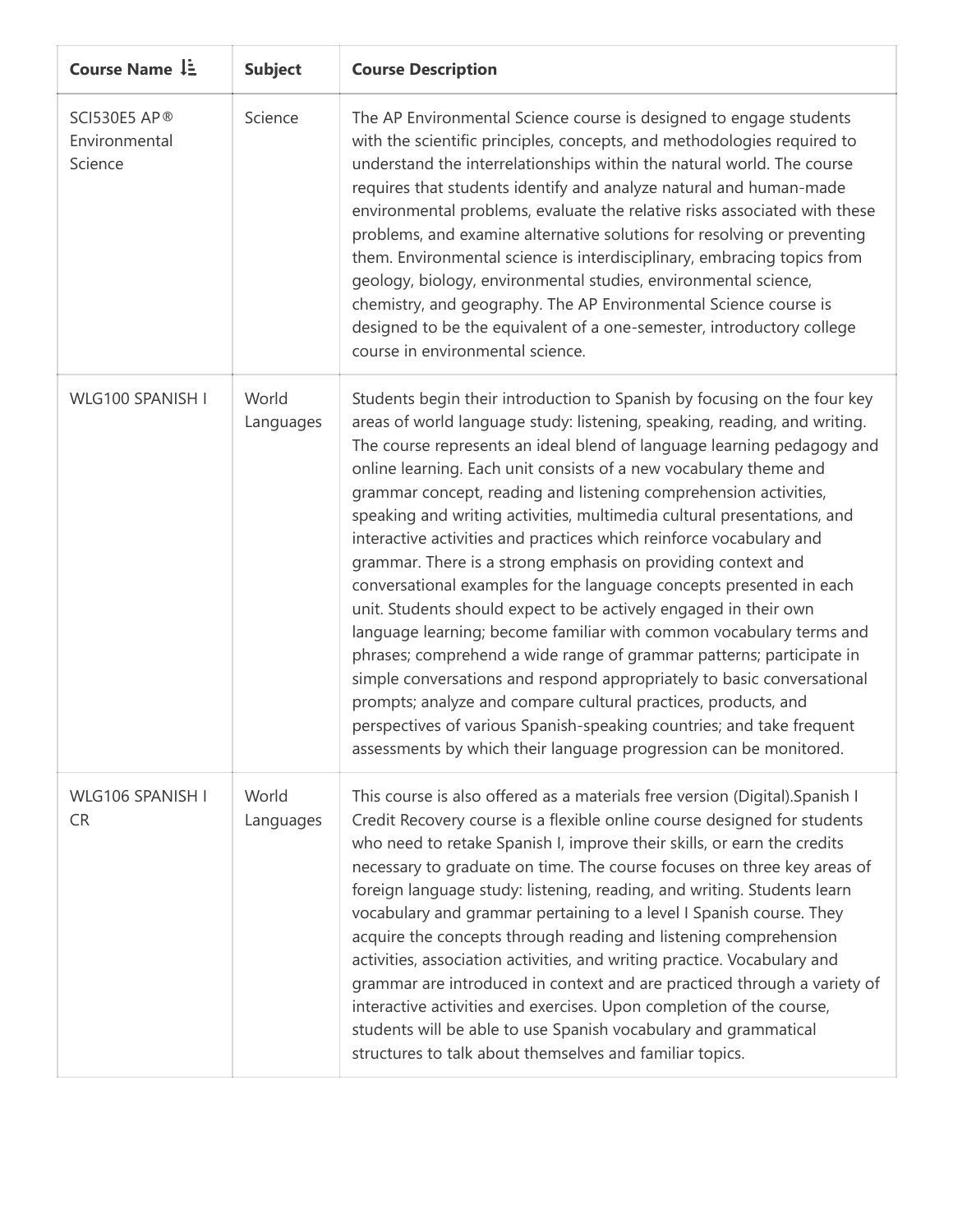| Course Name $\downarrow \frac{1}{2}$ | <b>Subject</b>     | <b>Course Description</b>                                                                                                                                                                                                                                                                                                                                                                                                                                                                                                                                                                                                                                                                                                                                                                                                                                                                                                                                                                                                                                                                                                                                                                                                                                                                                                                      |
|--------------------------------------|--------------------|------------------------------------------------------------------------------------------------------------------------------------------------------------------------------------------------------------------------------------------------------------------------------------------------------------------------------------------------------------------------------------------------------------------------------------------------------------------------------------------------------------------------------------------------------------------------------------------------------------------------------------------------------------------------------------------------------------------------------------------------------------------------------------------------------------------------------------------------------------------------------------------------------------------------------------------------------------------------------------------------------------------------------------------------------------------------------------------------------------------------------------------------------------------------------------------------------------------------------------------------------------------------------------------------------------------------------------------------|
| WLG110 FRENCH I                      | World<br>Languages | Students begin their introduction to French by focusing on the four key<br>areas of world language study: listening, speaking, reading, and writing.<br>The course represents an ideal blend of language learning pedagogy and<br>online learning. Each unit consists of a new vocabulary theme and<br>grammar concept, reading and listening comprehension activities,<br>speaking and writing activities, multimedia cultural presentations, and<br>interactive activities and practices which reinforce vocabulary and<br>grammar. There is a strong emphasis on providing context and<br>conversational examples for the language concepts presented in each<br>unit. Students should expect to be actively engaged in their own<br>language learning; become familiar with common vocabulary terms and<br>phrases; comprehend a wide range of grammar patterns; participate in<br>simple conversations and respond appropriately to basic conversational<br>prompts, analyze and compare cultural practices, products, and<br>perspectives of various French-speaking countries; and take frequent<br>assessments by which their language progression can be monitored.                                                                                                                                                                   |
| WLG140 CHINESE I                     | World<br>Languages | Students begin their introduction to Chinese by focusing on the four key<br>areas of world language study: listening, speaking, reading, and writing.<br>The course represents an ideal blend of language learning pedagogy and<br>online learning. Each unit consists of a new vocabulary theme and<br>grammar concept, reading and listening comprehension activities,<br>speaking and writing activities, multimedia cultural presentations, and<br>interactive activities and practices which reinforce vocabulary and<br>grammar. There is a strong emphasis on providing context and<br>conversational examples for the language concepts presented in each<br>unit. Both Chinese characters and pinyin are presented together<br>throughout the course and specific character practices are introduced<br>after the first quarter. Students should expect to be actively engaged in<br>their own language learning; become familiar with common vocabulary<br>terms and phrases; comprehend a wide range of grammar patterns;<br>participate in simple conversations and respond appropriately to basic<br>conversational prompts; analyze and compare cultural practices,<br>products, and perspectives of various Chinese-speaking regions, and take<br>frequent assessments by which their language progression can be<br>monitored. |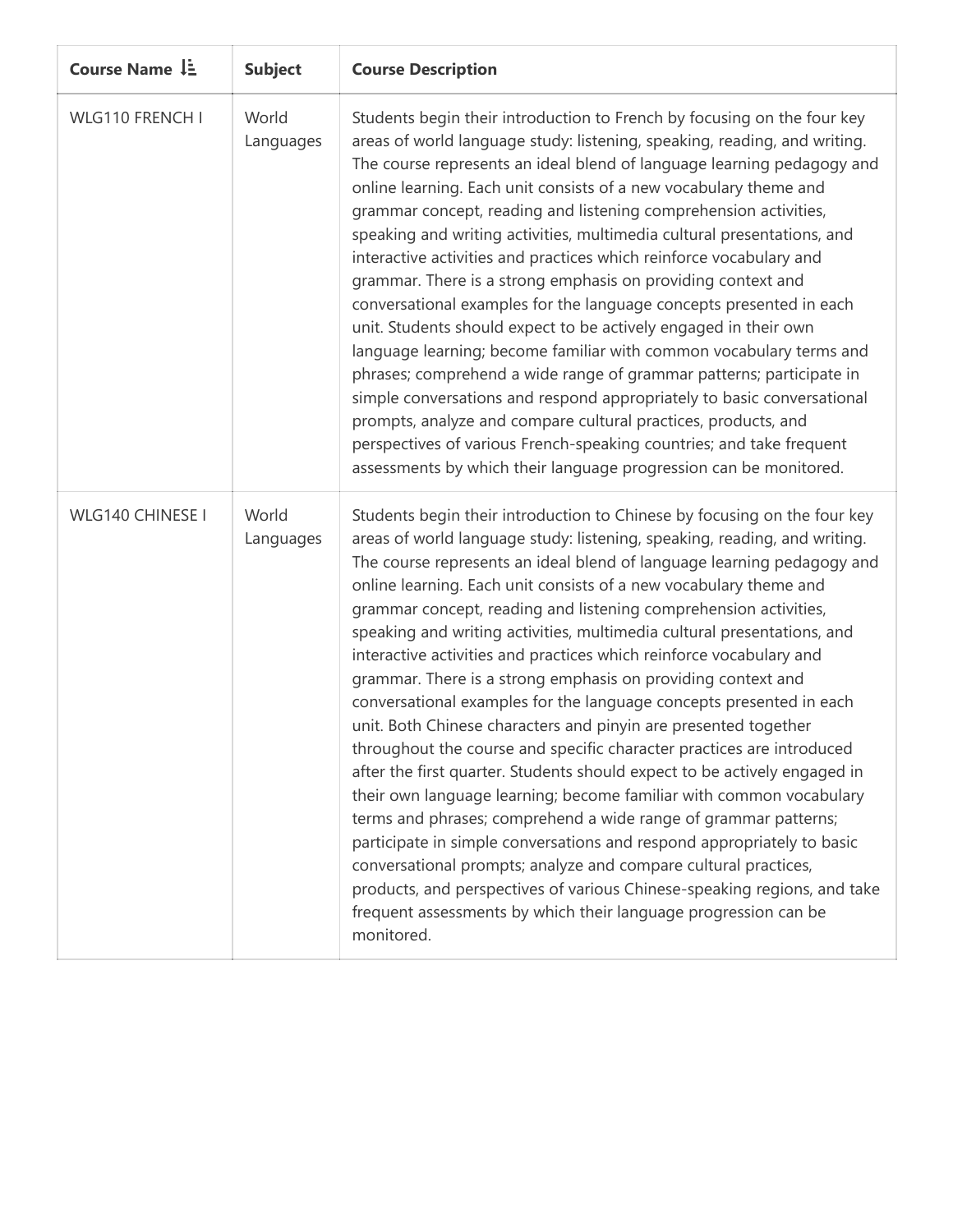| Course Name LE          | <b>Subject</b>     | <b>Course Description</b>                                                                                                                                                                                                                                                                                                                                                                                                                                                                                                                                                                                                                                                                                                                                                                                                                                                                                                                                                                                                                                                                                                                                                                                                                                                                                            |
|-------------------------|--------------------|----------------------------------------------------------------------------------------------------------------------------------------------------------------------------------------------------------------------------------------------------------------------------------------------------------------------------------------------------------------------------------------------------------------------------------------------------------------------------------------------------------------------------------------------------------------------------------------------------------------------------------------------------------------------------------------------------------------------------------------------------------------------------------------------------------------------------------------------------------------------------------------------------------------------------------------------------------------------------------------------------------------------------------------------------------------------------------------------------------------------------------------------------------------------------------------------------------------------------------------------------------------------------------------------------------------------|
| WLG150 SIGN<br>LANGUAGE | World<br>Languages | Did you know that American Sign Language (ASL) is the third most<br>commonly used language in North America? American Sign Language:<br>Introduction will introduce you to vocabulary and simple sentences, so<br>that you can start communicating right away. Importantly, you will<br>explore<br>Deaf culture - social beliefs, traditions, history, values and communities<br>influenced by deafness.<br>American<br>Sign Language 1b: Learn to Sign will introduce you to more of this<br>language and its grammatical structures. You will expand your vocabulary<br>by exploring interesting topics like Deaf education and Deaf arts and<br>culture.                                                                                                                                                                                                                                                                                                                                                                                                                                                                                                                                                                                                                                                          |
| WLG200 SPANISH II       | World<br>Languages | Students continue their study of Spanish by further expanding their<br>knowledge of key vocabulary topics and grammar concepts. Students not<br>only begin to comprehend listening and reading passages more fully, but<br>they also start to express themselves more meaningfully in both speaking<br>and writing. Each unit consists of a new vocabulary theme and grammar<br>concept, reading and listening comprehension activities, speaking and<br>writing activities, multimedia cultural presentations, and interactive<br>activities and practices which reinforce vocabulary and grammar. There is<br>a strong emphasis on providing context and conversational examples for<br>the language concepts presented in each unit. Students should expect to<br>be actively engaged in their own language learning; understand common<br>vocabulary terms and phrases; use a wide range of grammar patterns in<br>their speaking and writing; participate in conversations and respond<br>appropriately to conversational prompts; analyze and compare cultural<br>practices, products, and perspectives of various Spanish-speaking<br>countries; and take frequent assessments by which their language<br>progression can be monitored. By Semester 2, the course is conducted<br>almost entirely in Spanish. |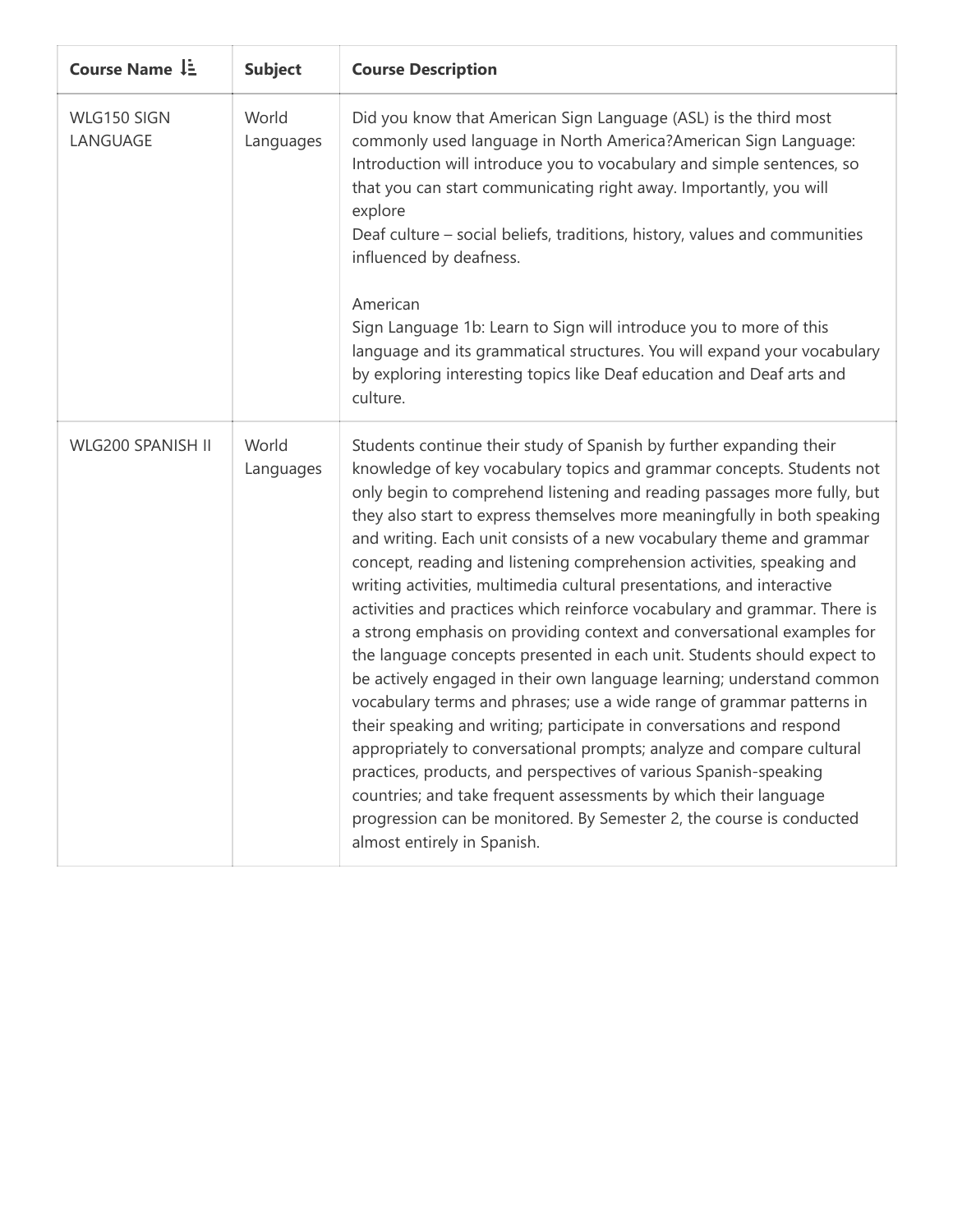| Course Name L=    | <b>Subject</b>     | <b>Course Description</b>                                                                                                                                                                                                                                                                                                                                                                                                                                                                                                                                                                                                                                                                                                                                                                                                                                                                                                                                                                                                                                                                                                                                                                                                                                                                                                                                                                                                                                                                                          |
|-------------------|--------------------|--------------------------------------------------------------------------------------------------------------------------------------------------------------------------------------------------------------------------------------------------------------------------------------------------------------------------------------------------------------------------------------------------------------------------------------------------------------------------------------------------------------------------------------------------------------------------------------------------------------------------------------------------------------------------------------------------------------------------------------------------------------------------------------------------------------------------------------------------------------------------------------------------------------------------------------------------------------------------------------------------------------------------------------------------------------------------------------------------------------------------------------------------------------------------------------------------------------------------------------------------------------------------------------------------------------------------------------------------------------------------------------------------------------------------------------------------------------------------------------------------------------------|
| WLG210 FRENCH II  | World<br>Languages | Students continue their study of French by further expanding their<br>knowledge of key vocabulary topics and grammar concepts. Students not<br>only begin to comprehend listening and reading passages more fully, but<br>they also start to express themselves more meaningfully in both speaking<br>and writing. Each unit consists of a new vocabulary theme and grammar<br>concept, reading and listening comprehension activities, speaking and<br>writing activities, multimedia cultural presentations, and interactive<br>activities and practices which reinforce vocabulary and grammar. There is<br>a strong emphasis on providing context and conversational examples for<br>the language concepts presented in each unit. Students should expect to<br>be actively engaged in their own language learning; understand common<br>vocabulary terms and phrases; use a wide range of grammar patterns in<br>their speaking and writing; participate in conversations and respond<br>appropriately to conversational prompts; analyze and compare cultural<br>practices, products, and perspectives of various French-speaking<br>countries; and take frequent assessments by which their language<br>progression can be monitored. By semester 2, the course is conducted<br>almost entirely in French.                                                                                                                                                                                                  |
| WLG240 CHINESE II | World<br>Languages | Students continue their study of Chinese by further expanding their<br>knowledge of key vocabulary topics and grammar concepts. Students not<br>only begin to comprehend listening and reading passages more fully, but<br>they also start to express themselves more meaningfully in both speaking<br>and writing. Each unit consists of a new vocabulary theme and grammar<br>concept, reading and listening comprehension activities, speaking and<br>writing activities, multimedia cultural presentations, and interactive<br>activities and practices which reinforce vocabulary and grammar. There is<br>a strong emphasis on providing context and conversational examples for<br>the language concepts presented in each unit. Character recognition and<br>practice are a key focus of the course and students are expected to learn<br>several characters each unit. However, pinyin is still presented with<br>characters throughout the course to aid in listening and reading<br>comprehension. Students should expect to be actively engaged in their<br>own language learning; understand common vocabulary terms and<br>phrases; use a wide range of grammar patterns in their speaking and<br>writing; participate in conversations and respond appropriately to<br>conversational prompts; analyze and compare cultural practices,<br>products, and perspectives of various Chinese-speaking regions; and take<br>frequent assessments by which their language progression can be<br>monitored. |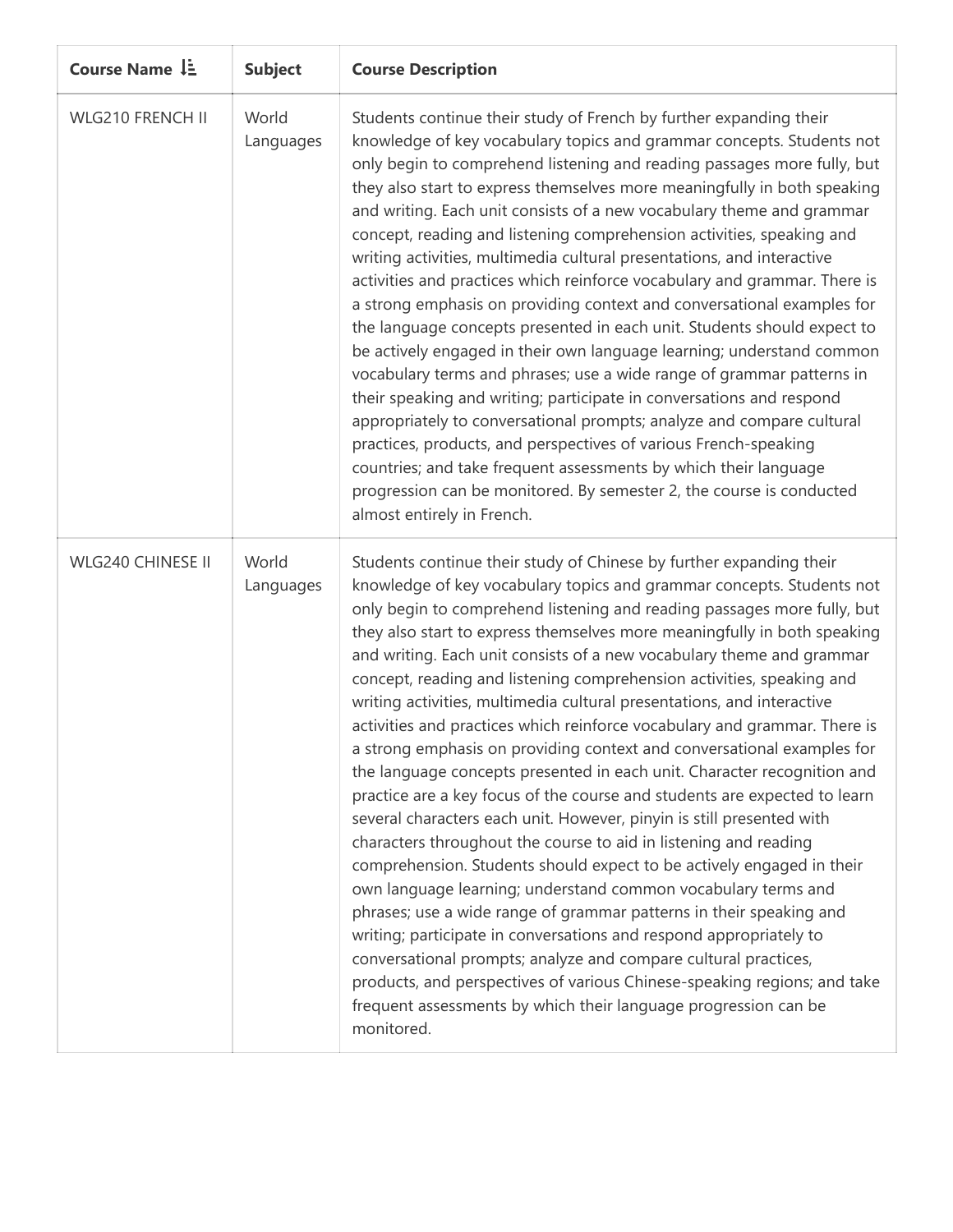| Course Name LE            | <b>Subject</b>     | <b>Course Description</b>                                                                                                                                                                                                                                                                                                                                                                                                                                                                                                                                                                                                                                                                                                                                                                                                                                                                                                                                                                                                                                                                                                                                                          |
|---------------------------|--------------------|------------------------------------------------------------------------------------------------------------------------------------------------------------------------------------------------------------------------------------------------------------------------------------------------------------------------------------------------------------------------------------------------------------------------------------------------------------------------------------------------------------------------------------------------------------------------------------------------------------------------------------------------------------------------------------------------------------------------------------------------------------------------------------------------------------------------------------------------------------------------------------------------------------------------------------------------------------------------------------------------------------------------------------------------------------------------------------------------------------------------------------------------------------------------------------|
| WLG250 Sign<br>Language 2 | World<br>Languages | American Sign Language 2 goes beyond introductory ASL signs. This<br>course helps students form structured sentences and explores how<br>expressions can enhance signs to have meaningful conversations.<br>Students will learn to communicate in everyday situations while learning<br>vocabulary for descriptions, directions, shopping, and dealing with<br>emergency situations. Furthermore, the course will teach students about<br>the Deaf Community, culture, and language. Students will learn about<br>sequencing, transitions, future tenses, and will be able to tell a story, and<br>ask questions.                                                                                                                                                                                                                                                                                                                                                                                                                                                                                                                                                                  |
| WLG300 SPANISH III        | World<br>Languages | Students further deepen their understanding of Spanish by focusing on<br>the three modes of communication: interpretive, interpersonal, and<br>presentational. Each unit consists of a variety of activities which teach the<br>students how to understand more difficult written and spoken passages,<br>to communicate with others through informal speaking and writing<br>interactions, and to express their thoughts and opinions in more formal<br>spoken and written contexts. Students should expect to be actively<br>engaged in their own language learning; use correct vocabulary terms<br>and phrases naturally; incorporate a wide range of grammar concepts<br>consistently and correctly while speaking and writing; participate in<br>conversations covering a wide range of topics and respond appropriately<br>to conversational prompts; analyze and compare cultural practices,<br>products, and perspectives of various Spanish-speaking countries; read<br>and analyze important pieces of Hispanic literature; and take frequent<br>assessments by which their language progression can be monitored.                                                      |
| <b>WLG310 FRENCH III</b>  | World<br>Languages | Students further deepen their understanding of French by focusing on<br>the three modes of communication: interpretive, interpersonal, and<br>presentational. Each unit consists of a variety of activities which teach the<br>students how to understand more difficult written and spoken passages,<br>to communicate with others through informal speaking and writing<br>interactions, and to express their thoughts and opinions in both formal<br>and Informal spoken and written contexts. Students should expect to be<br>actively engaged in their own language learning; use correct vocabulary<br>terms and phrases naturally; incorporate a wide range of grammar<br>concepts consistently and correctly while speaking and writing;<br>participate in conversations covering a wide range of topics; respond<br>appropriately to conversational prompts; analyze and compare cultural<br>practices, products, and perspectives of various French-speaking<br>countries; read and analyze important pieces of literature; and take<br>frequent assessments by which their language progression can be<br>monitored. The course is conducted almost entirely in French. |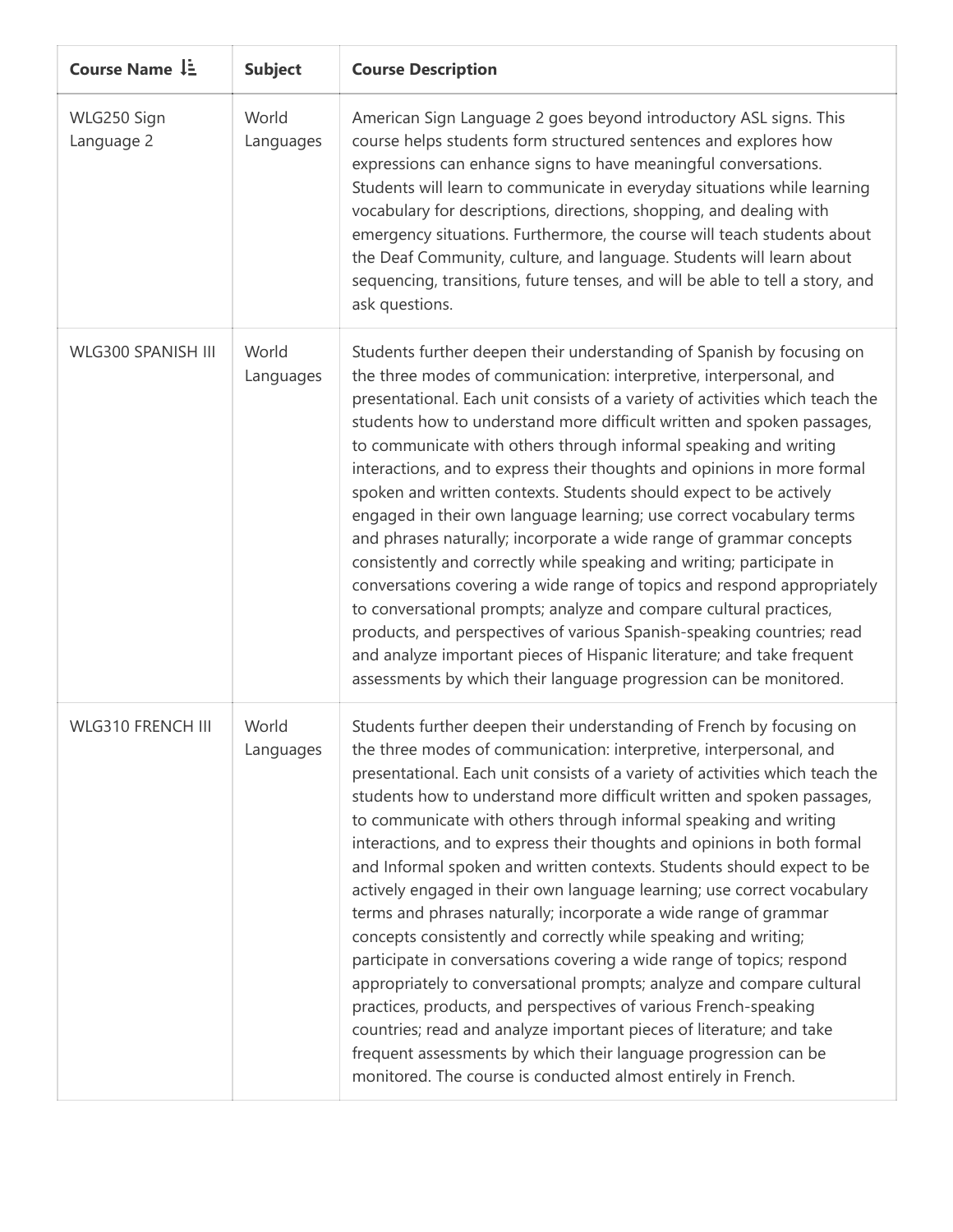| Course Name $\downarrow \frac{1}{2}$                           | <b>Subject</b>     | <b>Course Description</b>                                                                                                                                                                                                                                                                                                                                                                                                                                                                                                                                                                                                                                                                                                                                                                                                                                                                                                                                                                                                                                                                                                                                                                                                                                                                              |
|----------------------------------------------------------------|--------------------|--------------------------------------------------------------------------------------------------------------------------------------------------------------------------------------------------------------------------------------------------------------------------------------------------------------------------------------------------------------------------------------------------------------------------------------------------------------------------------------------------------------------------------------------------------------------------------------------------------------------------------------------------------------------------------------------------------------------------------------------------------------------------------------------------------------------------------------------------------------------------------------------------------------------------------------------------------------------------------------------------------------------------------------------------------------------------------------------------------------------------------------------------------------------------------------------------------------------------------------------------------------------------------------------------------|
| WLG350 Sign<br>Language 3                                      | World<br>Languages | American Sign Language 3 dives into more advanced ASL signing,<br>including unique grammar features and advanced classifiers and<br>locatives. This third-year course immerses students into Deaf culture and<br>community, by allowing students to compose and present their new-<br>found vocabulary and narratives. Students will explore how travel, cultural<br>differences, and geography affect sign language, while learning to form<br>opinions, and using slang and other idiomatic expressions in ASL.<br>Additionally, students will be able to advance their signing skills by<br>developing verb tenses, grammar, and syntax. This course also provides<br>opportunities to debate real-world issues and explore careers<br>opportunities in ASL.                                                                                                                                                                                                                                                                                                                                                                                                                                                                                                                                        |
| WLG500 AP®<br>SPANISH<br><b>LANGUAGE AND</b><br><b>CULTURE</b> | World<br>Languages | The AP® Spanish Language and Culture course is an advanced language<br>course in which students acquire proficiencies that expand their cognitive,<br>analytical and communicative skills. The AP® Spanish Language and<br>Culture course prepares students for the AP® Spanish Language and<br>Culture exam. It uses as its foundation the three modes of<br>communication (Interpersonal, Interpretive, and Presentational) as<br>defined in the Standards for Foreign Language Learning in the twenty-<br>first century. The course is designed as an immersion experience and is<br>conducted almost exclusively in Spanish. In addition, all student work,<br>practices, projects, participation, and assessments are in Spanish. The<br>course teaches language structures in context and focuses on the<br>development of fluency to convey meaning. Students explore culture in<br>both contemporary and historical contexts to develop an awareness and<br>appreciation of cultural products, practices, and perspectives. In addition,<br>students participate in a forum where they are able to share their own<br>opinions and comments about various topics and comment on other<br>students' posts. The course also makes great use of the Internet for<br>updated and current material. |